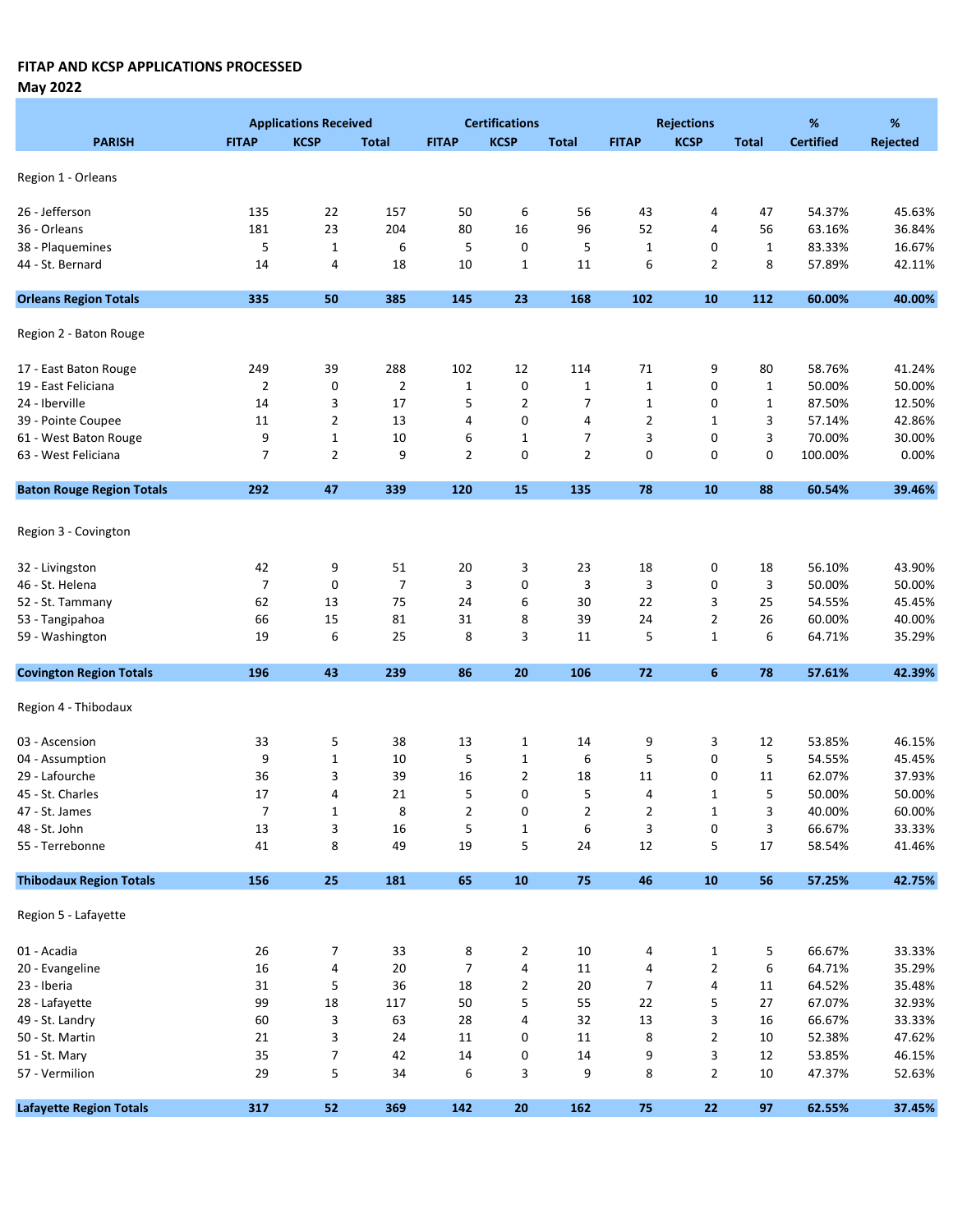May 2022

|                                   |                | <b>Applications Received</b> |                     |                | <b>Certifications</b>   |                |                | <b>Rejections</b> |                | %                | %                |
|-----------------------------------|----------------|------------------------------|---------------------|----------------|-------------------------|----------------|----------------|-------------------|----------------|------------------|------------------|
| <b>PARISH</b>                     | <b>FITAP</b>   | <b>KCSP</b>                  | <b>Total</b>        | <b>FITAP</b>   | <b>KCSP</b>             | <b>Total</b>   | <b>FITAP</b>   | <b>KCSP</b>       | <b>Total</b>   | <b>Certified</b> | <b>Rejected</b>  |
|                                   |                |                              |                     |                |                         |                |                |                   |                |                  |                  |
|                                   |                |                              |                     |                |                         |                |                |                   |                |                  |                  |
| Region 6 - Lake Charles           |                |                              |                     |                |                         |                |                |                   |                |                  |                  |
|                                   |                |                              |                     |                |                         |                |                |                   |                |                  |                  |
| 02 - Allen                        | 4<br>7         | 0<br>0                       | 4<br>$\overline{7}$ | 0<br>3         | $\mathbf{1}$<br>0       | $\mathbf{1}$   | 4<br>6         | 0                 | 4<br>6         | 20.00%<br>33.33% | 80.00%<br>66.67% |
| 06 - Beauregard                   |                |                              |                     |                |                         | 3              |                | 0                 |                |                  |                  |
| 10 - Calcasieu                    | 104            | 6                            | 110                 | 39             | 8                       | 47             | 42             | 0                 | 42             | 52.81%           | 47.19%           |
| 12 - Cameron                      | 0              | 0                            | 0                   | 0              | 0                       | 0              | 0              | 0                 | 0              | <b>NA</b>        | <b>NA</b>        |
| 27 - Jefferson Davis              | 15             | 3                            | 18                  | 10             | $\mathbf{1}$            | 11             | $\mathbf{1}$   | $\overline{2}$    | 3              | 78.57%           | 21.43%           |
| <b>Lake Charles Region Totals</b> | 130            | 9                            | 139                 | 52             | 10                      | 62             | 53             | $\overline{2}$    | 55             | 52.99%           | 47.01%           |
| Region 7 - Alexandria             |                |                              |                     |                |                         |                |                |                   |                |                  |                  |
| 05 - Avoyelles                    | 17             | 5                            | 22                  | 5              | 5                       | 10             | $\mathbf{1}$   | 0                 | 1              | 90.91%           | 9.09%            |
| 13 - Catahoula                    | 5              | $\overline{2}$               | $\overline{7}$      | $\overline{2}$ | 0                       | $\overline{2}$ | 0              | 0                 | 0              | 100.00%          | 0.00%            |
| 15 - Concordia                    | 18             | 0                            | 18                  | 14             | 0                       | 14             | 3              | 2                 | 5              | 73.68%           | 26.32%           |
| 22 - Grant                        | 9              | 2                            | 11                  | $\overline{2}$ | $\mathbf{1}$            | 3              | $\mathbf{1}$   | 0                 | $\mathbf{1}$   | 75.00%           | 25.00%           |
|                                   |                |                              |                     |                |                         |                |                |                   |                |                  |                  |
| 30 - Lasalle                      | 4              | $\mathbf{1}$                 | 5                   | $\overline{2}$ | 0                       | $\overline{2}$ | $\mathbf{1}$   | 0                 | 1              | 66.67%           | 33.33%           |
| 40 - Rapides                      | 86             | 13                           | 99                  | 37             | 10                      | 47             | 20             | 3                 | 23             | 67.14%           | 32.86%           |
| 58 - Vernon                       | 19             | 5                            | 24                  | 5              | 3                       | 8              | 6              | $\mathbf{1}$      | 7              | 53.33%           | 46.67%           |
| 64 - Winn                         | 9              | $\mathbf{1}$                 | 10                  | 6              | $\mathbf 1$             | 7              | 0              | 0                 | 0              | 100.00%          | 0.00%            |
| <b>Alexandria Region Totals</b>   | 167            | 29                           | 196                 | 73             | 20                      | 93             | 32             | 6                 | 38             | 70.99%           | 29.01%           |
| Region 8 - Shreveport             |                |                              |                     |                |                         |                |                |                   |                |                  |                  |
| 08 - Bossier                      | 63             | 10                           | 73                  | 25             | 4                       | 29             | 17             | 7                 | 24             | 54.72%           | 45.28%           |
| 09 - Caddo                        | 160            | 26                           | 186                 | $71\,$         | 12                      | 83             | 40             | 9                 | 49             | 62.88%           | 37.12%           |
| 14 - Claiborne                    | 11             | $\mathbf 0$                  | 11                  | $\mathbf{1}$   | 0                       | $\mathbf{1}$   | 3              | 0                 | 3              | 25.00%           | 75.00%           |
| 16 - DeSoto                       | 12             | 0                            | 12                  | 4              | 0                       | 4              | 3              | 1                 | 4              | 50.00%           | 50.00%           |
| 35 - Natchitoches                 | 26             | 3                            | 29                  | 10             | 3                       | 13             | 3              | $\mathbf{1}$      | 4              | 76.47%           | 23.53%           |
| 41 - Red River                    | $\overline{2}$ | 0                            | $\overline{2}$      | 3              | 0                       | 3              | 1              | 0                 | 1              | 75.00%           | 25.00%           |
| 43 - Sabine                       | $\overline{7}$ | $\mathbf{1}$                 | 8                   | $\overline{2}$ | 0                       | $\overline{2}$ | 2              | 0                 | $\overline{2}$ | 50.00%           | 50.00%           |
| 60 - Webster                      | 15             | 5                            | 20                  | 8              | $\mathbf{1}$            | 9              | 6              | 6                 | 12             | 42.86%           | 57.14%           |
| <b>Shreveport Region Totals</b>   | 296            | 45                           | 341                 | 124            | 20                      | 144            | 75             | 24                | 99             | 59.26%           | 40.74%           |
|                                   |                |                              |                     |                |                         |                |                |                   |                |                  |                  |
| Region 9 - Monroe                 |                |                              |                     |                |                         |                |                |                   |                |                  |                  |
| 07 - Bienville                    | 11             | 3                            | 14                  | 6              | $\mathbf{1}$            | 7              | $\mathbf{1}$   | $\overline{2}$    | 3              | 70.00%           | 30.00%           |
| 11 - Caldwell                     | 8              | 4                            | 12                  | 5              | $\mathbf{1}$            | 6              | 0              | 1                 | 1              | 85.71%           | 14.29%           |
| 18 - East Carroll                 | 0              | 0                            | $\pmb{0}$           | 0              | 0                       | 0              | 0              | $\pmb{0}$         | 0              | <b>NA</b>        | <b>NA</b>        |
| 21 - Franklin                     | 11             | 0                            | 11                  | 3              | 0                       | 3              | 4              | 1                 | 5              | 37.50%           | 62.50%           |
| 25 - Jackson                      | 6              | $\mathbf{1}$                 | $\overline{7}$      | 6              | $\mathbf{1}$            | 7              | 3              | 0                 | 3              | 70.00%           | 30.00%           |
| 31 - Lincoln                      | 13             | $\overline{2}$               | 15                  | 8              | $\overline{2}$          | 10             | 6              | 4                 | 10             | 50.00%           | 50.00%           |
| 33 - Madison                      | 4              | 0                            | 4                   | 3              | $1\,$                   | 4              | 1              | 0                 | 1              | 80.00%           | 20.00%           |
| 34 - Morehouse                    | 29             | 1                            | 30                  | 13             | $\overline{2}$          | 15             | 8              | 3                 | 11             | 57.69%           | 42.31%           |
| 37 - Ouachita                     | 121            | 19                           | 140                 | 56             | 11                      | 67             | 26             | 6                 | 32             | 67.68%           | 32.32%           |
| 42 - Richland                     | 15             | $\overline{2}$               | 17                  | 4              | $\overline{2}$          | 6              | 5              | 2                 | 7              | 46.15%           | 53.85%           |
| 54 - Tensas                       | 4              | $\overline{2}$               | 6                   | $\overline{2}$ | 0                       | $\overline{2}$ | 0              | 0                 | 0              | 100.00%          | 0.00%            |
| 56 - Union                        | 8              | 0                            | 8                   | 3              | 0                       | 3              | 6              | $\mathbf{1}$      | 7              | 30.00%           | 70.00%           |
| 62 - West Carroll                 | 4              | $\mathbf{1}$                 | 5                   | 3              | 0                       | 3              | $\overline{2}$ | $\mathbf{1}$      | 3              | 50.00%           | 50.00%           |
| <b>Monroe Region Totals</b>       | 234            | 35                           | 269                 | 112            | 21                      | 133            | 62             | 21                | 83             | 61.57%           | 38.43%           |
|                                   |                |                              |                     |                |                         |                |                |                   |                |                  |                  |
| <b>Others Totals</b>              | $\mathbf{1}$   | $\mathbf{1}$                 | $\overline{2}$      | $\mathbf{1}$   | $\overline{\mathbf{3}}$ | 4              | $\mathbf{2}$   | $\mathbf{1}$      | 3              | 57.14%           | 42.86%           |
| <b>STATE TOTALS</b>               | 2,124          | 336                          | 2,460               | 920            | 162                     | 1,082          | 597            | 112               | 709            | 60.41%           | 39.59%           |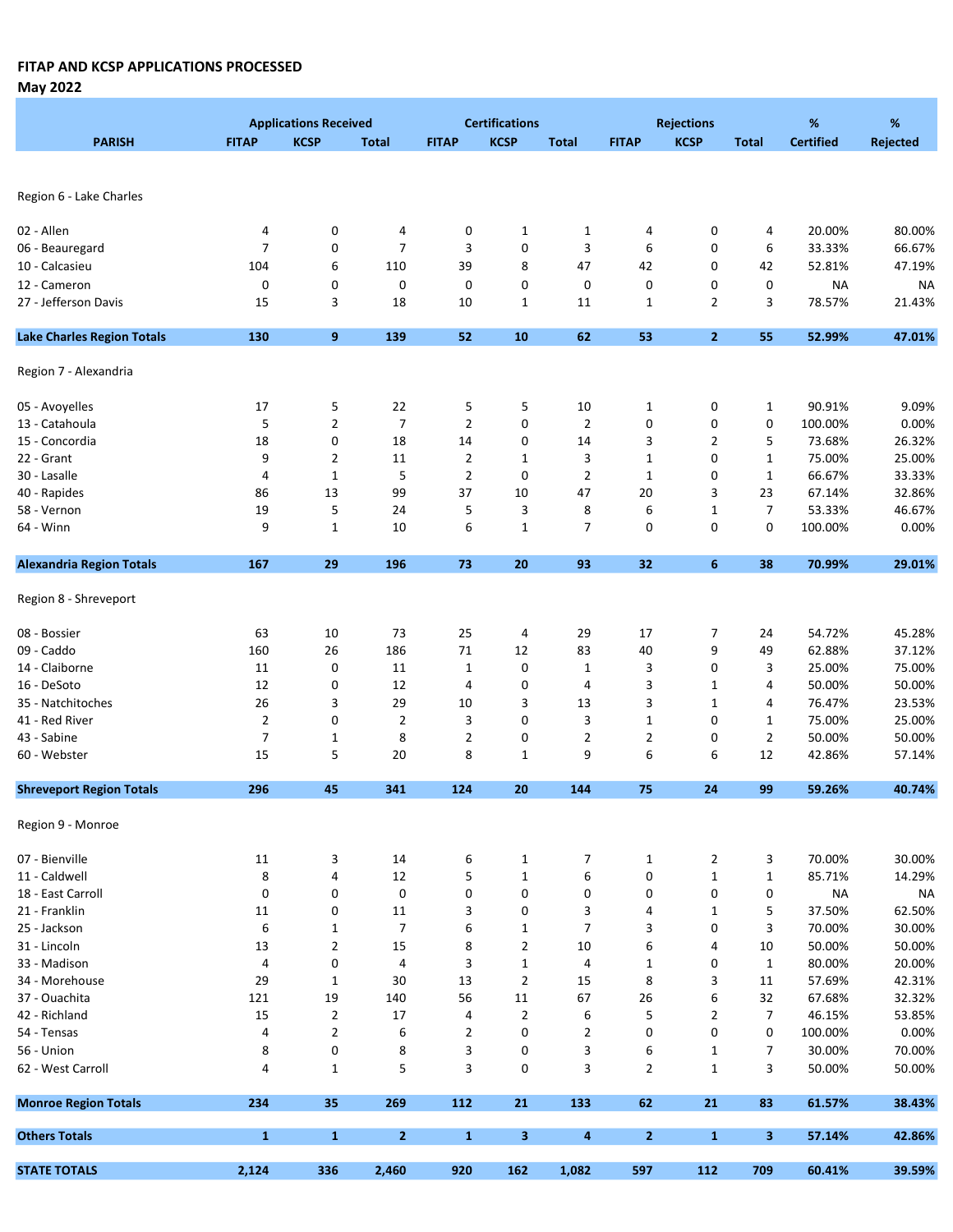April 2022

|                                  |                | <b>Applications Received</b> |                |                | <b>Certifications</b>     |                |                | <b>Rejections</b> |                | %                | %               |
|----------------------------------|----------------|------------------------------|----------------|----------------|---------------------------|----------------|----------------|-------------------|----------------|------------------|-----------------|
| <b>PARISH</b>                    | <b>FITAP</b>   | <b>KCSP</b>                  | <b>Total</b>   | <b>FITAP</b>   | <b>KCSP</b>               | <b>Total</b>   | <b>FITAP</b>   | <b>KCSP</b>       | <b>Total</b>   | <b>Certified</b> | <b>Rejected</b> |
|                                  |                |                              |                |                |                           |                |                |                   |                |                  |                 |
| Region 1 - Orleans               |                |                              |                |                |                           |                |                |                   |                |                  |                 |
| 26 - Jefferson                   | 110            | 8                            | 118            | 57             | $\overline{2}$            | 59             | 47             | 8                 | 55             | 51.75%           | 48.25%          |
| 36 - Orleans                     | 159            | 24                           | 183            | 82             | 23                        | 105            | 57             | 11                | 68             | 60.69%           | 39.31%          |
| 38 - Plaquemines                 | 6              | 0                            | 6              | $\overline{2}$ | 0                         | $\overline{2}$ | 4              | 0                 | 4              | 33.33%           | 66.67%          |
| 44 - St. Bernard                 | 18             | 3                            | 21             | 8              | $\mathbf{1}$              | 9              | 9              | $\overline{2}$    | 11             | 45.00%           | 55.00%          |
|                                  |                |                              |                |                |                           |                |                |                   |                |                  |                 |
| <b>Orleans Region Totals</b>     | 293            | 35                           | 328            | 149            | 26                        | 175            | 117            | 21                | 138            | 55.91%           | 44.09%          |
| Region 2 - Baton Rouge           |                |                              |                |                |                           |                |                |                   |                |                  |                 |
| 17 - East Baton Rouge            | 197            | 22                           | 219            | 108            | 21                        | 129            | 84             | 11                | 95             | 57.59%           | 42.41%          |
| 19 - East Feliciana              | $\mathbf{1}$   | 0                            | $\mathbf 1$    | $\mathbf{1}$   | 0                         | 1              | 2              | 0                 | 2              | 33.33%           | 66.67%          |
| 24 - Iberville                   | 10             | 4                            | 14             | 8              | $\mathbf{1}$              | 9              | $\overline{2}$ | $\overline{2}$    | 4              | 69.23%           | 30.77%          |
| 39 - Pointe Coupee               | 5              | $\mathbf{1}$                 | 6              | 2              | $\mathbf{1}$              | 3              | 3              | 0                 | 3              | 50.00%           | 50.00%          |
| 61 - West Baton Rouge            | 13             | $\mathbf{1}$                 | 14             | 6              | $\mathbf{1}$              | 7              | 4              | $\overline{2}$    | 6              | 53.85%           | 46.15%          |
| 63 - West Feliciana              | $\overline{2}$ | 0                            | $\overline{2}$ | 3              | 0                         | 3              | 1              | $\mathbf{1}$      | $\overline{2}$ | 60.00%           | 40.00%          |
| <b>Baton Rouge Region Totals</b> | 228            | 28                           | 256            | 128            | 24                        | 152            | 96             | 16                | 112            | 57.58%           | 42.42%          |
|                                  |                |                              |                |                |                           |                |                |                   |                |                  |                 |
| Region 3 - Covington             |                |                              |                |                |                           |                |                |                   |                |                  |                 |
| 32 - Livingston                  | 40             | 5                            | 45             | 9              | 5                         | 14             | 24             | 7                 | 31             | 31.11%           | 68.89%          |
| 46 - St. Helena                  | 5              | $\mathbf 1$                  | 6              | $\mathbf 1$    | $\mathbf 1$               | $\overline{2}$ | 3              | 0                 | 3              | 40.00%           | 60.00%          |
| 52 - St. Tammany                 | 61             | 12                           | 73             | 32             | 6                         | 38             | 24             | 11                | 35             | 52.05%           | 47.95%          |
| 53 - Tangipahoa                  | 65             | 15                           | 80             | 33             | 8                         | 41             | 24             | $\overline{7}$    | 31             | 56.94%           | 43.06%          |
| 59 - Washington                  | 26             | 11                           | 37             | 16             | 6                         | 22             | 8              | 3                 | 11             | 66.67%           | 33.33%          |
| <b>Covington Region Totals</b>   | 197            | 44                           | 241            | 91             | 26                        | 117            | 83             | 28                | 111            | 51.32%           | 48.68%          |
| Region 4 - Thibodaux             |                |                              |                |                |                           |                |                |                   |                |                  |                 |
|                                  |                |                              |                |                |                           |                |                |                   |                |                  |                 |
| 03 - Ascension                   | 25             | 4                            | 29             | 17             | 1                         | 18             | 13             | 2                 | 15             | 54.55%           | 45.45%          |
| 04 - Assumption                  | 6              | 0                            | 6              | 0              | 0                         | 0              | 3              | $\mathbf{1}$      | 4              | 0.00%            | 100.00%         |
| 29 - Lafourche                   | 30             | 3                            | 33             | 17             | 3                         | 20             | 5              | $\mathbf{1}$      | 6              | 76.92%           | 23.08%          |
| 45 - St. Charles                 | 10             | $\overline{2}$               | 12             | 8              | $\mathbf{1}$              | 9              | 10             | $\mathbf 1$       | 11             | 45.00%           | 55.00%          |
| 47 - St. James                   | 4              | 2                            | 6              | 4              | 2                         | 6              | 1              | 0                 | 1              | 85.71%           | 14.29%          |
| 48 - St. John                    | 13             | 3                            | 16             | 6              | $\mathbf{1}$              | $\overline{7}$ | 5              | 0                 | 5              | 58.33%           | 41.67%          |
| 55 - Terrebonne                  | 37             | 10                           | 47             | 21             | $\ensuremath{\mathsf{3}}$ | 24             | 11             | $\mathbf{1}$      | 12             | 66.67%           | 33.33%          |
| <b>Thibodaux Region Totals</b>   | 125            | ${\bf 24}$                   | 149            | 73             | 11                        | 84             | 48             | 6                 | 54             | 60.87%           | 39.13%          |
| Region 5 - Lafayette             |                |                              |                |                |                           |                |                |                   |                |                  |                 |
| 01 - Acadia                      | 22             | $\overline{2}$               | 24             | 16             | $\overline{2}$            | 18             | 7              | $\mathbf{1}$      | 8              | 69.23%           | 30.77%          |
| 20 - Evangeline                  | 16             | $\boldsymbol{6}$             | 22             | 11             | 3                         | 14             | 4              | 0                 | 4              | 77.78%           | 22.22%          |
| 23 - Iberia                      | 37             | $\overline{7}$               | 44             | 21             | $\mathbf 1$               | 22             | 10             | 3                 | 13             | 62.86%           | 37.14%          |
| 28 - Lafayette                   | 83             | $\overline{\phantom{a}}$     | 90             | 51             | 4                         | 55             | 31             | 3                 | 34             | 61.80%           | 38.20%          |
| 49 - St. Landry                  | 50             | 9                            | 59             | 32             | 5                         | 37             | 21             | 3                 | 24             | 60.66%           | 39.34%          |
| 50 - St. Martin                  | 20             | $\mathbf 2$                  | 22             | 10             | 3                         | 13             | $\overline{2}$ | 0                 | $\overline{2}$ | 86.67%           | 13.33%          |
| 51 - St. Mary                    | 23             | 6                            | 29             | 8              | 4                         | 12             | 4              | 0                 | 4              | 75.00%           | 25.00%          |
| 57 - Vermilion                   | 18             | 6                            | 24             | 10             | $\mathbf{1}$              | 11             | 13             | 3                 | 16             | 40.74%           | 59.26%          |
|                                  |                |                              |                |                |                           |                |                |                   |                |                  |                 |
| <b>Lafayette Region Totals</b>   | 269            | 45                           | 314            | 159            | 23                        | 182            | 92             | 13                | 105            | 63.41%           | 36.59%          |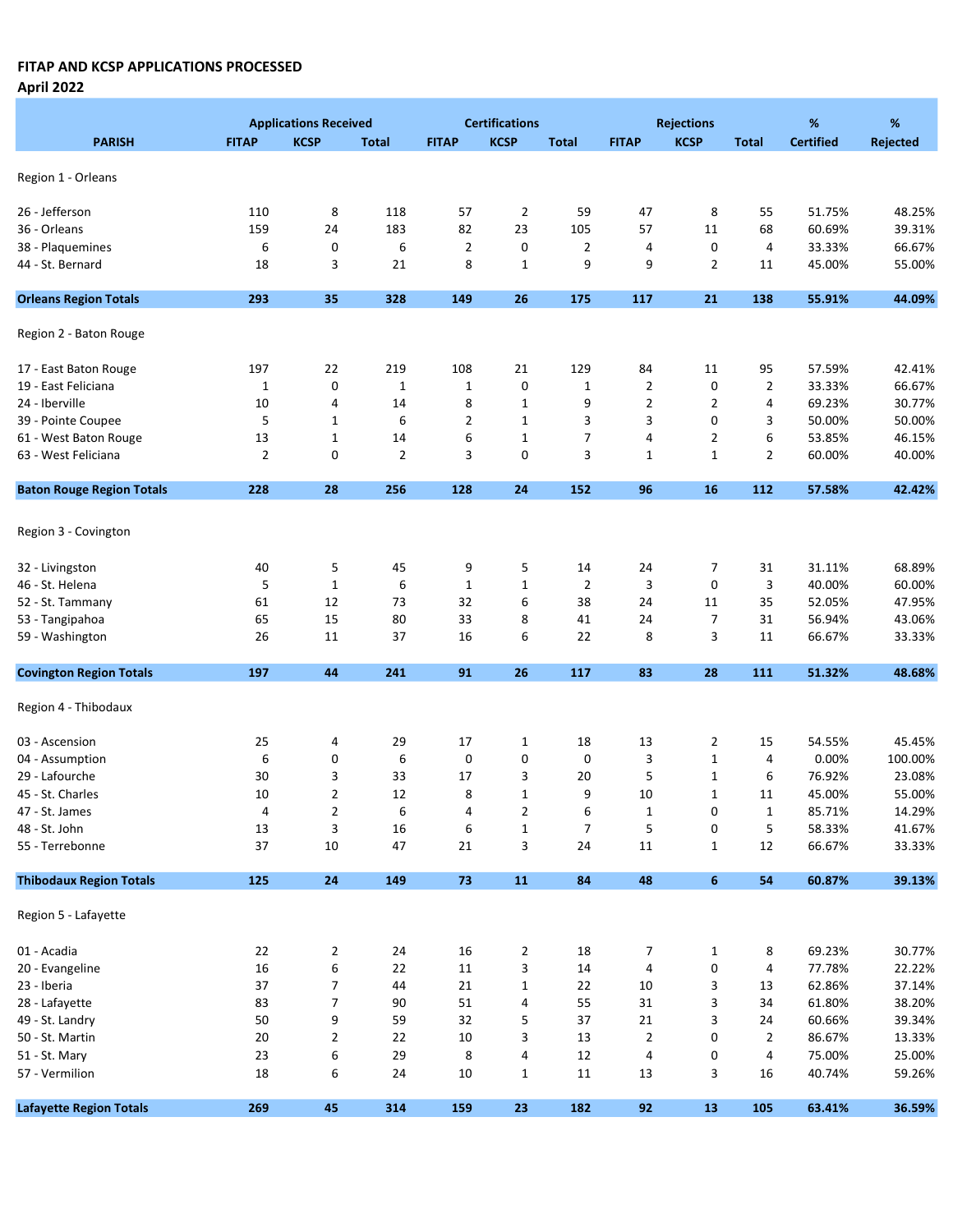April 2022

|                                   |              | <b>Applications Received</b> |                |                | <b>Certifications</b> |                |                | <b>Rejections</b> |                | %                | %               |
|-----------------------------------|--------------|------------------------------|----------------|----------------|-----------------------|----------------|----------------|-------------------|----------------|------------------|-----------------|
| <b>PARISH</b>                     | <b>FITAP</b> | <b>KCSP</b>                  | <b>Total</b>   | <b>FITAP</b>   | <b>KCSP</b>           | <b>Total</b>   | <b>FITAP</b>   | <b>KCSP</b>       | <b>Total</b>   | <b>Certified</b> | <b>Rejected</b> |
|                                   |              |                              |                |                |                       |                |                |                   |                |                  |                 |
|                                   |              |                              |                |                |                       |                |                |                   |                |                  |                 |
| Region 6 - Lake Charles           |              |                              |                |                |                       |                |                |                   |                |                  |                 |
|                                   |              |                              |                |                |                       |                |                |                   |                |                  |                 |
| 02 - Allen                        | 5            | 3                            | 8              | 5              | $\overline{2}$        | 7              | 5              | 0                 | 5              | 58.33%           | 41.67%          |
| 06 - Beauregard                   | 11           | $\mathbf{1}$                 | 12             | $\overline{7}$ | 0                     | $\overline{7}$ | $\overline{7}$ | $\overline{2}$    | 9              | 43.75%           | 56.25%          |
| 10 - Calcasieu                    | 89           | 17                           | 106            | 34             | 9                     | 43             | 31             | 11                | 42             | 50.59%           | 49.41%          |
| 12 - Cameron                      | $\mathbf 1$  | 0                            | $\mathbf 1$    | $\mathbf{1}$   | $\mathbf{1}$          | $\overline{2}$ | 0              | 0                 | 0              | 100.00%          | 0.00%           |
| 27 - Jefferson Davis              | 15           | $\overline{2}$               | 17             | 5              | $\overline{2}$        | 7              | 9              | 0                 | 9              | 43.75%           | 56.25%          |
| <b>Lake Charles Region Totals</b> | 121          | 23                           | 144            | 52             | 14                    | 66             | 52             | 13                | 65             | 50.38%           | 49.62%          |
| Region 7 - Alexandria             |              |                              |                |                |                       |                |                |                   |                |                  |                 |
|                                   |              |                              |                |                |                       |                |                |                   |                |                  |                 |
| 05 - Avoyelles                    | 10           | 4                            | 14             | 14             | $\mathbf{1}$          | 15             | 5              | $\mathbf{1}$      | 6              | 71.43%           | 28.57%          |
| 13 - Catahoula                    | 3            | 0                            | 3              | $\overline{2}$ | 0                     | $\overline{2}$ | $\overline{2}$ | 0                 | $\overline{2}$ | 50.00%           | 50.00%          |
| 15 - Concordia                    | 16           | 4                            | 20             | 6              | 0                     | 6              | 4              | $\overline{2}$    | 6              | 50.00%           | 50.00%          |
| 22 - Grant                        | 11           | 4                            | 15             | 8              | 2                     | 10             | 6              | $\mathbf{1}$      | 7              | 58.82%           | 41.18%          |
| 30 - Lasalle                      | 8            | 0                            | 8              | 5              | $\mathbf{1}$          | 6              | 3              | 0                 | 3              | 66.67%           | 33.33%          |
| 40 - Rapides                      | 66           | 16                           | 82             | 28             | 11                    | 39             | 28             | 5                 | 33             | 54.17%           | 45.83%          |
| 58 - Vernon                       | 23           | 4                            | 27             | 15             | $\overline{2}$        | 17             | 7              | $\mathbf{1}$      | 8              | 68.00%           | 32.00%          |
| 64 - Winn                         | 5            | $\overline{2}$               | 7              | 3              | 3                     | 6              | 3              | 0                 | 3              | 66.67%           | 33.33%          |
|                                   |              |                              |                |                |                       |                |                |                   |                |                  |                 |
| <b>Alexandria Region Totals</b>   | 142          | 34                           | 176            | 81             | 20                    | 101            | 58             | 10                | 68             | 59.76%           | 40.24%          |
| Region 8 - Shreveport             |              |                              |                |                |                       |                |                |                   |                |                  |                 |
| 08 - Bossier                      | 48           | 10                           | 58             | 20             | $\overline{2}$        | 22             | 25             | 4                 | 29             | 43.14%           | 56.86%          |
| 09 - Caddo                        | 123          | 31                           | 154            | 84             | 18                    | 102            | 37             | 14                | 51             | 66.67%           | 33.33%          |
| 14 - Claiborne                    | 3            | 0                            | 3              | $\overline{2}$ | 2                     | 4              | $\mathbf{1}$   | 0                 | $\mathbf{1}$   | 80.00%           | 20.00%          |
| 16 - DeSoto                       | 11           | $\mathbf{1}$                 | 12             | $\overline{7}$ | 0                     | 7              | 1              | $\mathbf{1}$      | $\overline{2}$ | 77.78%           | 22.22%          |
| 35 - Natchitoches                 | 17           | 5                            | 22             | 9              | 5                     | 14             | 8              | 0                 | 8              | 63.64%           | 36.36%          |
| 41 - Red River                    | 5            | 0                            | 5              | 0              | 0                     | 0              | 3              | 0                 | 3              | 0.00%            | 100.00%         |
| 43 - Sabine                       | 8            | 2                            | 10             | 4              | 0                     | 4              | 3              | 3                 | 6              | 40.00%           | 60.00%          |
| 60 - Webster                      | 14           | 5                            | 19             | 5              | $\mathbf{1}$          | 6              | 15             | 4                 | 19             | 24.00%           | 76.00%          |
| <b>Shreveport Region Totals</b>   | 229          | 54                           | 283            | 131            | 28                    | 159            | 93             | 26                | 119            | 57.19%           | 42.81%          |
|                                   |              |                              |                |                |                       |                |                |                   |                |                  |                 |
| Region 9 - Monroe                 |              |                              |                |                |                       |                |                |                   |                |                  |                 |
| 07 - Bienville                    | 12           | 4                            | 16             | 6              | $\mathbf{1}$          | 7              | 5              | $\overline{2}$    | 7              | 50.00%           | 50.00%          |
| 11 - Caldwell                     | 3            | 0                            | 3              | 3              | 0                     | 3              | $\overline{2}$ | 0                 | $\overline{2}$ | 60.00%           | 40.00%          |
| 18 - East Carroll                 | $\mathbf{1}$ | $\mathbf{1}$                 | $\overline{2}$ | 3              | 2                     | 5              | 0              | 0                 | 0              | 100.00%          | 0.00%           |
| 21 - Franklin                     | 9            | $\overline{2}$               | 11             | 5              | $\overline{2}$        | 7              | $\overline{2}$ | $\mathbf{1}$      | 3              | 70.00%           | 30.00%          |
| 25 - Jackson                      | 8            | $\overline{\mathbf{c}}$      | 10             | $\overline{2}$ | 2                     | 4              | $\mathbf 1$    | $\mathbf 1$       | $\overline{2}$ | 66.67%           | 33.33%          |
| 31 - Lincoln                      | 20           | 6                            | 26             | 8              | $\overline{2}$        | 10             | 5              | $\mathbf{1}$      | 6              | 62.50%           | 37.50%          |
| 33 - Madison                      | 8            | $\overline{2}$               | 10             | 4              | $\mathbf{1}$          | 5              | $\mathbf{1}$   | 0                 | 1              | 83.33%           | 16.67%          |
| 34 - Morehouse                    | 30           | 11                           | 41             | 17             | 5                     | 22             | 13             | 3                 | 16             | 57.89%           | 42.11%          |
| 37 - Ouachita                     | 111          | 14                           | 125            | 55             | 6                     | 61             | 33             | 8                 | 41             | 59.80%           | 40.20%          |
| 42 - Richland                     | 15           | 4                            | 19             | 7              | 0                     | 7              | $\overline{2}$ | 1                 | 3              | 70.00%           | 30.00%          |
| 54 - Tensas                       | 0            | 0                            | 0              | $\mathbf{1}$   | 0                     | $\mathbf{1}$   | $\mathbf{1}$   | 0                 | 1              | 50.00%           | 50.00%          |
| 56 - Union                        | $10\,$       | $\mathbf{1}$                 | 11             | 3              | 0                     | 3              | $\overline{2}$ | $\mathbf{1}$      | 3              | 50.00%           | 50.00%          |
| 62 - West Carroll                 | 6            | $\mathbf{1}$                 | $\overline{7}$ | 3              | $\mathbf{1}$          | 4              | 3              | $\mathbf{1}$      | 4              | 50.00%           | 50.00%          |
| <b>Monroe Region Totals</b>       | 233          | 48                           | 281            | 117            | 22                    | 139            | 70             | 19                | 89             | 60.96%           | 39.04%          |
|                                   |              |                              |                |                |                       |                |                |                   |                |                  |                 |
| <b>Others Totals</b>              | 4            | 4                            | 8              | $\mathbf 0$    | $\bf{0}$              | 0              | 4              | $\overline{2}$    | 6              | 0.00%            | 100.00%         |
| <b>STATE TOTALS</b>               | 1,841        | 339                          | 2,180          | 981            | 194                   | 1,175          | 713            | 154               | 867            | 57.54%           | 42.46%          |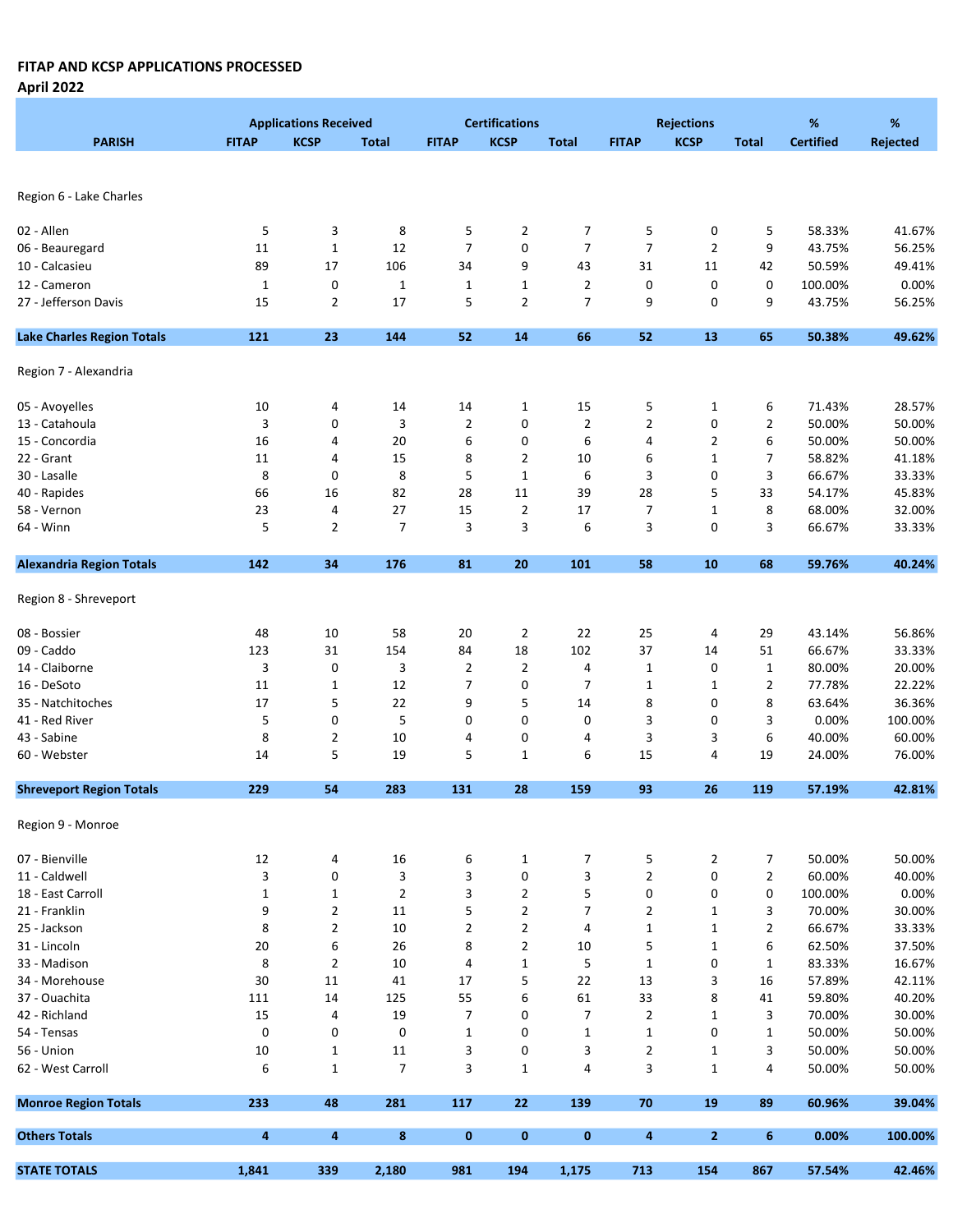March 2022

|                                  |              | <b>Applications Received</b> |                |                | <b>Certifications</b> |                |                | <b>Rejections</b> |                | %                | %         |
|----------------------------------|--------------|------------------------------|----------------|----------------|-----------------------|----------------|----------------|-------------------|----------------|------------------|-----------|
| <b>PARISH</b>                    | <b>FITAP</b> | <b>KCSP</b>                  | <b>Total</b>   | <b>FITAP</b>   | <b>KCSP</b>           | <b>Total</b>   | <b>FITAP</b>   | <b>KCSP</b>       | <b>Total</b>   | <b>Certified</b> | Rejected  |
|                                  |              |                              |                |                |                       |                |                |                   |                |                  |           |
| Region 1 - Orleans               |              |                              |                |                |                       |                |                |                   |                |                  |           |
| 26 - Jefferson                   | 128          | 23                           | 151            | 67             | 14                    | 81             | 55             | 11                | 66             | 55.10%           | 44.90%    |
| 36 - Orleans                     | 146          | 40                           | 186            | 83             | 13                    | 96             | 45             | 14                | 59             | 61.94%           | 38.06%    |
| 38 - Plaquemines                 | 8            | $\mathbf 1$                  | 9              | $\mathbf 1$    | 0                     | $\mathbf{1}$   | $\overline{2}$ | 3                 | 5              | 16.67%           | 83.33%    |
| 44 - St. Bernard                 | 16           | 3                            | 19             | 6              | 0                     | 6              | 8              | 1                 | 9              | 40.00%           | 60.00%    |
|                                  |              |                              |                |                |                       |                |                |                   |                |                  |           |
| <b>Orleans Region Totals</b>     | 298          | 67                           | 365            | 157            | 27                    | 184            | 110            | 29                | 139            | 56.97%           | 43.03%    |
| Region 2 - Baton Rouge           |              |                              |                |                |                       |                |                |                   |                |                  |           |
| 17 - East Baton Rouge            | 206          | 50                           | 256            | 108            | 21                    | 129            | 72             | 18                | 90             | 58.90%           | 41.10%    |
| 19 - East Feliciana              | 4            | 0                            | 4              | $\overline{2}$ | 0                     | $\overline{2}$ | 4              | 0                 | 4              | 33.33%           | 66.67%    |
| 24 - Iberville                   | 11           | $\overline{2}$               | 13             | 10             | $\overline{2}$        | 12             | 3              | $\overline{2}$    | 5              | 70.59%           | 29.41%    |
| 39 - Pointe Coupee               | 4            | $\mathbf{1}$                 | 5              | $\overline{2}$ | 0                     | $\overline{2}$ | $\mathbf{1}$   | 1                 | 2              | 50.00%           | 50.00%    |
| 61 - West Baton Rouge            | 9            | 6                            | 15             | 4              | $\overline{2}$        | 6              | 4              | $\mathbf{1}$      | 5              | 54.55%           | 45.45%    |
| 63 - West Feliciana              | 6            | $\mathbf{1}$                 | $\overline{7}$ | 3              | 0                     | 3              | $\mathbf{1}$   | 1                 | 2              | 60.00%           | 40.00%    |
| <b>Baton Rouge Region Totals</b> | 240          | 60                           | 300            | 129            | 25                    | 154            | 85             | 23                | 108            | 58.78%           | 41.22%    |
|                                  |              |                              |                |                |                       |                |                |                   |                |                  |           |
| Region 3 - Covington             |              |                              |                |                |                       |                |                |                   |                |                  |           |
| 32 - Livingston                  | 44           | 12                           | 56             | 25             | 4                     | 29             | 18             | 3                 | 21             | 58.00%           | 42.00%    |
| 46 - St. Helena                  | 3            | $\pmb{0}$                    | 3              | 0              | 0                     | 0              | 0              | 0                 | $\mathbf 0$    | <b>NA</b>        | <b>NA</b> |
| 52 - St. Tammany                 | 50           | 17                           | 67             | 24             | 7                     | 31             | 27             | 4                 | 31             | 50.00%           | 50.00%    |
| 53 - Tangipahoa                  | 61           | 14                           | 75             | 34             | 8                     | 42             | 28             | 4                 | 32             | 56.76%           | 43.24%    |
| 59 - Washington                  | 24           | 6                            | 30             | 14             | 10                    | 24             | 9              | 1                 | 10             | 70.59%           | 29.41%    |
| <b>Covington Region Totals</b>   | 182          | 49                           | 231            | 97             | 29                    | 126            | 82             | 12                | 94             | 57.27%           | 42.73%    |
| Region 4 - Thibodaux             |              |                              |                |                |                       |                |                |                   |                |                  |           |
|                                  |              |                              |                |                |                       |                |                |                   |                |                  |           |
| 03 - Ascension                   | 39           | 8                            | 47             | 22             | 7                     | 29             | 13             | $\overline{2}$    | 15             | 65.91%           | 34.09%    |
| 04 - Assumption                  | 6            | 4                            | 10             | 5              | 3                     | 8              | $\mathbf{1}$   | $\mathbf 1$       | $\overline{2}$ | 80.00%           | 20.00%    |
| 29 - Lafourche                   | 23           | 5                            | 28             | 14             | $\overline{2}$        | 16             | 11             | $\overline{2}$    | 13             | 55.17%           | 44.83%    |
| 45 - St. Charles                 | 16           | $\overline{2}$               | 18             | 3              | $\mathbf 1$           | 4              | 4              | 0                 | 4              | 50.00%           | 50.00%    |
| 47 - St. James                   | 8            | $\mathbf{1}$                 | 9              | 3              | 0                     | 3              | 3              | 0                 | 3              | 50.00%           | 50.00%    |
| 48 - St. John                    | 10           | 0                            | 10             | 6              | 0                     | 6              | 5              | $\mathbf{1}$      | 6              | 50.00%           | 50.00%    |
| 55 - Terrebonne                  | 35           | 5                            | 40             | 18             | 3                     | $21\,$         | 14             | $\overline{2}$    | 16             | 56.76%           | 43.24%    |
| <b>Thibodaux Region Totals</b>   | 137          | 25                           | 162            | ${\bf 71}$     | 16                    | 87             | 51             | 8                 | 59             | 59.59%           | 40.41%    |
| Region 5 - Lafayette             |              |                              |                |                |                       |                |                |                   |                |                  |           |
| 01 - Acadia                      | 27           | 5                            | 32             | 17             | 2                     | 19             | 12             | $\mathbf{1}$      | 13             | 59.38%           | 40.63%    |
| 20 - Evangeline                  | 19           | 5                            | 24             | 9              | $\overline{2}$        | 11             | 3              | $\overline{2}$    | 5              | 68.75%           | 31.25%    |
| 23 - Iberia                      | 27           | $\mathsf S$                  | 32             | 16             | $\mathbf 1$           | 17             | 14             | $\overline{2}$    | 16             | 51.52%           | 48.48%    |
| 28 - Lafayette                   | 79           | 14                           | 93             | 43             | 12                    | 55             | 28             | 7                 | 35             | 61.11%           | 38.89%    |
| 49 - St. Landry                  | 59           | 11                           | 70             | 33             | 7                     | 40             | 20             | 3                 | 23             | 63.49%           | 36.51%    |
| 50 - St. Martin                  | 16           | 4                            | 20             | 11             | 3                     | 14             | 8              | $\mathbf 1$       | 9              | 60.87%           | 39.13%    |
| 51 - St. Mary                    | 15           | 3                            | 18             | 11             | 2                     | 13             | 9              | 4                 | 13             | 50.00%           | 50.00%    |
| 57 - Vermilion                   | 26           | 3                            | 29             | 10             | $\overline{2}$        | $12\,$         | 8              | 0                 | 8              | 60.00%           | 40.00%    |
|                                  |              |                              |                |                |                       |                |                |                   |                |                  |           |
| <b>Lafayette Region Totals</b>   | 268          | 50                           | 318            | 150            | 31                    | 181            | 102            | 20                | 122            | 59.74%           | 40.26%    |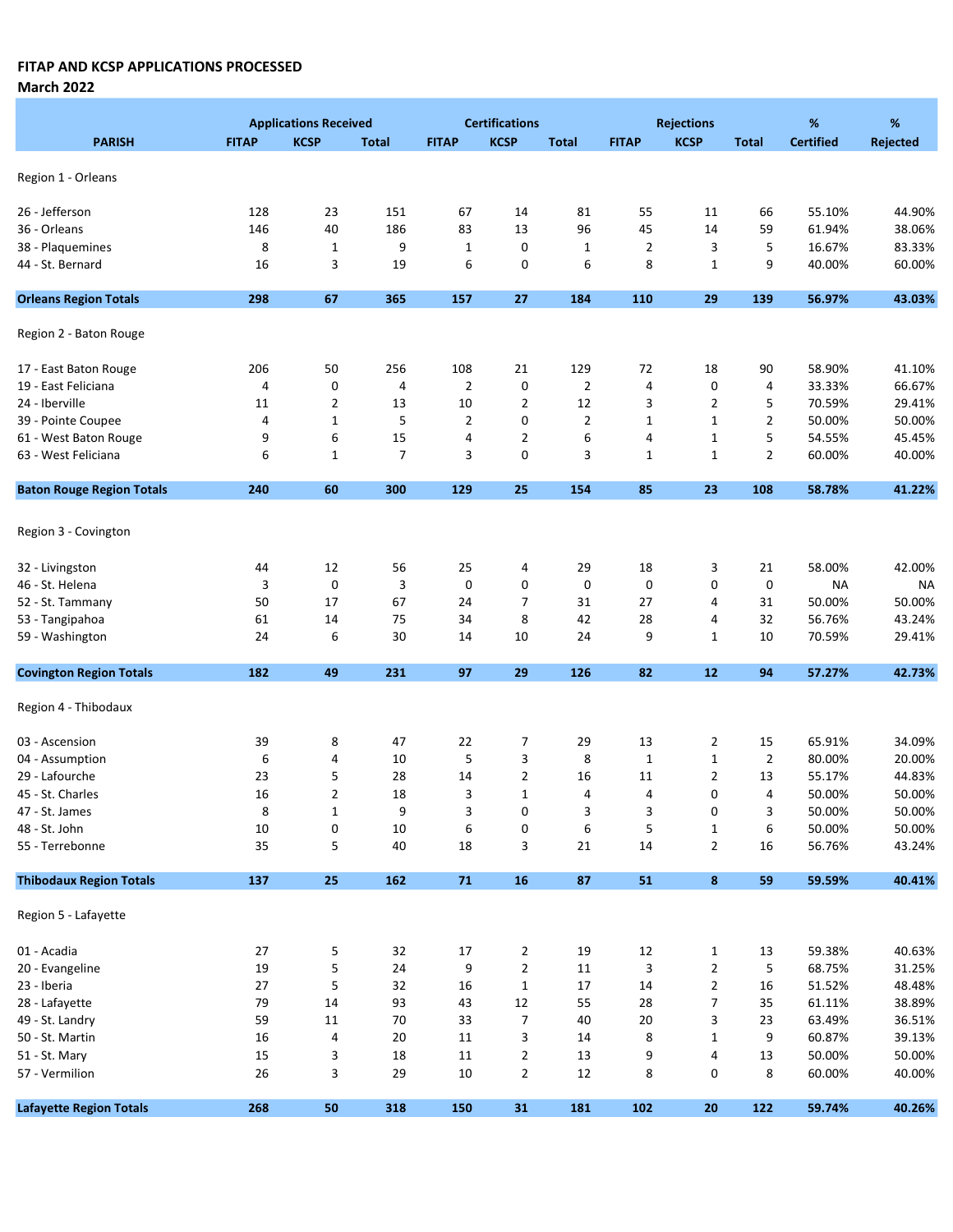March 2022

|                                   |                | <b>Applications Received</b> |                |                | <b>Certifications</b> |                |                         | <b>Rejections</b> |                | %                | %               |
|-----------------------------------|----------------|------------------------------|----------------|----------------|-----------------------|----------------|-------------------------|-------------------|----------------|------------------|-----------------|
| <b>PARISH</b>                     | <b>FITAP</b>   | <b>KCSP</b>                  | <b>Total</b>   | <b>FITAP</b>   | <b>KCSP</b>           | <b>Total</b>   | <b>FITAP</b>            | <b>KCSP</b>       | <b>Total</b>   | <b>Certified</b> | <b>Rejected</b> |
|                                   |                |                              |                |                |                       |                |                         |                   |                |                  |                 |
|                                   |                |                              |                |                |                       |                |                         |                   |                |                  |                 |
| Region 6 - Lake Charles           |                |                              |                |                |                       |                |                         |                   |                |                  |                 |
|                                   |                |                              |                |                |                       |                |                         |                   |                |                  |                 |
| 02 - Allen                        | 13             | 0                            | 13             | $\overline{2}$ | 0                     | $\overline{2}$ | 3                       | $\mathbf{1}$      | 4              | 33.33%           | 66.67%          |
| 06 - Beauregard                   | 23             | 4                            | 27             | 9              | 3                     | 12             | 8                       | $\mathbf{1}$      | 9              | 57.14%           | 42.86%          |
| 10 - Calcasieu                    | 78             | 16                           | 94             | 38             | 6                     | 44             | 41                      | 5                 | 46             | 48.89%           | 51.11%          |
| 12 - Cameron                      | 0              | $\mathbf{1}$                 | $\mathbf 1$    | 0              | 0                     | 0              | 0                       | 0                 | 0              | <b>NA</b>        | <b>NA</b>       |
| 27 - Jefferson Davis              | 21             | 3                            | 24             | 9              | 0                     | 9              | 10                      | 0                 | 10             | 47.37%           | 52.63%          |
| <b>Lake Charles Region Totals</b> | 135            | 24                           | 159            | 58             | 9                     | 67             | 62                      | $\overline{7}$    | 69             | 49.26%           | 50.74%          |
| Region 7 - Alexandria             |                |                              |                |                |                       |                |                         |                   |                |                  |                 |
|                                   |                |                              |                |                |                       |                |                         |                   |                |                  |                 |
| 05 - Avoyelles                    | 22             | 4                            | 26             | 11             | 4                     | 15             | 3                       | 5                 | 8              | 65.22%           | 34.78%          |
| 13 - Catahoula                    | 4              | $\mathbf{2}$                 | 6              | $\overline{2}$ | 3                     | 5              | $\mathbf{1}$            | $\overline{2}$    | 3              | 62.50%           | 37.50%          |
| 15 - Concordia                    | $\overline{7}$ | 3                            | 10             | 3              | $\mathbf{1}$          | 4              | 3                       | $\overline{2}$    | 5              | 44.44%           | 55.56%          |
| 22 - Grant                        | 11             | $\overline{2}$               | 13             | 5              | $\mathbf{1}$          | 6              | 2                       | 1                 | 3              | 66.67%           | 33.33%          |
| 30 - Lasalle                      | 12             | $\mathbf{1}$                 | 13             | 6              | $\mathbf{1}$          | 7              | 3                       | 0                 | 3              | 70.00%           | 30.00%          |
| 40 - Rapides                      | 60             | 17                           | 77             | 39             | 10                    | 49             | 22                      | 2                 | 24             | 67.12%           | 32.88%          |
| 58 - Vernon                       | 15             | 3                            | 18             | 10             | 3                     | 13             | 9                       | 4                 | 13             | 50.00%           | 50.00%          |
| 64 - Winn                         | 4              | 5                            | 9              | 4              | $\mathbf 1$           | 5              | $\overline{2}$          | $\mathbf{1}$      | 3              | 62.50%           | 37.50%          |
| <b>Alexandria Region Totals</b>   | 135            | 37                           | 172            | 80             | 24                    | 104            | 45                      | 17                | 62             | 62.65%           | 37.35%          |
|                                   |                |                              |                |                |                       |                |                         |                   |                |                  |                 |
| Region 8 - Shreveport             |                |                              |                |                |                       |                |                         |                   |                |                  |                 |
| 08 - Bossier                      | 44             | 6                            | 50             | 18             | 5                     | 23             | 20                      | 2                 | 22             | 51.11%           | 48.89%          |
| 09 - Caddo                        | 126            | 26                           | 152            | 67             | 9                     | 76             | 48                      | 4                 | 52             | 59.38%           | 40.63%          |
| 14 - Claiborne                    | 3              | $\overline{2}$               | 5              | 1              | 0                     | 1              | 1                       | 0                 | $\mathbf{1}$   | 50.00%           | 50.00%          |
| 16 - DeSoto                       | 11             | 3                            | 14             | 7              | $\mathbf 1$           | 8              | 4                       | $\mathbf 1$       | 5              | 61.54%           | 38.46%          |
| 35 - Natchitoches                 | 18             | 4                            | 22             | 8              | $\overline{2}$        | 10             | 9                       | 3                 | 12             | 45.45%           | 54.55%          |
| 41 - Red River                    | $\overline{2}$ | 0                            | $\overline{2}$ | $\mathbf 1$    | 0                     | 1              | 1                       | 0                 | $\mathbf{1}$   | 50.00%           | 50.00%          |
| 43 - Sabine                       | 9              | $\mathbf{2}$                 | 11             | 11             | $\overline{2}$        | 13             | 0                       | 3                 | 3              | 81.25%           | 18.75%          |
| 60 - Webster                      | 20             | 5                            | 25             | 5              | $\mathbf{1}$          | 6              | 4                       | 0                 | 4              | 60.00%           | 40.00%          |
|                                   |                |                              |                |                |                       |                |                         |                   |                |                  |                 |
| <b>Shreveport Region Totals</b>   | 233            | 48                           | 281            | 118            | 20                    | 138            | 87                      | 13                | 100            | 57.98%           | 42.02%          |
| Region 9 - Monroe                 |                |                              |                |                |                       |                |                         |                   |                |                  |                 |
| 07 - Bienville                    | 8              | $\overline{2}$               | 10             | 5              | 0                     | 5              | 4                       | $\overline{2}$    | 6              | 45.45%           | 54.55%          |
| 11 - Caldwell                     | 8              | 0                            | 8              | $\overline{2}$ | 0                     | $\overline{2}$ | 3                       | 0                 | 3              | 40.00%           | 60.00%          |
| 18 - East Carroll                 | 4              | $\overline{2}$               | 6              | $\mathbf{1}$   | 3                     | 4              | $\overline{2}$          | 0                 | $\overline{2}$ | 66.67%           | 33.33%          |
| 21 - Franklin                     | 6              | $\mathbf 2$                  | 8              | $\mathbf 1$    | 0                     | $\mathbf{1}$   | 4                       | 3                 | 7              | 12.50%           | 87.50%          |
| 25 - Jackson                      | $\overline{2}$ | 3                            | 5              | 3              | 3                     | 6              | 3                       | 0                 | 3              | 66.67%           | 33.33%          |
| 31 - Lincoln                      | 19             | 6                            | 25             | 8              | $\mathbf 1$           | 9              | 13                      | 3                 | 16             | 36.00%           | 64.00%          |
| 33 - Madison                      | 3              | $\mathbf{1}$                 | 4              | 4              | $\overline{2}$        | 6              | $\overline{\mathbf{c}}$ | 2                 | 4              | 60.00%           | 40.00%          |
| 34 - Morehouse                    | 34             | 4                            | 38             | 11             | $\overline{2}$        | 13             | 9                       | $\mathbf 1$       | 10             | 56.52%           | 43.48%          |
| 37 - Ouachita                     | 78             | 15                           | 93             | 40             | 12                    | 52             | 29                      | 3                 | 32             | 61.90%           | 38.10%          |
| 42 - Richland                     | $\overline{2}$ | $\mathbf{1}$                 | 3              | $\overline{2}$ | $\mathbf{1}$          | 3              | 0                       | 0                 | 0              | 100.00%          | 0.00%           |
| 54 - Tensas                       | 3              | $\pmb{0}$                    | 3              | $\overline{2}$ | 0                     | $\overline{2}$ | 0                       | 0                 | 0              | 100.00%          | 0.00%           |
| 56 - Union                        | $10\,$         | $\overline{\mathbf{c}}$      | $12\,$         | $\overline{7}$ | $\mathbf 1$           | 8              | 4                       | $\overline{2}$    | 6              | 57.14%           | 42.86%          |
|                                   |                |                              | $\overline{7}$ |                |                       |                |                         |                   |                |                  |                 |
| 62 - West Carroll                 | 4              | 3                            |                | $\mathbf 1$    | $\mathbf{1}$          | $\overline{2}$ | $\mathbf{1}$            | 1                 | 2              | 50.00%           | 50.00%          |
| <b>Monroe Region Totals</b>       | 181            | 41                           | 222            | 87             | 26                    | 113            | 74                      | 17                | 91             | 55.39%           | 44.61%          |
| <b>Others Totals</b>              | 5              | $\mathbf{0}$                 | 5              | $\mathbf{1}$   | $\mathbf{1}$          | $\overline{2}$ | $\overline{2}$          | $\bf{0}$          | $\mathbf{2}$   | 50.00%           | 50.00%          |
| <b>STATE TOTALS</b>               | 1,814          | 401                          | 2,215          | 948            | 208                   | 1,156          | 700                     | 146               | 846            | 57.74%           | 42.26%          |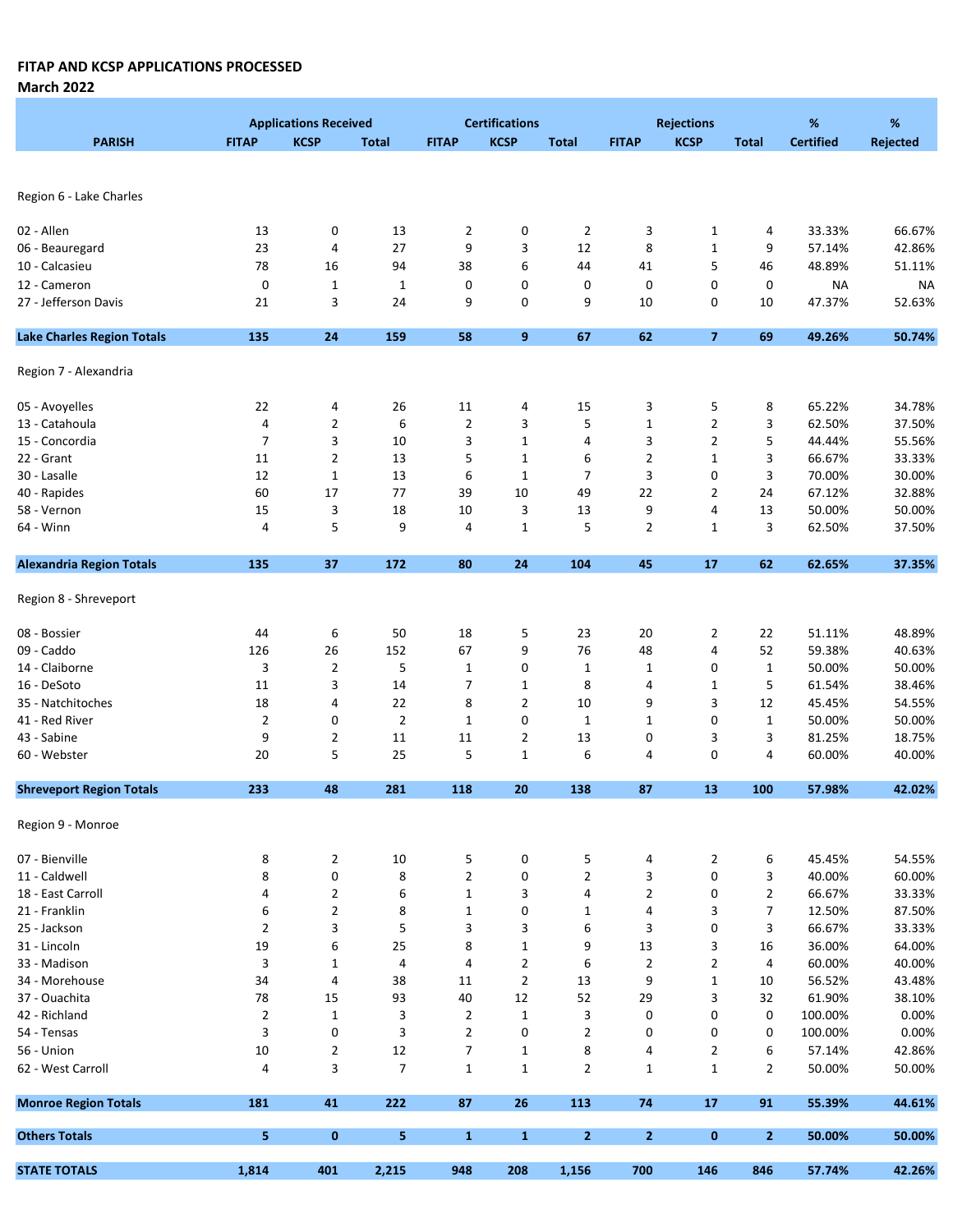|                                  |                | <b>Applications Received</b> |              |                | <b>Certifications</b>   |                |                | <b>Rejections</b> |                | %                | %               |
|----------------------------------|----------------|------------------------------|--------------|----------------|-------------------------|----------------|----------------|-------------------|----------------|------------------|-----------------|
| <b>PARISH</b>                    | <b>FITAP</b>   | <b>KCSP</b>                  | <b>Total</b> | <b>FITAP</b>   | <b>KCSP</b>             | <b>Total</b>   | <b>FITAP</b>   | <b>KCSP</b>       | <b>Total</b>   | <b>Certified</b> | <b>Rejected</b> |
| Region 1 - Orleans               |                |                              |              |                |                         |                |                |                   |                |                  |                 |
|                                  |                |                              |              |                |                         |                |                |                   |                |                  |                 |
| 26 - Jefferson                   | 102            | 22                           | 124          | 57             | 11                      | 68             | 53             | 10                | 63             | 51.91%           | 48.09%          |
| 36 - Orleans                     | 139            | 24                           | 163          | 114            | 24                      | 138            | 60             | $\overline{7}$    | 67             | 67.32%           | 32.68%          |
| 38 - Plaquemines                 | $\overline{2}$ | $\overline{2}$               | 4            | 4              | $\mathbf{1}$            | 5              | 0              | $\mathbf 1$       | $\mathbf{1}$   | 83.33%           | 16.67%          |
| 44 - St. Bernard                 | 19             | 4                            | 23           | 15             | $\overline{2}$          | 17             | 3              | 3                 | 6              | 73.91%           | 26.09%          |
| <b>Orleans Region Totals</b>     | 262            | 52                           | 314          | 190            | 38                      | 228            | 116            | 21                | 137            | 62.47%           | 37.53%          |
| Region 2 - Baton Rouge           |                |                              |              |                |                         |                |                |                   |                |                  |                 |
| 17 - East Baton Rouge            | 192            | 33                           | 225          | 128            | 28                      | 156            | 83             | 20                | 103            | 60.23%           | 39.77%          |
| 19 - East Feliciana              | 4              | $\mathbf 0$                  | 4            | $\mathbf{1}$   | 0                       | $\mathbf{1}$   | 0              | 0                 | 0              | 100.00%          | 0.00%           |
| 24 - Iberville                   | 13             | 5                            | 18           | 10             | $\mathbf 1$             | 11             | 4              | 3                 | 7              | 61.11%           | 38.89%          |
| 39 - Pointe Coupee               | 6              | $\overline{2}$               | 8            | 9              | $\mathbf 1$             | 10             | 3              | 3                 | 6              | 62.50%           | 37.50%          |
| 61 - West Baton Rouge            | 5              | 0                            | 5            | 3              | 0                       | 3              | 0              | 0                 | 0              | 100.00%          | 0.00%           |
| 63 - West Feliciana              | 4              | $\overline{2}$               | 6            | $\overline{2}$ | $\mathbf{1}$            | 3              | $\overline{2}$ | 0                 | $\overline{2}$ | 60.00%           | 40.00%          |
| <b>Baton Rouge Region Totals</b> | 224            | 42                           | 266          | 153            | 31                      | 184            | 92             | 26                | 118            | 60.93%           | 39.07%          |
|                                  |                |                              |              |                |                         |                |                |                   |                |                  |                 |
| Region 3 - Covington             |                |                              |              |                |                         |                |                |                   |                |                  |                 |
| 32 - Livingston                  | 40             | 5                            | 45           | 23             | 6                       | 29             | 16             | 4                 | 20             | 59.18%           | 40.82%          |
| 46 - St. Helena                  | 3              | $\mathbf{1}$                 | 4            | $\overline{2}$ | $\overline{2}$          | 4              | $\mathbf{1}$   | 0                 | $1\,$          | 80.00%           | 20.00%          |
| 52 - St. Tammany                 | 63             | 12                           | 75           | 33             | $\overline{\mathbf{4}}$ | 37             | 33             | 9                 | 42             | 46.84%           | 53.16%          |
| 53 - Tangipahoa                  | 59             | 14                           | 73           | 34             | 7                       | 41             | 38             | 8                 | 46             | 47.13%           | 52.87%          |
| 59 - Washington                  | 16             | 9                            | 25           | 8              | $\overline{4}$          | 12             | 8              | $\overline{2}$    | 10             | 54.55%           | 45.45%          |
|                                  |                |                              |              |                |                         |                |                |                   |                |                  |                 |
| <b>Covington Region Totals</b>   | 181            | 41                           | 222          | 100            | 23                      | 123            | 96             | 23                | 119            | 50.83%           | 49.17%          |
| Region 4 - Thibodaux             |                |                              |              |                |                         |                |                |                   |                |                  |                 |
| 03 - Ascension                   | 30             | 9                            | 39           | 20             | 7                       | 27             | 16             | 3                 | 19             | 58.70%           | 41.30%          |
| 04 - Assumption                  | 8              | $\overline{2}$               | 10           | 5              | $\overline{2}$          | $\overline{7}$ | 3              | 0                 | 3              | 70.00%           | 30.00%          |
| 29 - Lafourche                   | 29             | 3                            | 32           | 20             | 4                       | 24             | 8              | $\mathbf 1$       | 9              | 72.73%           | 27.27%          |
| 45 - St. Charles                 | 9              | 3                            | 12           | 6              | $\overline{2}$          | 8              | 3              | 1                 | 4              | 66.67%           | 33.33%          |
| 47 - St. James                   | 8              | 0                            | 8            | 5              | 0                       | 5              | 5              | 1                 | 6              | 45.45%           | 54.55%          |
| 48 - St. John                    | 14             | 3                            | 17           | 10             | $\mathbf{1}$            | $11\,$         | 4              | 1                 | 5              | 68.75%           | 31.25%          |
| 55 - Terrebonne                  | $26\,$         | 4                            | 30           | 15             | $\overline{2}$          | $17\,$         | 16             | 3                 | 19             | 47.22%           | 52.78%          |
| <b>Thibodaux Region Totals</b>   | 124            | ${\bf 24}$                   | 148          | 81             | 18                      | 99             | 55             | 10                | 65             | 60.37%           | 39.63%          |
| Region 5 - Lafayette             |                |                              |              |                |                         |                |                |                   |                |                  |                 |
| 01 - Acadia                      | 28             | 4                            | 32           | $16\,$         | 3                       | 19             | 13             | $\overline{2}$    | 15             | 55.88%           | 44.12%          |
| 20 - Evangeline                  | 8              | 4                            | $12\,$       | 11             | 4                       | 15             | 4              | $\mathbf 1$       | 5              | 75.00%           | 25.00%          |
| 23 - Iberia                      | 35             | $\overline{2}$               | 37           | 28             | 3                       | 31             | 9              | $\overline{2}$    | 11             | 73.81%           | 26.19%          |
| 28 - Lafayette                   | 67             | 13                           | 80           | 52             | 9                       |                | 31             | $\mathbf 2$       | 33             | 64.89%           | 35.11%          |
|                                  |                |                              |              |                |                         | 61             |                |                   |                |                  |                 |
| 49 - St. Landry                  | $40\,$         | $12\,$                       | 52           | 24             | 9                       | 33             | 19             | 4                 | 23             | 58.93%           | 41.07%          |
| 50 - St. Martin                  | 22             | 4                            | 26           | 14             | 3                       | 17             | 5              | 1                 | 6              | 73.91%           | 26.09%          |
| 51 - St. Mary                    | $21\,$         | 4                            | 25           | 21             | $\mathbf 1$             | 22             | 11             | 2                 | 13             | 62.86%           | 37.14%          |
| 57 - Vermilion                   | $21\,$         | $\mathbf{1}$                 | 22           | 13             | $\mathbf 1$             | 14             | 8              | 3                 | 11             | 56.00%           | 44.00%          |
| <b>Lafayette Region Totals</b>   | 242            | 44                           | 286          | 179            | 33                      | 212            | 100            | 17                | 117            | 64.44%           | 35.56%          |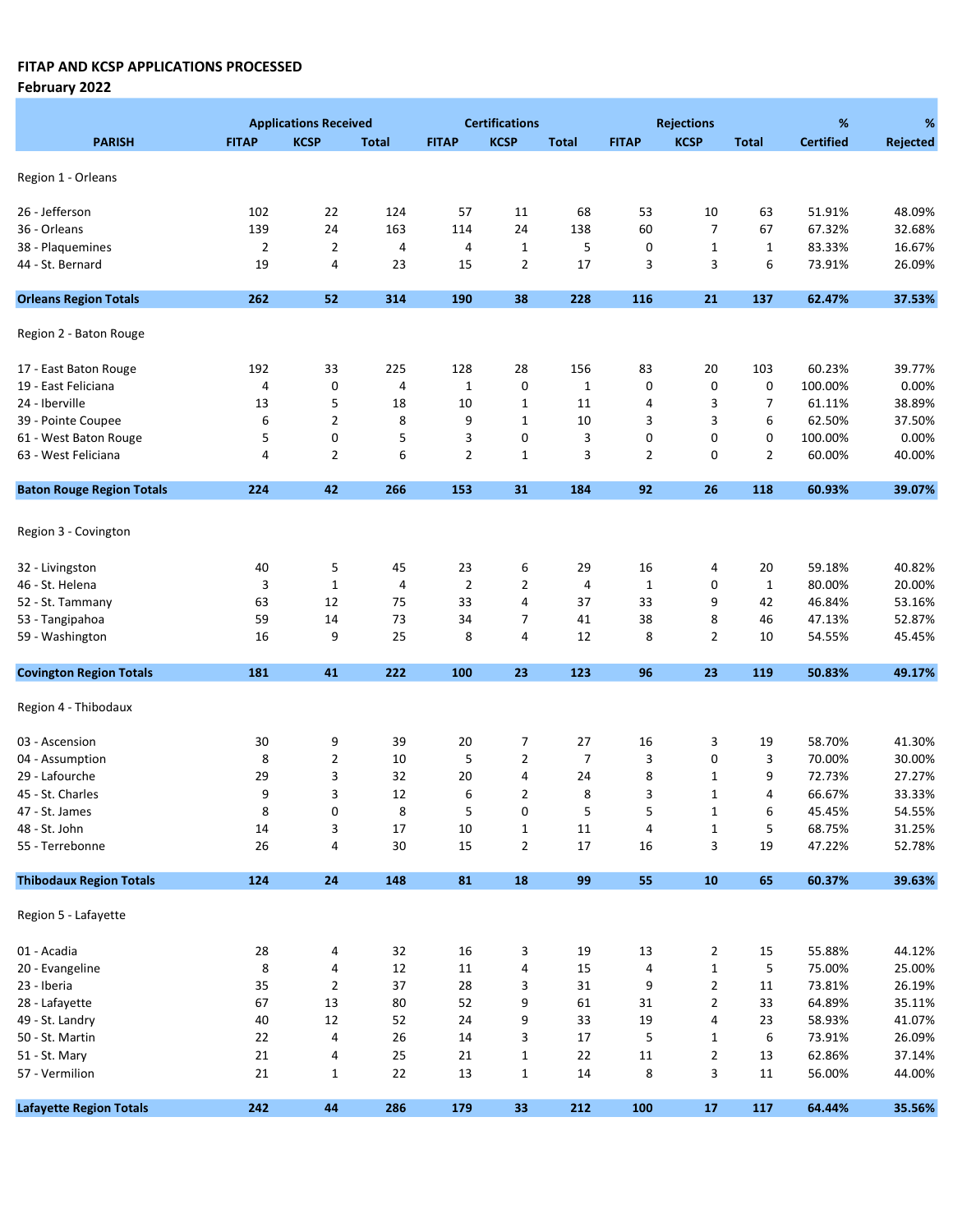|                                   |                | <b>Applications Received</b> |                |                | <b>Certifications</b> |                |                | <b>Rejections</b> |                | %                | %        |
|-----------------------------------|----------------|------------------------------|----------------|----------------|-----------------------|----------------|----------------|-------------------|----------------|------------------|----------|
| <b>PARISH</b>                     | <b>FITAP</b>   | <b>KCSP</b>                  | <b>Total</b>   | <b>FITAP</b>   | <b>KCSP</b>           | <b>Total</b>   | <b>FITAP</b>   | <b>KCSP</b>       | <b>Total</b>   | <b>Certified</b> | Rejected |
|                                   |                |                              |                |                |                       |                |                |                   |                |                  |          |
|                                   |                |                              |                |                |                       |                |                |                   |                |                  |          |
| Region 6 - Lake Charles           |                |                              |                |                |                       |                |                |                   |                |                  |          |
| 02 - Allen                        | 7              | $\mathbf{1}$                 | 8              | 5              | $\mathbf{1}$          | 6              | 3              | 0                 | 3              | 66.67%           | 33.33%   |
| 06 - Beauregard                   | 16             | $\mathbf 1$                  | 17             | 9              | 0                     | 9              | 8              | 0                 | 8              | 52.94%           | 47.06%   |
| 10 - Calcasieu                    | 79             | 15                           | 94             | 54             | 13                    | 67             | 43             | 5                 | 48             | 58.26%           | 41.74%   |
| 12 - Cameron                      | $\overline{2}$ | $\mathbf 0$                  | $\overline{2}$ | 3              | 0                     | 3              | $\mathbf{1}$   | 0                 | $\mathbf{1}$   | 75.00%           | 25.00%   |
| 27 - Jefferson Davis              | 13             | 0                            | 13             | 5              | $\mathbf{1}$          | 6              | 10             | 2                 | 12             | 33.33%           | 66.67%   |
|                                   |                |                              |                |                |                       |                |                |                   |                |                  |          |
| <b>Lake Charles Region Totals</b> | 117            | 17                           | 134            | 76             | 15                    | 91             | 65             | $\overline{7}$    | 72             | 55.83%           | 44.17%   |
| Region 7 - Alexandria             |                |                              |                |                |                       |                |                |                   |                |                  |          |
| 05 - Avoyelles                    | 17             | 9                            | 26             | 13             | 4                     | 17             | 8              | 2                 | 10             | 62.96%           | 37.04%   |
| 13 - Catahoula                    | $\overline{2}$ | 4                            | 6              | $\mathbf{1}$   | $\mathbf{1}$          | $\overline{2}$ | 0              | 0                 | 0              | 100.00%          | 0.00%    |
| 15 - Concordia                    | 7              | $\overline{2}$               | 9              | 12             | $\mathbf{1}$          | 13             | $\mathbf{1}$   | 1                 | $\overline{2}$ | 86.67%           | 13.33%   |
| 22 - Grant                        | 11             | 1                            | 12             | $\overline{7}$ | 1                     | 8              | 7              | 2                 | 9              | 47.06%           | 52.94%   |
|                                   |                |                              |                |                |                       |                |                |                   |                |                  |          |
| 30 - Lasalle                      | 8              | $\mathbf{1}$                 | 9              | 4              | 0                     | 4              | $\mathbf{1}$   | $\mathbf 1$       | $\overline{2}$ | 66.67%           | 33.33%   |
| 40 - Rapides                      | 54             | 11                           | 65             | 32             | 8                     | 40             | 26             | 6                 | 32             | 55.56%           | 44.44%   |
| 58 - Vernon                       | 13             | 4                            | 17             | 7              | 0                     | 7              | 9              | 2                 | 11             | 38.89%           | 61.11%   |
| 64 - Winn                         | 7              | $\mathbf{1}$                 | 8              | 5              | 0                     | 5              | 5              | $\mathbf 1$       | 6              | 45.45%           | 54.55%   |
| <b>Alexandria Region Totals</b>   | 119            | 33                           | 152            | 81             | 15                    | 96             | 57             | 15                | 72             | 57.14%           | 42.86%   |
| Region 8 - Shreveport             |                |                              |                |                |                       |                |                |                   |                |                  |          |
| 08 - Bossier                      | 42             | 11                           | 53             | 31             | 7                     | 38             | 18             | 5                 | 23             | 62.30%           | 37.70%   |
| 09 - Caddo                        | 108            | 21                           | 129            | $70\,$         | 16                    | 86             | 49             | $11\,$            | 60             | 58.90%           | 41.10%   |
| 14 - Claiborne                    | 3              | 0                            | 3              | 3              | $\overline{2}$        | 5              | 0              | 0                 | 0              | 100.00%          | 0.00%    |
| 16 - DeSoto                       | 8              | 0                            | 8              | 6              | 0                     | 6              | $\mathbf{1}$   | 0                 | $\mathbf 1$    | 85.71%           | 14.29%   |
| 35 - Natchitoches                 | 16             | 5                            | 21             | 13             | 4                     | 17             | 6              | 2                 | 8              | 68.00%           | 32.00%   |
| 41 - Red River                    | $\overline{2}$ | 0                            | $\overline{2}$ | $\overline{2}$ | $\mathbf{1}$          | 3              | 0              | $\mathbf 1$       | 1              | 75.00%           | 25.00%   |
| 43 - Sabine                       | 12             | 4                            | 16             | 5              | $1\,$                 | 6              | 5              | 1                 | 6              | 50.00%           | 50.00%   |
| 60 - Webster                      | 10             | $\overline{2}$               | 12             | 9              | $\mathbf{1}$          | 10             | 3              | $\overline{2}$    | 5              | 66.67%           | 33.33%   |
|                                   |                |                              |                |                |                       |                |                |                   |                |                  |          |
| <b>Shreveport Region Totals</b>   | 201            | 43                           | 244            | 139            | 32                    | 171            | 82             | 22                | 104            | 62.18%           | 37.82%   |
| Region 9 - Monroe                 |                |                              |                |                |                       |                |                |                   |                |                  |          |
| 07 - Bienville                    | 8              | 3                            | 11             | 7              | $\mathbf{1}$          | 8              | $\overline{2}$ | $\mathbf{1}$      | 3              | 72.73%           | 27.27%   |
| 11 - Caldwell                     | 5              | $\overline{2}$               | 7              | 3              | $\mathbf{1}$          | 4              | 3              | $\mathbf{1}$      | 4              | 50.00%           | 50.00%   |
| 18 - East Carroll                 | $\overline{2}$ | $\overline{2}$               | 4              | $\mathbf{1}$   | 0                     | $\mathbf{1}$   | 0              | $\pmb{0}$         | 0              | 100.00%          | 0.00%    |
| 21 - Franklin                     | 8              | 4                            | 12             | 5              | 3                     | 8              | 5              | 2                 | 7              | 53.33%           | 46.67%   |
| 25 - Jackson                      | 5              | $\mathbf{1}$                 | 6              | 4              | 0                     | 4              | 0              | 0                 | 0              | 100.00%          | 0.00%    |
| 31 - Lincoln                      | 17             | $\overline{2}$               | 19             | 11             | $\overline{2}$        | 13             | 8              | 0                 | 8              | 61.90%           | 38.10%   |
| 33 - Madison                      | $\overline{7}$ | 3                            | 10             | 4              | 0                     | 4              | $\mathbf{1}$   | 0                 | 1              | 80.00%           | 20.00%   |
| 34 - Morehouse                    | 28             | 4                            | 32             | 23             | 4                     | 27             | 12             | 2                 | 14             | 65.85%           | 34.15%   |
| 37 - Ouachita                     | 84             | 16                           | 100            | 61             | 11                    | 72             | 42             | 3                 | 45             | 61.54%           | 38.46%   |
| 42 - Richland                     | 6              | 0                            | 6              | 4              | 0                     | 4              | 4              | 0                 | 4              | 50.00%           | 50.00%   |
| 54 - Tensas                       | 3              | 0                            | 3              | $\mathbf{1}$   | 0                     | $\mathbf{1}$   | 2              | 0                 | 2              | 33.33%           | 66.67%   |
|                                   |                |                              |                |                |                       |                |                |                   |                |                  |          |
| 56 - Union                        | 6              | 3                            | 9              | 5              | $\mathbf{1}$          | 6              | 4              | 0                 | 4              | 60.00%           | 40.00%   |
| 62 - West Carroll                 | $\mathbf 1$    | $\mathbf{1}$                 | $\mathbf{2}$   | 0              | 0                     | 0              | $\overline{2}$ | 0                 | $\overline{2}$ | 0.00%            | 100.00%  |
| <b>Monroe Region Totals</b>       | 180            | 41                           | 221            | 129            | 23                    | 152            | 85             | 9                 | 94             | 61.79%           | 38.21%   |
| <b>Others Totals</b>              | $\overline{2}$ | $\mathbf 0$                  | $\overline{2}$ | 3              | $\pmb{0}$             | 3              | 4              | $\mathbf{1}$      | 5.             | 37.50%           | 62.50%   |
| <b>STATE TOTALS</b>               | 1,652          | 337                          | 1,989          | 1,131          | 228                   | 1,359          | 752            | 151               | 903            | 60.08%           | 39.92%   |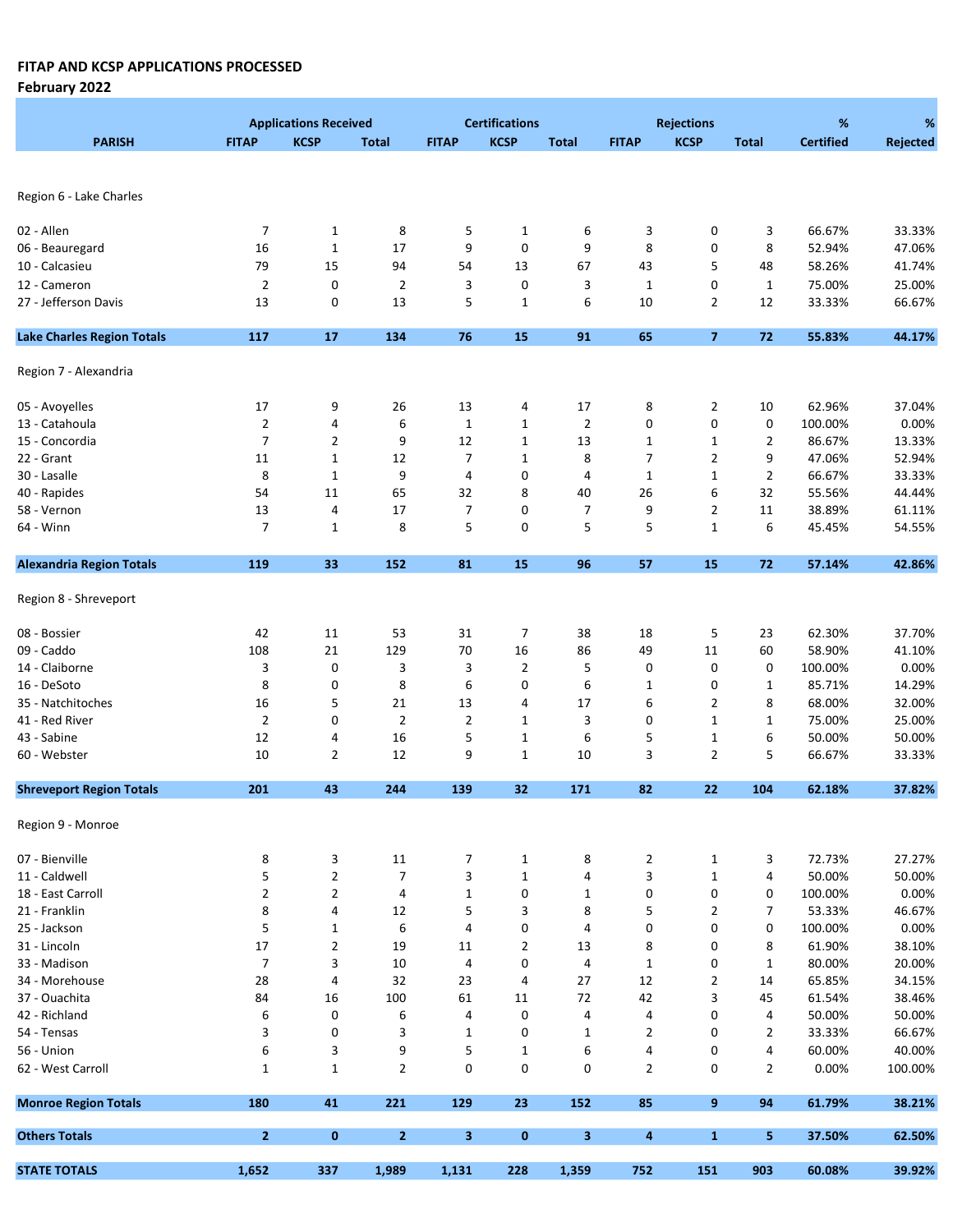January 2022

|                                  |              | <b>Applications Received</b> |                |                | <b>Certifications</b> |                |              | <b>Rejections</b>       |                | %                | %               |
|----------------------------------|--------------|------------------------------|----------------|----------------|-----------------------|----------------|--------------|-------------------------|----------------|------------------|-----------------|
| <b>PARISH</b>                    | <b>FITAP</b> | <b>KCSP</b>                  | <b>Total</b>   | <b>FITAP</b>   | <b>KCSP</b>           | <b>Total</b>   | <b>FITAP</b> | <b>KCSP</b>             | <b>Total</b>   | <b>Certified</b> | <b>Rejected</b> |
|                                  |              |                              |                |                |                       |                |              |                         |                |                  |                 |
| Region 1 - Orleans               |              |                              |                |                |                       |                |              |                         |                |                  |                 |
| 26 - Jefferson                   | 135          | 19                           | 154            | 69             | 11                    | 80             | 41           | 9                       | 50             | 61.54%           | 38.46%          |
| 36 - Orleans                     | 216          | 33                           | 249            | 122            | 16                    | 138            | 42           | 11                      | 53             | 72.25%           | 27.75%          |
| 38 - Plaquemines                 | 11           | $\overline{2}$               | 13             | $\overline{7}$ | 0                     | $\overline{7}$ | 3            | 0                       | 3              | 70.00%           | 30.00%          |
| 44 - St. Bernard                 | 14           | 4                            | 18             | 11             | $\overline{2}$        | 13             | 3            | $\overline{2}$          | 5              | 72.22%           | 27.78%          |
| <b>Orleans Region Totals</b>     | 376          | 58                           | 434            | 209            | 29                    | 238            | 89           | 22                      | 111            | 68.19%           | 31.81%          |
| Region 2 - Baton Rouge           |              |                              |                |                |                       |                |              |                         |                |                  |                 |
| 17 - East Baton Rouge            | 235          | 55                           | 290            | 143            | 26                    | 169            | 60           | 18                      | 78             | 68.42%           | 31.58%          |
| 19 - East Feliciana              | $\mathbf{2}$ | $\mathbf 1$                  | 3              | 1              | $\mathbf{1}$          | $\overline{2}$ | 2            | 0                       | 2              | 50.00%           | 50.00%          |
| 24 - Iberville                   | 14           | $\mathbf 1$                  | 15             | 5              | $\mathbf{1}$          | 6              | 3            | 1                       | 4              | 60.00%           | 40.00%          |
| 39 - Pointe Coupee               | 14           | 9                            | 23             | 7              | 4                     | 11             | $\mathbf{1}$ | 1                       | $\overline{2}$ | 84.62%           | 15.38%          |
| 61 - West Baton Rouge            | 4            | $\mathbf{1}$                 | 5              | 6              | $\mathbf{1}$          | $\overline{7}$ | 3            | 0                       | 3              | 70.00%           | 30.00%          |
| 63 - West Feliciana              | 2            | 0                            | $\overline{2}$ | $\mathbf 1$    | 0                     | $\mathbf 1$    | $\mathbf{1}$ | 1                       | 2              | 33.33%           | 66.67%          |
| <b>Baton Rouge Region Totals</b> | 271          | 67                           | 338            | 163            | 33                    | 196            | 70           | 21                      | 91             | 68.29%           | 31.71%          |
|                                  |              |                              |                |                |                       |                |              |                         |                |                  |                 |
| Region 3 - Covington             |              |                              |                |                |                       |                |              |                         |                |                  |                 |
| 32 - Livingston                  | 54           | 13                           | 67             | 24             | 3                     | 27             | 16           | 3                       | 19             | 58.70%           | 41.30%          |
| 46 - St. Helena                  | 0            | $\mathbf{1}$                 | $1\,$          | $1\,$          | $\pmb{0}$             | $\mathbf{1}$   | $\mathbf{1}$ | 0                       | $\mathbf{1}$   | 50.00%           | 50.00%          |
| 52 - St. Tammany                 | 78           | 21                           | 99             | 40             | 11                    | 51             | 37           | 5                       | 42             | 54.84%           | 45.16%          |
| 53 - Tangipahoa                  | 89           | 18                           | 107            | 42             | $\overline{7}$        | 49             | 19           | 9                       | 28             | 63.64%           | 36.36%          |
| 59 - Washington                  | 24           | 10                           | 34             | 14             | 3                     | 17             | 6            | $\overline{2}$          | 8              | 68.00%           | 32.00%          |
| <b>Covington Region Totals</b>   | 245          | 63                           | 308            | 121            | 24                    | 145            | 79           | 19                      | 98             | 59.67%           | 40.33%          |
|                                  |              |                              |                |                |                       |                |              |                         |                |                  |                 |
| Region 4 - Thibodaux             |              |                              |                |                |                       |                |              |                         |                |                  |                 |
| 03 - Ascension                   | 50           | 10                           | 60             | 24             | 2                     | 26             | 8            | 4                       | 12             | 68.42%           | 31.58%          |
| 04 - Assumption                  | 5            | $\overline{2}$               | $\overline{7}$ | $\overline{2}$ | $\mathbf 1$           | 3              | $\mathbf 1$  | 0                       | $\mathbf{1}$   | 75.00%           | 25.00%          |
| 29 - Lafourche                   | 32           | 6                            | 38             | 16             | $\overline{2}$        | 18             | 10           | 2                       | 12             | 60.00%           | 40.00%          |
| 45 - St. Charles                 | 10           | $\overline{2}$               | 12             | 5              | 0                     | 5              | 5            | $\mathbf 1$             | 6              | 45.45%           | 54.55%          |
| 47 - St. James                   | 12           | 1                            | 13             | 6              | 0                     | 6              | 1            | 0                       | 1              | 85.71%           | 14.29%          |
| 48 - St. John                    | 13           | $\overline{2}$               | 15             | 7              | $\overline{2}$        | 9              | $\pmb{4}$    | 0                       | 4              | 69.23%           | 30.77%          |
| 55 - Terrebonne                  | 40           | 5                            | 45             | 20             | 3                     | 23             | 11           | 0                       | 11             | 67.65%           | 32.35%          |
| <b>Thibodaux Region Totals</b>   | 162          | 28                           | 190            | ${\bf 80}$     | 10                    | $90\,$         | 40           | $\overline{\mathbf{z}}$ | 47             | 65.69%           | 34.31%          |
| Region 5 - Lafayette             |              |                              |                |                |                       |                |              |                         |                |                  |                 |
| 01 - Acadia                      | 27           | 5                            | 32             | 10             | 3                     | 13             | 2            | 0                       | 2              | 86.67%           | 13.33%          |
| 20 - Evangeline                  | 18           | 8                            | 26             | 5              | 3                     | 8              | 5            | $\mathbf 1$             | 6              | 57.14%           | 42.86%          |
| 23 - Iberia                      | 28           | $\overline{7}$               | 35             | 15             | $\overline{2}$        | 17             | 5            | $\mathbf 1$             | 6              | 73.91%           | 26.09%          |
| 28 - Lafayette                   | 105          | 15                           | 120            | 54             | 5                     | 59             | 30           | 8                       | 38             | 60.82%           | 39.18%          |
| 49 - St. Landry                  | 48           | 14                           | 62             | 18             | 6                     | 24             | 13           | 3                       | 16             | 60.00%           | 40.00%          |
| 50 - St. Martin                  | 18           | 4                            | 22             | 12             | 5                     | 17             | 4            | 1                       | 5              | 77.27%           | 22.73%          |
| 51 - St. Mary                    | 28           | 6                            | 34             | 8              | $\mathbf 1$           | 9              | 9            | 1                       | 10             | 47.37%           | 52.63%          |
| 57 - Vermilion                   | 22           | 5                            | 27             | 12             | $\overline{2}$        | 14             | 5            | $\overline{2}$          | 7              | 66.67%           | 33.33%          |
| <b>Lafayette Region Totals</b>   | 294          | 64                           | 358            | 134            | 27                    | 161            | 73           | 17                      | 90             | 64.14%           | 35.86%          |
|                                  |              |                              |                |                |                       |                |              |                         |                |                  |                 |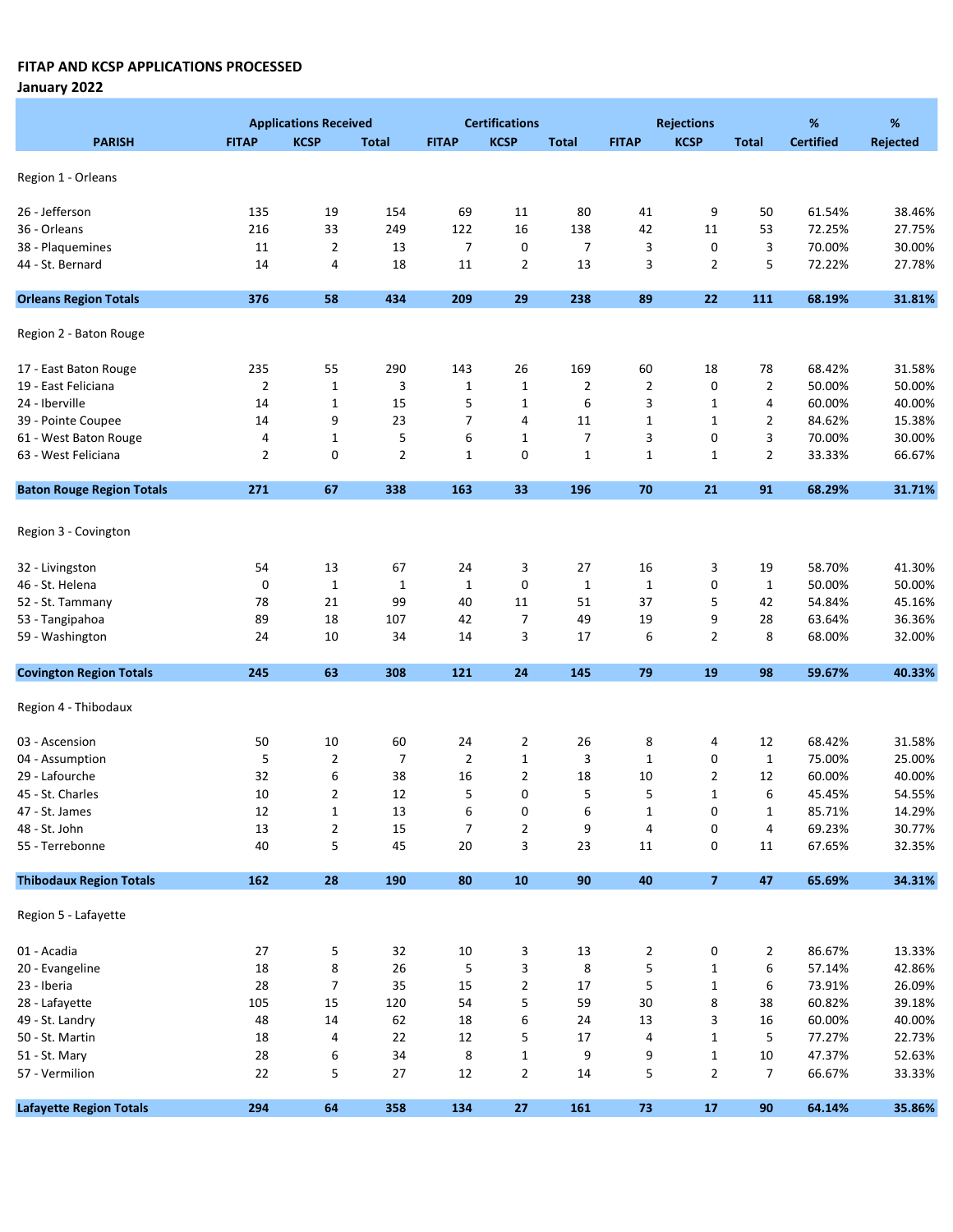January 2022

|                                   |                | <b>Applications Received</b> |                         |                | <b>Certifications</b> |                |                | <b>Rejections</b>        |                | $\%$             | $\%$            |
|-----------------------------------|----------------|------------------------------|-------------------------|----------------|-----------------------|----------------|----------------|--------------------------|----------------|------------------|-----------------|
| <b>PARISH</b>                     | <b>FITAP</b>   | <b>KCSP</b>                  | <b>Total</b>            | <b>FITAP</b>   | <b>KCSP</b>           | <b>Total</b>   | <b>FITAP</b>   | <b>KCSP</b>              | <b>Total</b>   | <b>Certified</b> | <b>Rejected</b> |
|                                   |                |                              |                         |                |                       |                |                |                          |                |                  |                 |
|                                   |                |                              |                         |                |                       |                |                |                          |                |                  |                 |
| Region 6 - Lake Charles           |                |                              |                         |                |                       |                |                |                          |                |                  |                 |
|                                   |                |                              |                         |                |                       |                |                |                          |                |                  |                 |
| 02 - Allen                        | 11             | $\mathbf{1}$                 | 12                      | 9              | 0                     | 9              | 3              | 1                        | 4              | 69.23%           | 30.77%          |
| 06 - Beauregard                   | 13             | 0                            | 13                      | 5              | 0                     | 5              | 5              | 0                        | 5              | 50.00%           | 50.00%          |
| 10 - Calcasieu                    | 102            | 18                           | 120                     | 38             | 5                     | 43             | 21             | 5                        | 26             | 62.32%           | 37.68%          |
| 12 - Cameron                      | $\overline{2}$ | $\mathbf{1}$                 | 3                       | 0              | 0                     | 0              | 0              | 1                        | $\mathbf{1}$   | 0.00%            | 100.00%         |
| 27 - Jefferson Davis              | 24             | 4                            | 28                      | 14             | $1\,$                 | 15             | 5              | 0                        | 5              | 75.00%           | 25.00%          |
| <b>Lake Charles Region Totals</b> | 152            | 24                           | 176                     | 66             | $6\phantom{1}6$       | 72             | 34             | $\overline{\phantom{a}}$ | 41             | 63.72%           | 36.28%          |
| Region 7 - Alexandria             |                |                              |                         |                |                       |                |                |                          |                |                  |                 |
|                                   |                |                              |                         |                |                       |                |                |                          |                |                  |                 |
| 05 - Avoyelles                    | 12             | 4                            | 16                      | 9              | 0                     | 9              | $\overline{2}$ | 0                        | 2              | 81.82%           | 18.18%          |
| 13 - Catahoula                    | $\overline{7}$ | $\mathbf{1}$                 | 8                       | $\overline{2}$ | 0                     | 2              | 3              | 0                        | 3              | 40.00%           | 60.00%          |
| 15 - Concordia                    | 17             | 2                            | 19                      | 6              | $\mathbf{1}$          | 7              | 2              | 1                        | 3              | 70.00%           | 30.00%          |
| 22 - Grant                        | 17             | 4                            | 21                      | 11             | $\mathbf{1}$          | 12             | 3              | 0                        | 3              | 80.00%           | 20.00%          |
| 30 - Lasalle                      | 5              | $\mathbf{1}$                 | 6                       | 4              | $\mathbf{1}$          | 5              | 0              | 0                        | 0              | 100.00%          | 0.00%           |
| 40 - Rapides                      | 82             | 12                           | 94                      | 44             | 10                    | 54             | 17             | 5                        | 22             | 71.05%           | 28.95%          |
| 58 - Vernon                       | 26             | 6                            | 32                      | 9              | $\overline{2}$        | 11             | 4              | 2                        | 6              | 64.71%           | 35.29%          |
| 64 - Winn                         | 12             | 2                            | 14                      | 6              | $\overline{2}$        | 8              | 3              | $\mathbf{1}$             | 4              | 66.67%           | 33.33%          |
| <b>Alexandria Region Totals</b>   | 178            | 32                           | 210                     | 91             | 17                    | 108            | 34             | 9                        | 43             | 71.52%           | 28.48%          |
|                                   |                |                              |                         |                |                       |                |                |                          |                |                  |                 |
| Region 8 - Shreveport             |                |                              |                         |                |                       |                |                |                          |                |                  |                 |
| 08 - Bossier                      | 54             | 9                            | 63                      | 24             | 3                     | 27             | 17             | 4                        | 21             | 56.25%           | 43.75%          |
| 09 - Caddo                        | 153            | 23                           | 176                     | 96             | 5                     | 101            | 31             | $\overline{7}$           | 38             | 72.66%           | 27.34%          |
| 14 - Claiborne                    | 3              | $\overline{2}$               | 5                       | 3              | 0                     | 3              | 0              | 0                        | 0              | 100.00%          | 0.00%           |
| 16 - DeSoto                       | 15             | $\mathbf{2}$                 | 17                      | 9              | $\overline{2}$        | 11             | 6              | 0                        | 6              | 64.71%           | 35.29%          |
| 35 - Natchitoches                 | 25             | 3                            | 28                      | 12             | 0                     | 12             | 8              | 1                        | 9              | 57.14%           | 42.86%          |
| 41 - Red River                    | $\overline{7}$ | 0                            | $\overline{7}$          | 6              | 0                     | 6              | 0              | 0                        | 0              | 100.00%          | 0.00%           |
| 43 - Sabine                       | 16             | 3                            | 19                      | $\overline{7}$ | $\overline{2}$        | 9              | 4              | 0                        | 4              | 69.23%           | 30.77%          |
| 60 - Webster                      | 17             | $\mathbf{2}$                 | 19                      | 11             | $\overline{2}$        | 13             | 4              | 0                        | 4              | 76.47%           | 23.53%          |
|                                   |                |                              |                         |                |                       |                |                |                          |                |                  |                 |
| <b>Shreveport Region Totals</b>   | 290            | 44                           | 334                     | 168            | 14                    | 182            | 70             | 12                       | 82             | 68.94%           | 31.06%          |
| Region 9 - Monroe                 |                |                              |                         |                |                       |                |                |                          |                |                  |                 |
| 07 - Bienville                    | 11             | $\overline{2}$               | 13                      | 3              | 0                     | 3              | 3              | 0                        | 3              | 50.00%           | 50.00%          |
| 11 - Caldwell                     | 9              | $\mathbf 1$                  | $10\,$                  | 4              | $\pmb{0}$             | 4              | $\overline{2}$ | 0                        | $\overline{2}$ | 66.67%           | 33.33%          |
| 18 - East Carroll                 | $\overline{2}$ | 0                            | $\overline{2}$          | $\mathbf{1}$   | 0                     | $\mathbf{1}$   | $\mathbf 1$    | 0                        | $\mathbf{1}$   | 50.00%           | 50.00%          |
| 21 - Franklin                     | 15             | 4                            | 19                      | 6              | $\mathbf 1$           | $\overline{7}$ | $\overline{2}$ | 0                        | $\overline{2}$ | 77.78%           | 22.22%          |
| 25 - Jackson                      | 12             | $\mathbf{1}$                 | 13                      | 9              | $\mathbf 1$           | 10             | 3              | 0                        | 3              | 76.92%           | 23.08%          |
| 31 - Lincoln                      | 26             | 4                            | 30                      | 10             | $1\,$                 | 11             | 9              | 0                        | 9              | 55.00%           | 45.00%          |
| 33 - Madison                      | 6              | 2                            | 8                       | 5              | $\overline{2}$        | $\overline{7}$ | $\mathbf{2}$   | 0                        | 2              | 77.78%           | 22.22%          |
| 34 - Morehouse                    | 32             | 4                            | 36                      | 21             | $\mathbf{1}$          | 22             | 7              | 1                        | 8              | 73.33%           | 26.67%          |
| 37 - Ouachita                     | 103            | 13                           | 116                     | 53             | $\overline{7}$        | 60             | 21             | 5                        | 26             | 69.77%           | 30.23%          |
| 42 - Richland                     | 13             |                              |                         |                | 0                     |                | $\mathbf{1}$   | 0                        | $\mathbf{1}$   | 90.91%           | 9.09%           |
| 54 - Tensas                       |                | $\overline{2}$<br>0          | 15                      | 10             | 0                     | 10             | 0              | 0                        | 0              |                  |                 |
|                                   | $\mathbf 1$    |                              | $\mathbf{1}$            | 2              |                       | $\overline{2}$ |                |                          |                | 100.00%          | 0.00%           |
| 56 - Union                        | 16             | 4                            | 20                      | 4              | $\overline{2}$        | 6              | 4              | 1                        | 5              | 54.55%           | 45.45%          |
| 62 - West Carroll                 | 4              | 0                            | 4                       | 1              | 0                     | $\mathbf{1}$   | 3              | 0                        | 3              | 25.00%           | 75.00%          |
| <b>Monroe Region Totals</b>       | 250            | 37                           | 287                     | 129            | 15                    | 144            | 58             | $\overline{7}$           | 65             | 68.90%           | 31.10%          |
| <b>Others Totals</b>              | 6              | $\mathbf{1}$                 | $\overline{\mathbf{z}}$ | $\mathbf{1}$   | $\pmb{0}$             | $\mathbf{1}$   | $\mathbf{1}$   | $\bf{0}$                 | $\mathbf{1}$   | 50.00%           | 50.00%          |
| <b>STATE TOTALS</b>               | 2,224          | 418                          | 2,642                   | 1,162          | 175                   | 1,337          | 548            | 121                      | 669            | 66.65%           | 33.35%          |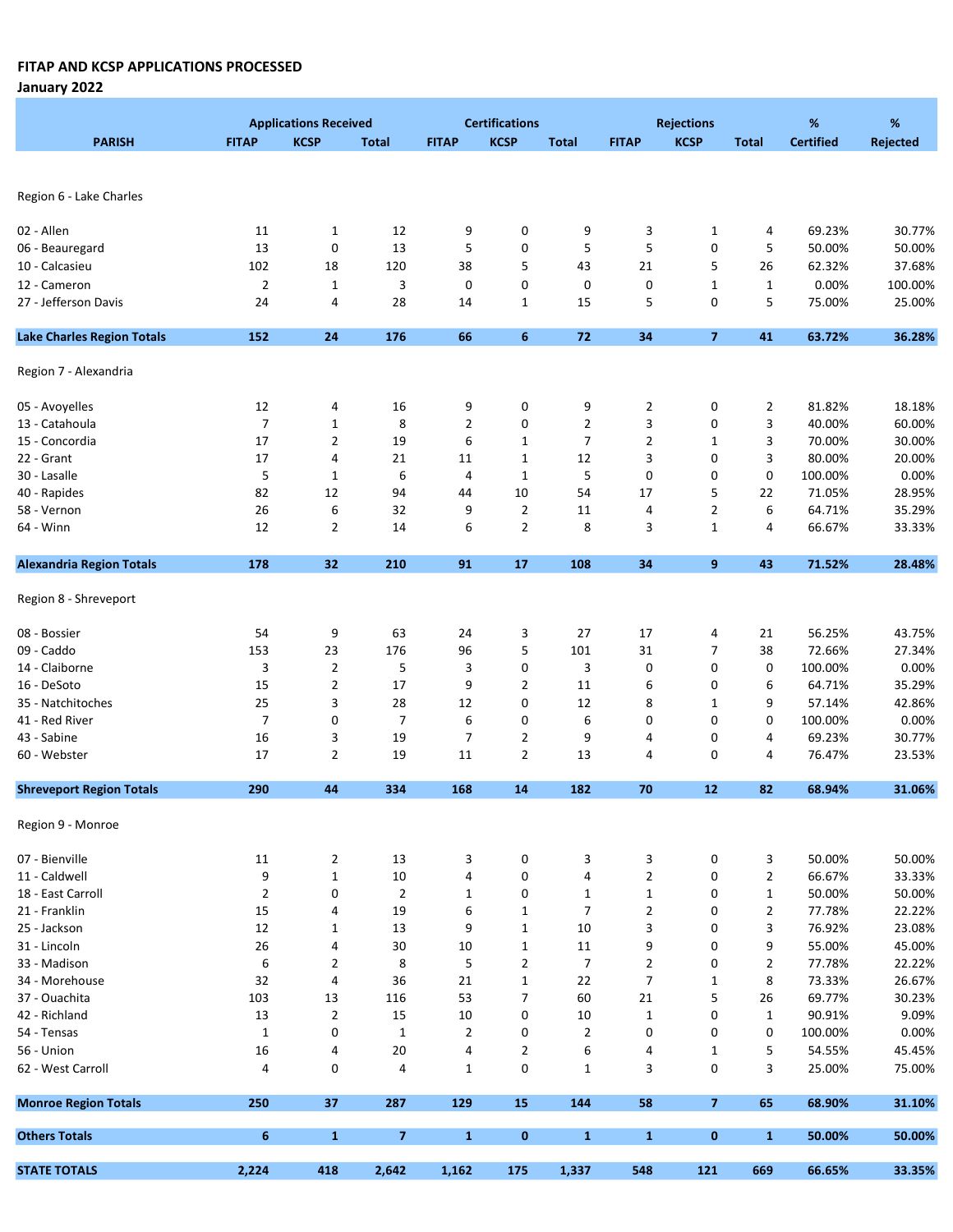December 2021

|                                  |                | <b>Applications Received</b> |                |                | <b>Certifications</b> |                |                | <b>Rejections</b> |                | %                | %               |
|----------------------------------|----------------|------------------------------|----------------|----------------|-----------------------|----------------|----------------|-------------------|----------------|------------------|-----------------|
| <b>PARISH</b>                    | <b>FITAP</b>   | <b>KCSP</b>                  | <b>Total</b>   | <b>FITAP</b>   | <b>KCSP</b>           | <b>Total</b>   | <b>FITAP</b>   | <b>KCSP</b>       | <b>Total</b>   | <b>Certified</b> | <b>Rejected</b> |
|                                  |                |                              |                |                |                       |                |                |                   |                |                  |                 |
| Region 1 - Orleans               |                |                              |                |                |                       |                |                |                   |                |                  |                 |
| 26 - Jefferson                   | 90             | 15                           | 105            | 46             | 7                     | 53             | 40             | 11                | 51             | 50.96%           | 49.04%          |
| 36 - Orleans                     | 149            | 31                           | 180            | 95             | 16                    | 111            | 57             | 14                | 71             | 60.99%           | 39.01%          |
| 38 - Plaquemines                 | 6              | 0                            | 6              | $\mathbf{1}$   | 0                     | $\mathbf 1$    | $\overline{2}$ | $\mathbf{1}$      | 3              | 25.00%           | 75.00%          |
| 44 - St. Bernard                 | 17             | 9                            | 26             | 4              | 5                     | 9              | 8              | 6                 | 14             | 39.13%           | 60.87%          |
| <b>Orleans Region Totals</b>     | 262            | 55                           | 317            | 146            | 28                    | 174            | 107            | 32                | 139            | 55.59%           | 44.41%          |
| Region 2 - Baton Rouge           |                |                              |                |                |                       |                |                |                   |                |                  |                 |
| 17 - East Baton Rouge            | 184            | 44                           | 228            | 118            | 18                    | 136            | 67             | 24                | 91             | 59.91%           | 40.09%          |
| 19 - East Feliciana              | 3              | 0                            | 3              | $\mathbf{1}$   | 0                     | $\mathbf{1}$   | 2              | 0                 | 2              | 33.33%           | 66.67%          |
| 24 - Iberville                   | 5              | $\overline{2}$               | 7              | 4              | 0                     | 4              | 5              | 0                 | 5              | 44.44%           | 55.56%          |
| 39 - Pointe Coupee               | 5              | $\mathbf 1$                  | 6              | 2              | 0                     | 2              | $\overline{2}$ | 1                 | 3              | 40.00%           | 60.00%          |
| 61 - West Baton Rouge            | 11             | 0                            | 11             | 6              | 0                     | 6              | 0              | 0                 | 0              | 100.00%          | 0.00%           |
| 63 - West Feliciana              | 1              | $\mathbf{1}$                 | $\overline{2}$ | $\mathbf{1}$   | 0                     | 1              | 2              | 0                 | $\overline{2}$ | 33.33%           | 66.67%          |
| <b>Baton Rouge Region Totals</b> | 209            | 48                           | 257            | 132            | 18                    | 150            | 78             | 25                | 103            | 59.29%           | 40.71%          |
|                                  |                |                              |                |                |                       |                |                |                   |                |                  |                 |
| Region 3 - Covington             |                |                              |                |                |                       |                |                |                   |                |                  |                 |
| 32 - Livingston                  | 36             | 7                            | 43             | 29             | 3                     | 32             | 18             | 5                 | 23             | 58.18%           | 41.82%          |
| 46 - St. Helena                  | $\overline{2}$ | $\pmb{0}$                    | $\overline{2}$ | $\mathbf{1}$   | 0                     | $\mathbf 1$    | $\mathbf 0$    | $\mathbf{1}$      | $\mathbf{1}$   | 50.00%           | 50.00%          |
| 52 - St. Tammany                 | 61             | 9                            | 70             | 23             | 5                     | 28             | 22             | 3                 | 25             | 52.83%           | 47.17%          |
| 53 - Tangipahoa                  | 55             | 18                           | 73             | 26             | 10                    | 36             | 21             | 8                 | 29             | 55.38%           | 44.62%          |
| 59 - Washington                  | 23             | 4                            | 27             | 14             | 5                     | 19             | 8              | $\mathbf 1$       | 9              | 67.86%           | 32.14%          |
| <b>Covington Region Totals</b>   | 177            | 38                           | 215            | 93             | 23                    | 116            | 69             | 18                | 87             | 57.14%           | 42.86%          |
|                                  |                |                              |                |                |                       |                |                |                   |                |                  |                 |
| Region 4 - Thibodaux             |                |                              |                |                |                       |                |                |                   |                |                  |                 |
| 03 - Ascension                   | 12             | 3                            | 15             | 8              | 2                     | 10             | 12             | 1                 | 13             | 43.48%           | 56.52%          |
| 04 - Assumption                  | 4              | 0                            | 4              | $\mathbf{1}$   | 0                     | $\mathbf 1$    | $\mathbf{1}$   | 0                 | 1              | 50.00%           | 50.00%          |
| 29 - Lafourche                   | 15             | 3                            | 18             | 11             | $\overline{2}$        | 13             | 12             | 3                 | 15             | 46.43%           | 53.57%          |
| 45 - St. Charles                 | 5              | $\overline{2}$               | $\overline{7}$ | $\overline{2}$ | $\overline{2}$        | 4              | $\overline{2}$ | 0                 | $\overline{2}$ | 66.67%           | 33.33%          |
| 47 - St. James                   | 6              | 0                            | 6              | 5              | 0                     | 5              | 2              | 0                 | 2              | 71.43%           | 28.57%          |
| 48 - St. John                    | 8              | 0                            | 8              | 5              | 0                     | 5              | $\overline{2}$ | 0                 | $\overline{2}$ | 71.43%           | 28.57%          |
| 55 - Terrebonne                  | 33             | 6                            | 39             | 18             | 4                     | 22             | 13             | $\overline{2}$    | 15             | 59.46%           | 40.54%          |
| <b>Thibodaux Region Totals</b>   | 83             | 14                           | 97             | 50             | 10                    | 60             | 44             | 6                 | 50             | 54.55%           | 45.45%          |
| Region 5 - Lafayette             |                |                              |                |                |                       |                |                |                   |                |                  |                 |
| 01 - Acadia                      | 11             | 3                            | 14             | 13             | $\overline{2}$        | 15             | 7              | $\overline{2}$    | 9              | 62.50%           | 37.50%          |
| 20 - Evangeline                  | 9              | $\sqrt{2}$                   | $11\,$         | 5              | $\overline{2}$        | $\overline{7}$ | 4              | $\mathbf 1$       | 5              | 58.33%           | 41.67%          |
| 23 - Iberia                      | 23             | 4                            | 27             | 19             | 4                     | 23             | 8              | $\mathbf 1$       | 9              | 71.88%           | 28.13%          |
| 28 - Lafayette                   | 73             | 18                           | 91             | 43             | 12                    | 55             | 20             | 3                 | 23             | 70.51%           | 29.49%          |
| 49 - St. Landry                  | 27             | 8                            | 35             | 16             | 5                     | 21             | 15             | 3                 | 18             | 53.85%           | 46.15%          |
| 50 - St. Martin                  | 13             | 4                            | 17             | 9              | 0                     | 9              | 8              | $\mathbf 1$       | 9              | 50.00%           | 50.00%          |
| 51 - St. Mary                    | 26             | 3                            | 29             | 18             | $\overline{2}$        | 20             | 3              | $\mathbf{1}$      | 4              | 83.33%           | 16.67%          |
| 57 - Vermilion                   | 16             | 3                            | 19             | 13             | $\mathbf{1}$          | 14             | 7              | 0                 | 7              | 66.67%           | 33.33%          |
| <b>Lafayette Region Totals</b>   | 198            | 45                           | 243            | 136            | 28                    | 164            | 72             | $12$              | 84             | 66.13%           | 33.87%          |
|                                  |                |                              |                |                |                       |                |                |                   |                |                  |                 |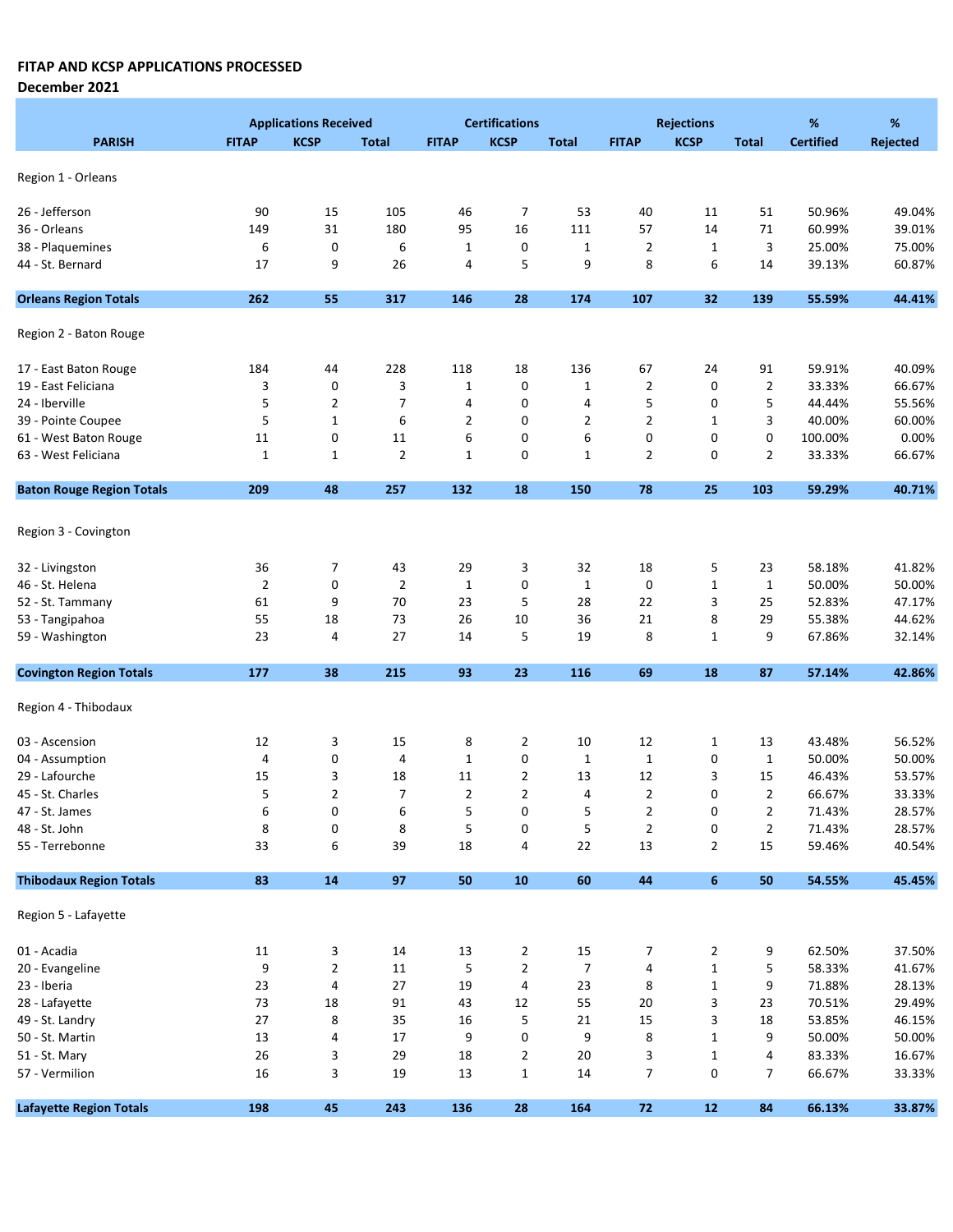|                                   |                | <b>Applications Received</b> |                |                | <b>Certifications</b> |                |                | <b>Rejections</b> |                | %                | %        |
|-----------------------------------|----------------|------------------------------|----------------|----------------|-----------------------|----------------|----------------|-------------------|----------------|------------------|----------|
| <b>PARISH</b>                     | <b>FITAP</b>   | <b>KCSP</b>                  | <b>Total</b>   | <b>FITAP</b>   | <b>KCSP</b>           | <b>Total</b>   | <b>FITAP</b>   | <b>KCSP</b>       | <b>Total</b>   | <b>Certified</b> | Rejected |
|                                   |                |                              |                |                |                       |                |                |                   |                |                  |          |
|                                   |                |                              |                |                |                       |                |                |                   |                |                  |          |
| Region 6 - Lake Charles           |                |                              |                |                |                       |                |                |                   |                |                  |          |
|                                   |                |                              |                |                |                       |                |                |                   |                |                  |          |
| 02 - Allen                        | 9              | 3<br>$\mathbf 1$             | 12             | 5              | $\mathbf{1}$          | 6<br>6         | 2<br>5         | $\mathbf{1}$      | 3              | 66.67%           | 33.33%   |
| 06 - Beauregard                   | 12             |                              | 13             | 6              | 0                     |                |                | $\mathbf{1}$      | 6              | 50.00%           | 50.00%   |
| 10 - Calcasieu                    | 61             | 12                           | 73             | 29             | $\mathbf 1$           | 30             | 34             | 14                | 48             | 38.46%           | 61.54%   |
| 12 - Cameron                      | 0              | $\mathbf 1$                  | $\mathbf 1$    | 0              | 0                     | 0              | 0              | $\mathbf{1}$      | $\mathbf{1}$   | 0.00%            | 100.00%  |
| 27 - Jefferson Davis              | 15             | $\mathbf{1}$                 | 16             | 5              | 0                     | 5              | 10             | 3                 | 13             | 27.78%           | 72.22%   |
| <b>Lake Charles Region Totals</b> | 97             | 18                           | 115            | 45             | $\overline{2}$        | 47             | 51             | 20                | 71             | 39.83%           | 60.17%   |
| Region 7 - Alexandria             |                |                              |                |                |                       |                |                |                   |                |                  |          |
| 05 - Avoyelles                    | 10             | $\mathbf{1}$                 | 11             | 2              | $\overline{2}$        | 4              | 4              | $\mathbf{1}$      | 5              | 44.44%           | 55.56%   |
| 13 - Catahoula                    | $\overline{2}$ | $\mathbf 1$                  | 3              | 0              | $\mathbf 1$           | $\mathbf{1}$   | 2              | 0                 | $\overline{2}$ | 33.33%           | 66.67%   |
| 15 - Concordia                    | 7              | 5                            | 12             | 5              | 3                     | 8              | 4              | 2                 | 6              | 57.14%           | 42.86%   |
| 22 - Grant                        | 9              | $\overline{2}$               | 11             | 5              | $\mathbf{1}$          |                | 1              | 2                 | 3              | 66.67%           | 33.33%   |
|                                   |                |                              |                |                |                       | 6              |                |                   |                |                  |          |
| 30 - Lasalle                      | 4              | $\mathbf{1}$                 | 5              | 3              | 0                     | 3              | 4              | 0                 | 4              | 42.86%           | 57.14%   |
| 40 - Rapides                      | 45             | 12                           | 57             | 33             | 4                     | 37             | 23             | 6                 | 29             | 56.06%           | 43.94%   |
| 58 - Vernon                       | 12             | $\overline{2}$               | 14             | 5              | $\overline{2}$        | 7              | 10             | $\overline{2}$    | 12             | 36.84%           | 63.16%   |
| 64 - Winn                         | 6              | 4                            | 10             | $\mathbf{1}$   | 3                     | 4              | 4              | $\mathbf 1$       | 5              | 44.44%           | 55.56%   |
| <b>Alexandria Region Totals</b>   | 95             | 28                           | 123            | 54             | 16                    | 70             | 52             | 14                | 66             | 51.47%           | 48.53%   |
| Region 8 - Shreveport             |                |                              |                |                |                       |                |                |                   |                |                  |          |
| 08 - Bossier                      | 31             | 8                            | 39             | 12             | 6                     | 18             | 13             | $\mathbf{1}$      | 14             | 56.25%           | 43.75%   |
| 09 - Caddo                        | 109            | 19                           | 128            | 55             | 10                    | 65             | 43             | 13                | 56             | 53.72%           | 46.28%   |
| 14 - Claiborne                    | $\overline{2}$ | $\mathbf{1}$                 | 3              | 0              | $\mathbf{1}$          | 1              | $\mathbf{1}$   | 0                 | $\mathbf{1}$   | 50.00%           | 50.00%   |
| 16 - DeSoto                       | 11             | $\mathbf 1$                  | 12             | 6              | $\overline{2}$        | 8              | 5              | $\mathbf{1}$      | 6              | 57.14%           | 42.86%   |
| 35 - Natchitoches                 | 22             | $\mathbf{1}$                 | 23             | 14             | $\mathbf{1}$          | 15             | 13             | $\mathbf{1}$      | 14             | 51.72%           | 48.28%   |
| 41 - Red River                    | $\mathbf 1$    | $\mathbf{1}$                 | $\overline{2}$ | 4              | 0                     | 4              | 0              | $\overline{2}$    | $\overline{2}$ | 66.67%           | 33.33%   |
| 43 - Sabine                       | 6              | 0                            | 6              | 6              | $\mathbf 1$           | $\overline{7}$ | $\mathbf{1}$   | 0                 | $\mathbf{1}$   | 87.50%           | 12.50%   |
| 60 - Webster                      | 15             | 5                            | 20             | 13             | 3                     | 16             | 3              | 1                 | 4              | 80.00%           | 20.00%   |
|                                   |                |                              |                |                |                       |                |                |                   |                |                  |          |
| <b>Shreveport Region Totals</b>   | 197            | 36                           | 233            | 110            | 24                    | 134            | 79             | 19                | 98             | 57.76%           | 42.24%   |
| Region 9 - Monroe                 |                |                              |                |                |                       |                |                |                   |                |                  |          |
| 07 - Bienville                    | 6              | 0                            | 6              | 3              | 0                     | 3              | 4              | 0                 | 4              | 42.86%           | 57.14%   |
| 11 - Caldwell                     | 3              | 0                            | 3              | $\overline{2}$ | 0                     | $\overline{2}$ | $\mathbf{1}$   | 0                 | 1              | 66.67%           | 33.33%   |
| 18 - East Carroll                 | $\overline{2}$ | 0                            | $\overline{2}$ | 0              | 0                     | 0              | $\overline{2}$ | 0                 | $\overline{2}$ | 0.00%            | 100.00%  |
| 21 - Franklin                     | 3              | 3                            | 6              | 4              | 0                     | 4              | 3              | $\overline{2}$    | 5              | 44.44%           | 55.56%   |
| 25 - Jackson                      | $\overline{7}$ | $\mathbf{2}$                 | 9              | $\overline{2}$ | $\mathbf 1$           | 3              | $\overline{2}$ | $\mathbf{1}$      | 3              | 50.00%           | 50.00%   |
| 31 - Lincoln                      | 17             | $\overline{\mathbf{c}}$      | 19             | 9              | $\overline{2}$        | 11             | 6              | 1                 | 7              | 61.11%           | 38.89%   |
| 33 - Madison                      | 6              | 0                            | 6              | 6              | 0                     | 6              | 0              | 0                 | 0              | 100.00%          | 0.00%    |
| 34 - Morehouse                    | 22             | 4                            | 26             | 11             | 3                     | 14             | 5              | 1                 | 6              | 70.00%           | 30.00%   |
| 37 - Ouachita                     | 91             | 16                           | 107            | 59             | 9                     | 68             | 31             | 9                 | 40             | 62.96%           | 37.04%   |
| 42 - Richland                     | $\overline{7}$ | 0                            | 7              | 5              | 0                     | 5              | 6              | 1                 | 7              | 41.67%           | 58.33%   |
| 54 - Tensas                       | $\overline{2}$ | 0                            | $\overline{2}$ | $\mathbf 1$    | 0                     | $\mathbf{1}$   | 0              | 0                 | 0              | 100.00%          | 0.00%    |
| 56 - Union                        | $10\,$         | 0                            | 10             | $\overline{7}$ | 0                     | $\overline{7}$ | $\mathbf{1}$   | 0                 | $\mathbf{1}$   | 87.50%           | 12.50%   |
| 62 - West Carroll                 | $\overline{2}$ | 0                            | $\overline{2}$ | 0              | 0                     | 0              | $\mathbf{1}$   | 0                 | $\mathbf{1}$   | 0.00%            | 100.00%  |
| <b>Monroe Region Totals</b>       | 178            | 27                           | 205            | 109            | 15                    | 124            | 62             | 15                | 77             | 61.69%           | 38.31%   |
| <b>Others Totals</b>              | $\overline{2}$ | $\mathbf{0}$                 | $\mathbf{2}$   | $\mathbf{1}$   | $\mathbf{1}$          | $\overline{2}$ | $\mathbf 0$    | $\bf{0}$          | 0              | 100.00%          | 0.00%    |
| <b>STATE TOTALS</b>               | 1,498          | 309                          | 1,807          | 876            | 165                   | 1,041          | 614            | 161               | 775            | 57.32%           | 42.68%   |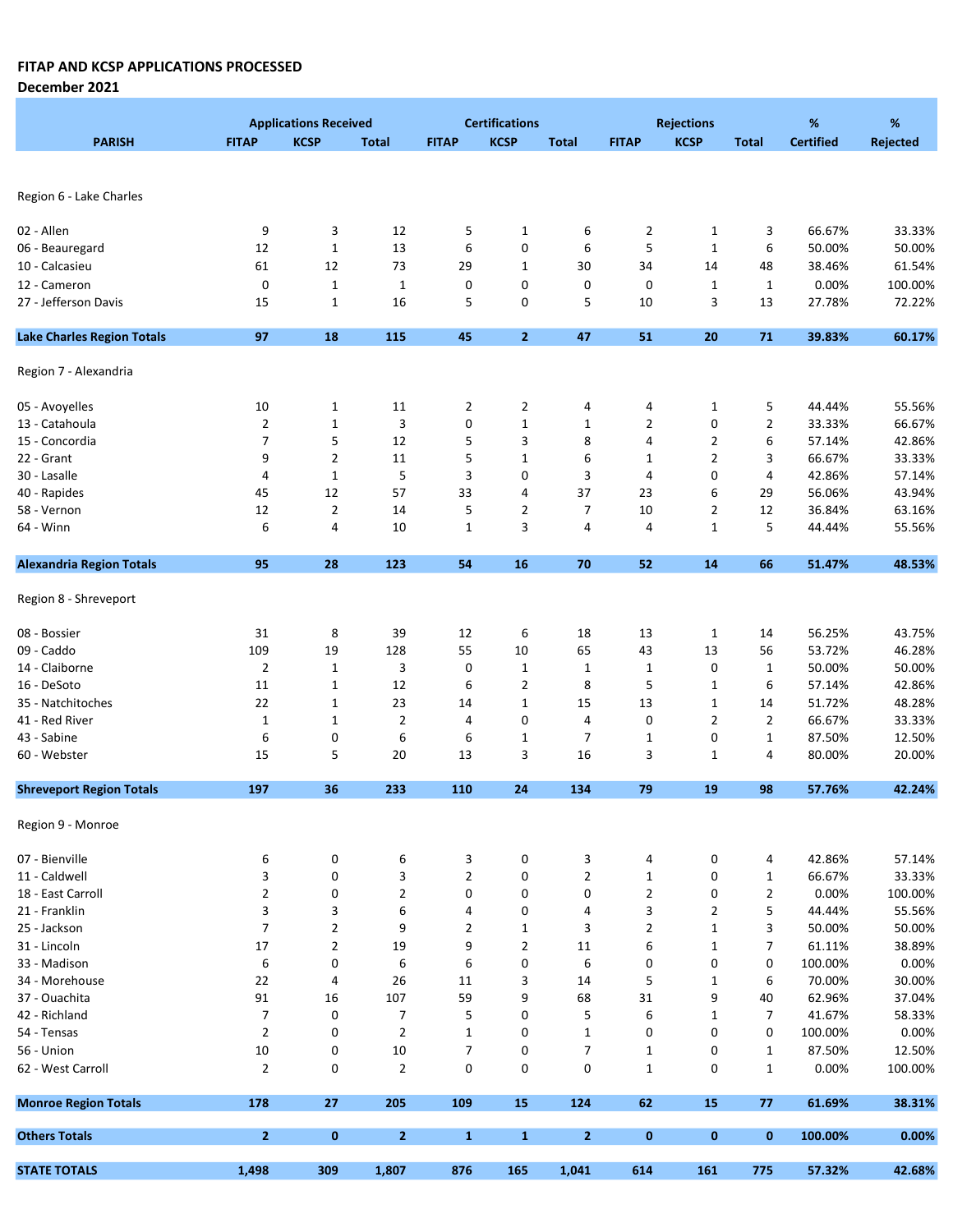November 2021

|                                  | <b>Applications Received</b> |                           |                |                | <b>Certifications</b>     |                | <b>Rejections</b> |                |                | %                | %                |  |
|----------------------------------|------------------------------|---------------------------|----------------|----------------|---------------------------|----------------|-------------------|----------------|----------------|------------------|------------------|--|
| <b>PARISH</b>                    | <b>FITAP</b>                 | <b>KCSP</b>               | <b>Total</b>   | <b>FITAP</b>   | <b>KCSP</b>               | <b>Total</b>   | <b>FITAP</b>      | <b>KCSP</b>    | <b>Total</b>   | <b>Certified</b> | <b>Rejected</b>  |  |
|                                  |                              |                           |                |                |                           |                |                   |                |                |                  |                  |  |
| Region 1 - Orleans               |                              |                           |                |                |                           |                |                   |                |                |                  |                  |  |
| 26 - Jefferson                   | 86                           | 22                        | 108            | 76             | 14                        | 90             | 117               | 16             | 133            | 40.36%           | 59.64%           |  |
| 36 - Orleans                     | 132                          | 21                        | 153            | 120            | 15                        | 135            | 98                | 8              | 106            | 56.02%           | 43.98%           |  |
| 38 - Plaquemines                 | $\overline{2}$               | $\mathbf 1$               | 3              | 5              | 0                         | 5              | 5                 | $\overline{2}$ | $\overline{7}$ | 41.67%           | 58.33%           |  |
| 44 - St. Bernard                 | 14                           | 8                         | 22             | 14             | 5                         | 19             | 13                | 3              | 16             | 54.29%           | 45.71%           |  |
| <b>Orleans Region Totals</b>     | 234                          | 52                        | 286            | 215            | 34                        | 249            | 233               | 29             | 262            | 48.73%           | 51.27%           |  |
|                                  |                              |                           |                |                |                           |                |                   |                |                |                  |                  |  |
| Region 2 - Baton Rouge           |                              |                           |                |                |                           |                |                   |                |                |                  |                  |  |
| 17 - East Baton Rouge            | 173                          | 33                        | 206            | 141            | 23                        | 164            | 97                | 24             | 121            | 57.54%           | 42.46%           |  |
| 19 - East Feliciana              | 4                            | 0                         | 4              | 4              | $\mathbf{1}$              | 5              | 3                 | 0              | 3              | 62.50%           | 37.50%           |  |
| 24 - Iberville                   | 11                           | 0                         | 11             | 11             | 0                         | 11             | 3                 | 0              | 3              | 78.57%           | 21.43%           |  |
| 39 - Pointe Coupee               | 4                            | 1                         | 5              | $\overline{2}$ | 0                         | $\overline{2}$ | 7                 | $\overline{2}$ | 9              | 18.18%           | 81.82%           |  |
| 61 - West Baton Rouge            | 6                            | $\mathbf{1}$              | $\overline{7}$ | 2              | $\mathbf{1}$              | 3              | 7                 | 0              | 7              | 30.00%           | 70.00%           |  |
| 63 - West Feliciana              | 3                            | $\mathbf 0$               | 3              | $\overline{2}$ | 0                         | $\overline{2}$ | 0                 | $\mathbf{1}$   | $\mathbf{1}$   | 66.67%           | 33.33%           |  |
| <b>Baton Rouge Region Totals</b> | 201                          | 35                        | 236            | 162            | 25                        | 187            | 117               | 27             | 144            | 56.50%           | 43.50%           |  |
|                                  |                              |                           |                |                |                           |                |                   |                |                |                  |                  |  |
| Region 3 - Covington             |                              |                           |                |                |                           |                |                   |                |                |                  |                  |  |
| 32 - Livingston                  | 42                           | 7                         | 49             | 25             | $\overline{2}$            | 27             | 34                | 5              | 39             | 40.91%           | 59.09%           |  |
| 46 - St. Helena                  | $\overline{2}$               | $\mathbf 1$               | 3              | $\mathbf{1}$   | 0                         | $\mathbf{1}$   | $\mathbf{1}$      | $\mathbf{1}$   | $\overline{2}$ | 33.33%           | 66.67%           |  |
| 52 - St. Tammany                 | 44                           | 10                        | 54             | 51             | 16                        | 67             | 71                | 11             | 82             | 44.97%           | 55.03%           |  |
| 53 - Tangipahoa                  | 48                           | 18                        | 66             | 37             | 12                        | 49             | 42                | 14             | 56             | 46.67%           | 53.33%           |  |
| 59 - Washington                  | 20                           | $\overline{7}$            | 27             | 17             | 5                         | 22             | 11                | 3              | 14             | 61.11%           | 38.89%           |  |
| <b>Covington Region Totals</b>   | 156                          | 43                        | 199            | 131            | 35                        | 166            | 159               | 34             | 193            | 46.24%           | 53.76%           |  |
|                                  |                              |                           |                |                |                           |                |                   |                |                |                  |                  |  |
| Region 4 - Thibodaux             |                              |                           |                |                |                           |                |                   |                |                |                  |                  |  |
| 03 - Ascension                   | 28                           | $\overline{2}$            | 30             | 14             | $\overline{2}$            | 16             | 32                | 6              | 38             | 29.63%           | 70.37%           |  |
| 04 - Assumption                  | $\overline{2}$               | 0                         | $\overline{2}$ | 4              | $\mathbf{1}$              | 5              | 0                 | 0              | 0              | 100.00%          | 0.00%            |  |
| 29 - Lafourche                   | 23                           | 6                         | 29             | 14             | 3                         | 17             | 28                | 4              | 32             | 34.69%           | 65.31%           |  |
| 45 - St. Charles                 | 6                            | 0                         | 6              | $\overline{7}$ | $\mathbf{1}$              | 8              | 12                | 1              | 13             | 38.10%           | 61.90%           |  |
| 47 - St. James                   | 8                            | 0                         | 8              | 5              | 0                         | 5              | 0                 | 0              | 0              | 100.00%          | 0.00%            |  |
| 48 - St. John                    | 8                            | 0                         | 8              | 8              | 0                         | 8              | 8                 | 0              | 8              | 50.00%           | 50.00%           |  |
| 55 - Terrebonne                  | 28                           | 4                         | 32             | 25             | $\pmb{0}$                 | 25             | 30                | 6              | 36             | 40.98%           | 59.02%           |  |
| <b>Thibodaux Region Totals</b>   | 103                          | ${\bf 12}$                | 115            | $77\,$         | $\overline{7}$            | 84             | 110               | 17             | 127            | 39.81%           | 60.19%           |  |
| Region 5 - Lafayette             |                              |                           |                |                |                           |                |                   |                |                |                  |                  |  |
| 01 - Acadia                      | 17                           |                           |                |                |                           |                |                   |                |                | 63.64%           |                  |  |
| 20 - Evangeline                  | $16\,$                       | 6<br>5                    | 23<br>21       | 15<br>11       | 6<br>5                    | 21<br>16       | 9<br>9            | 3<br>4         | 12<br>13       | 55.17%           | 36.36%<br>44.83% |  |
| 23 - Iberia                      | 22                           | $\ensuremath{\mathsf{3}}$ | 25             | 17             | $\ensuremath{\mathsf{3}}$ | 20             | 13                | 4              | 17             | 54.05%           | 45.95%           |  |
| 28 - Lafayette                   | 68                           | 11                        | 79             | 50             | 17                        | 67             | 41                | 9              | 50             | 57.26%           | 42.74%           |  |
| 49 - St. Landry                  | 30                           |                           | 38             |                | 13                        |                | 14                | 3              | 17             | 73.44%           | 26.56%           |  |
| 50 - St. Martin                  | 19                           | 8<br>$\overline{2}$       | 21             | 34<br>9        | 3                         | 47<br>12       | 12                | 4              | 16             | 42.86%           | 57.14%           |  |
|                                  |                              |                           |                |                |                           |                |                   |                |                |                  |                  |  |
| 51 - St. Mary                    | 26                           | 3                         | 29             | 28             | $\overline{2}$            | 30             | 13                | 0              | 13             | 69.77%           | 30.23%           |  |
| 57 - Vermilion                   | 19                           | $\overline{2}$            | 21             | 19             | $\overline{2}$            | 21             | 13                | 3              | 16             | 56.76%           | 43.24%           |  |
| <b>Lafayette Region Totals</b>   | 217                          | 40                        | 257            | 183            | 51                        | 234            | 124               | 30             | 154            | 60.31%           | 39.69%           |  |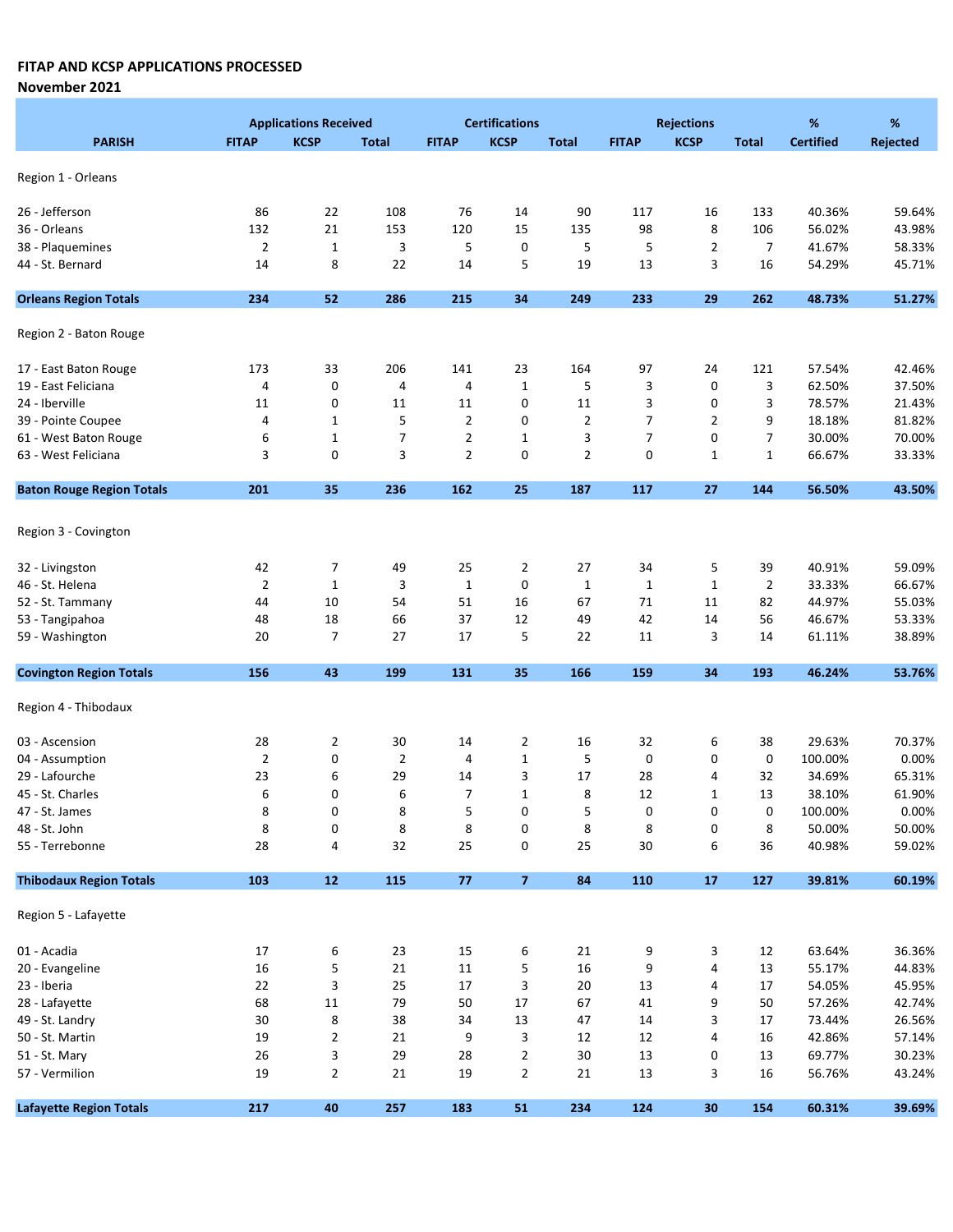November 2021

|                                   | <b>Applications Received</b> |                |              |                | <b>Certifications</b> | <b>Rejections</b> |                |                | %              | %                |                 |
|-----------------------------------|------------------------------|----------------|--------------|----------------|-----------------------|-------------------|----------------|----------------|----------------|------------------|-----------------|
| <b>PARISH</b>                     | <b>FITAP</b>                 | <b>KCSP</b>    | <b>Total</b> | <b>FITAP</b>   | <b>KCSP</b>           | <b>Total</b>      | <b>FITAP</b>   | <b>KCSP</b>    | <b>Total</b>   | <b>Certified</b> | <b>Rejected</b> |
|                                   |                              |                |              |                |                       |                   |                |                |                |                  |                 |
| Region 6 - Lake Charles           |                              |                |              |                |                       |                   |                |                |                |                  |                 |
| 02 - Allen                        | 8                            | 1              | 9            | 9              | $\mathbf{1}$          | 10                | $\overline{2}$ | 1              | 3              | 76.92%           | 23.08%          |
| 06 - Beauregard                   | 12                           | 0              | 12           | 14             | $\mathbf 1$           | 15                | 10             | $\mathbf 1$    | 11             | 57.69%           | 42.31%          |
| 10 - Calcasieu                    | 67                           | 13             | 80           | 51             | $\overline{7}$        | 58                | 39             | 6              | 45             | 56.31%           | 43.69%          |
| 12 - Cameron                      | 0                            | 0              | 0            | 0              | 0                     | 0                 | $\mathbf{1}$   | 0              | $\mathbf{1}$   | 0.00%            | 100.00%         |
| 27 - Jefferson Davis              | 17                           | 5              | 22           | 11             | 6                     | 17                | 10             | $\overline{2}$ | 12             | 58.62%           | 41.38%          |
| <b>Lake Charles Region Totals</b> | 104                          | 19             | 123          | 85             | 15                    | 100               | 62             | ${\bf 10}$     | 72             | 58.14%           | 41.86%          |
| Region 7 - Alexandria             |                              |                |              |                |                       |                   |                |                |                |                  |                 |
|                                   | 14                           | 3              | 17           |                |                       |                   |                |                |                | 58.82%           | 41.18%          |
| 05 - Avoyelles                    |                              | 0              |              | 19             | 1                     | 20                | 10             | 4              | 14             |                  |                 |
| 13 - Catahoula                    | 3                            |                | 3            | $\overline{7}$ | $\overline{2}$        | 9                 | 3              | 0              | 3              | 75.00%           | 25.00%          |
| 15 - Concordia                    | 15                           | 4              | 19           | 8              | $\mathbf 1$           | 9                 | 4              | 2              | 6              | 60.00%           | 40.00%          |
| 22 - Grant                        | 5                            | $\mathbf{1}$   | 6            | 4              | $\mathbf{1}$          | 5                 | 5              | 0              | 5              | 50.00%           | 50.00%          |
| 30 - Lasalle                      | 8                            | 0              | 8            | 7              | 0                     | 7                 | 2              | 0              | $\overline{2}$ | 77.78%           | 22.22%          |
| 40 - Rapides                      | 51                           | 11             | 62           | 39             | 8                     | 47                | 28             | 11             | 39             | 54.65%           | 45.35%          |
| 58 - Vernon                       | 17                           | 4              | 21           | 17             | $1\,$                 | 18                | 7              | $\overline{2}$ | 9              | 66.67%           | 33.33%          |
| 64 - Winn                         | 6                            | 2              | 8            | 3              | 0                     | 3                 | $\mathbf{1}$   | 0              | $\mathbf{1}$   | 75.00%           | 25.00%          |
| <b>Alexandria Region Totals</b>   | 119                          | 25             | 144          | 104            | 14                    | 118               | 60             | 19             | 79             | 59.90%           | 40.10%          |
| Region 8 - Shreveport             |                              |                |              |                |                       |                   |                |                |                |                  |                 |
| 08 - Bossier                      | 25                           | 5              | 30           | 24             | 4                     | 28                | 26             | 6              | 32             | 46.67%           | 53.33%          |
| 09 - Caddo                        | 86                           | 16             | 102          | 88             | 11                    | 99                | 47             | 13             | 60             | 62.26%           | 37.74%          |
| 14 - Claiborne                    | 3                            | 0              | 3            | 3              | $\overline{2}$        | 5                 | 2              | 0              | 2              | 71.43%           | 28.57%          |
| 16 - DeSoto                       | 9                            | $\overline{2}$ | 11           | $\overline{2}$ | 0                     | $\mathbf{2}$      | 9              | $\overline{2}$ | 11             | 15.38%           | 84.62%          |
| 35 - Natchitoches                 | 22                           | 3              | 25           | 12             | 5                     | 17                | 9              | $\mathbf{1}$   | 10             | 62.96%           | 37.04%          |
| 41 - Red River                    | 4                            | $\overline{2}$ | 6            | $\overline{2}$ | $\mathbf{1}$          | 3                 | 0              | 0              | 0              | 100.00%          | 0.00%           |
| 43 - Sabine                       | 5                            | 0              | 5            | 5              | $\overline{2}$        | 7                 | 2              | 0              | $\overline{2}$ | 77.78%           | 22.22%          |
| 60 - Webster                      | 13                           | $\overline{2}$ | 15           | 8              | $\mathbf 1$           | 9                 | 10             | 0              | 10             | 47.37%           | 52.63%          |
| <b>Shreveport Region Totals</b>   | 167                          | 30             | 197          | 144            | 26                    | 170               | 105            | 22             | 127            | 57.24%           | 42.76%          |
| Region 9 - Monroe                 |                              |                |              |                |                       |                   |                |                |                |                  |                 |
| 07 - Bienville                    | 6                            | 0              | 6            | $\mathbf{1}$   | 0                     | $\mathbf{1}$      | 5              | $\mathbf{1}$   | 6              | 14.29%           | 85.71%          |
| 11 - Caldwell                     | 5                            | $\pmb{0}$      | 5            | 5              | 0                     | 5                 | 4              | 0              | 4              | 55.56%           | 44.44%          |
| 18 - East Carroll                 | $\mathbf{1}$                 | 2              | 3            | $\overline{2}$ | $\mathbf{1}$          | 3                 | $\mathbf{1}$   | $\overline{2}$ | 3              | 50.00%           | 50.00%          |
| 21 - Franklin                     | 5                            | 0              | 5            | 4              | 0                     | 4                 | $\overline{2}$ | 0              | $\overline{2}$ | 66.67%           | 33.33%          |
| 25 - Jackson                      | 3                            | 0              | 3            | 4              | $\mathbf 1$           | 5                 | 3              | 0              | 3              | 62.50%           | 37.50%          |
| 31 - Lincoln                      | $16\,$                       | $\overline{2}$ | 18           | 10             | $\overline{2}$        | 12                | 7              | 0              | 7              | 63.16%           | 36.84%          |
| 33 - Madison                      | 5                            | 0              | 5            | 4              | 0                     | 4                 | 5              | 0              | 5              | 44.44%           | 55.56%          |
| 34 - Morehouse                    | 15                           | $\overline{2}$ | 17           | 19             | 2                     | 21                | 2              | $\mathbf{1}$   | 3              | 87.50%           | 12.50%          |
| 37 - Ouachita                     | 84                           | 21             | 105          | 83             | 17                    | 100               | 40             | 11             | 51             | 66.23%           | 33.77%          |
| 42 - Richland                     | 6                            | $\mathbf{1}$   | 7            | 4              | $\mathbf{1}$          | 5                 | 7              | $\overline{2}$ | 9              | 35.71%           | 64.29%          |
| 54 - Tensas                       | $\mathbf{1}$                 | $\pmb{0}$      | $\mathbf 1$  | 0              | 0                     | 0                 | 0              | 0              | 0              | <b>NA</b>        | <b>NA</b>       |
| 56 - Union                        | 4                            | 0              | 4            | 8              | $\mathbf{1}$          | 9                 | $\overline{2}$ | 0              | $\overline{2}$ | 81.82%           | 18.18%          |
| 62 - West Carroll                 | $\mathbf{1}$                 | 0              | $\mathbf{1}$ | $\mathbf{1}$   | $1\,$                 | $\mathbf{2}$      | $\mathbf{1}$   | 3              | 4              | 33.33%           | 66.67%          |
| <b>Monroe Region Totals</b>       | 152                          | 28             | 180          | 145            | 26                    | 171               | 79             | ${\bf 20}$     | 99             | 63.33%           | 36.67%          |
| <b>Others Totals</b>              | 3                            | $\mathbf{1}$   | 4            | $\overline{2}$ | $\mathbf{1}$          | 3                 | 6              | $\mathbf{2}$   | 8              | 27.27%           | 72.73%          |
| <b>STATE TOTALS</b>               | 1,456                        | 285            | 1,741        | 1,248          | 234                   | 1,482             | 1,055          | 210            | 1,265          | 53.95%           | 46.05%          |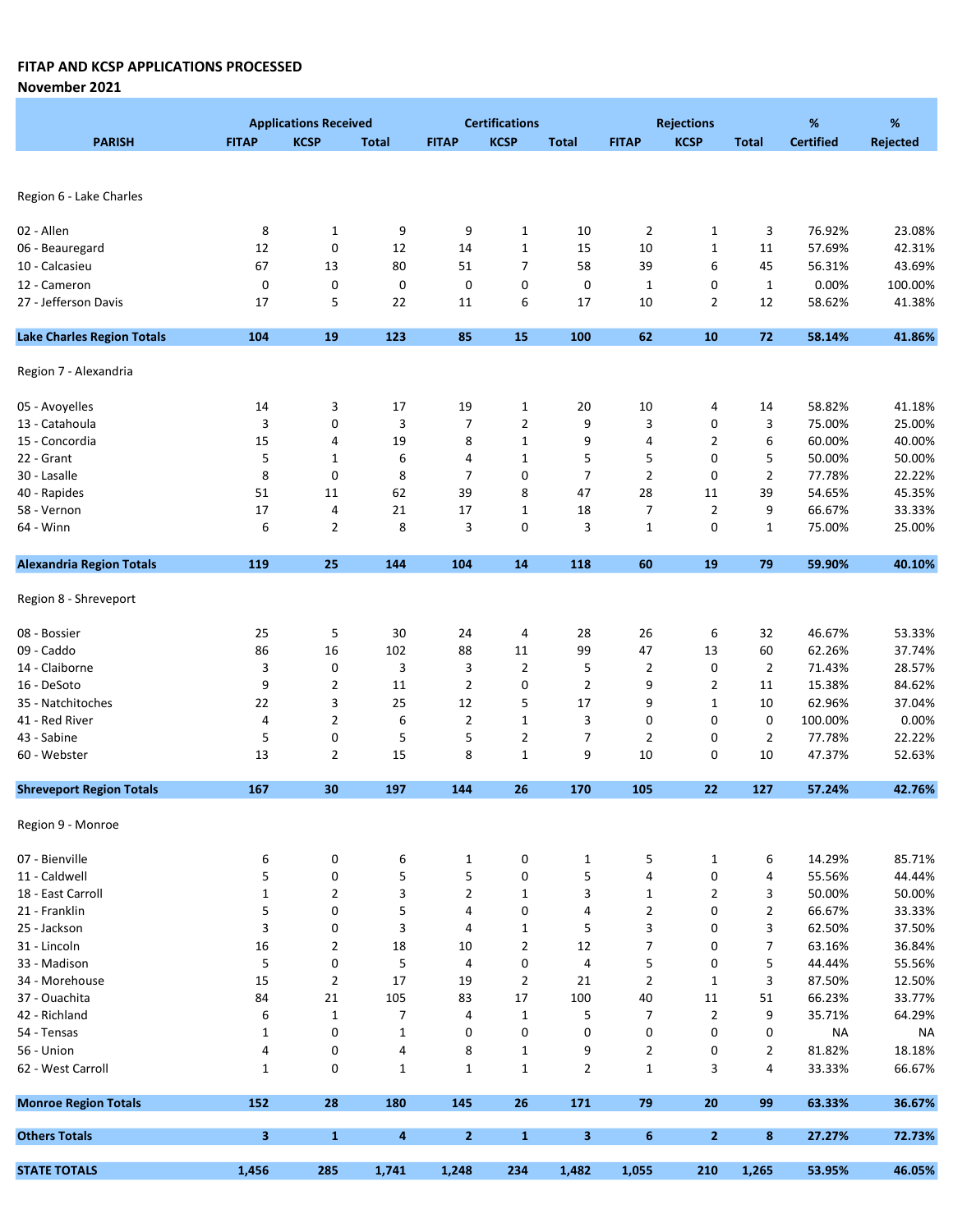|                                    |                | <b>Applications Received</b> |                    |                | <b>Certifications</b> |                         |                | <b>Rejections</b> |              | %                | %                |
|------------------------------------|----------------|------------------------------|--------------------|----------------|-----------------------|-------------------------|----------------|-------------------|--------------|------------------|------------------|
| <b>PARISH</b>                      | <b>FITAP</b>   | <b>KCSP</b>                  | Total              | <b>FITAP</b>   | <b>KCSP</b>           | <b>Total</b>            | <b>FITAP</b>   | <b>KCSP</b>       | <b>Total</b> | <b>Certified</b> | Rejected         |
|                                    |                |                              |                    |                |                       |                         |                |                   |              |                  |                  |
| Region 1 - Orleans                 |                |                              |                    |                |                       |                         |                |                   |              |                  |                  |
| 26 - Jefferson                     | 108            | 17                           | 125                | 74             | 11                    | 85                      | 118            | 9                 | 127          | 40.09%           | 59.91%           |
| 36 - Orleans                       | 136            | 24                           | 160                | 96             | 16                    | 112                     | 90             | 11                | 101          | 52.58%           | 47.42%           |
| 38 - Plaquemines                   | $\overline{7}$ | 3                            | 10                 | 5              | 0                     | 5                       | 9              | $\overline{2}$    | 11           | 31.25%           | 68.75%           |
| 44 - St. Bernard                   | 16             | 4                            | 20                 | 7              | $\mathbf{1}$          | 8                       | 9              | $\overline{2}$    | 11           | 42.11%           | 57.89%           |
| <b>Orleans Region Totals</b>       | 267            | 48                           | 315                | 182            | 28                    | 210                     | 226            | 24                | 250          | 45.65%           | 54.35%           |
|                                    |                |                              |                    |                |                       |                         |                |                   |              |                  |                  |
| Region 2 - Baton Rouge             |                |                              |                    |                |                       |                         |                |                   |              |                  |                  |
| 17 - East Baton Rouge              | 148            | 31                           | 179                | 91             | 14                    | 105                     | 65             | 10                | 75           | 58.33%           | 41.67%           |
| 19 - East Feliciana                | 2              | $\overline{2}$               | 4                  | $\overline{2}$ | $\mathbf 1$           | 3                       | $1\,$          | 0                 | $\mathbf 1$  | 75.00%           | 25.00%           |
| 24 - Iberville                     | 8              | $\mathbf{1}$                 | 9                  | 8              | $\mathbf 1$           | 9                       | $\overline{2}$ | $\mathbf 1$       | 3            | 75.00%           | 25.00%           |
| 39 - Pointe Coupee                 | 3              | $\mathbf 1$                  | 4                  | 3              | $\mathbf 1$           | 4                       | $1\,$          | 2                 | 3            | 57.14%           | 42.86%           |
| 61 - West Baton Rouge              | 10             | 4                            | 14                 | 6              | $\mathbf{1}$          | 7                       | 5              | 2                 | 7            | 50.00%           | 50.00%           |
| 63 - West Feliciana                | 4              | 0                            | 4                  | 3              | $\mathbf 0$           | 3                       | $\mathbf{1}$   | 0                 | 1            | 75.00%           | 25.00%           |
| <b>Baton Rouge Region Totals</b>   | 175            | 39                           | 214                | 113            | 18                    | 131                     | 75             | 15                | 90           | 59.28%           | 40.72%           |
|                                    |                |                              |                    |                |                       |                         |                |                   |              |                  |                  |
| Region 3 - Covington               |                |                              |                    |                |                       |                         |                |                   |              |                  |                  |
| 32 - Livingston                    | 41             | 5                            | 46                 | 27             | 4                     | 31                      | 36             | 2                 | 38           | 44.93%           | 55.07%           |
| 46 - St. Helena                    | $\mathbf{1}$   | 0                            | $\mathbf{1}$       | 1              | 0                     | $\mathbf{1}$            | 0              | 0                 | 0            | 100.00%          | 0.00%            |
| 52 - St. Tammany                   | 82             | 20                           | 102                | 44             | 8                     | 52                      | 58             | 9                 | 67           | 43.70%           | 56.30%           |
| 53 - Tangipahoa                    | 51             | 16                           | 67                 | 26             | 6                     | 32                      | 44             | 4                 | 48           | 40.00%           | 60.00%           |
| 59 - Washington                    | 19             | 5                            | 24                 | 12             | 4                     | 16                      | 10             | 5                 | 15           | 51.61%           | 48.39%           |
| <b>Covington Region Totals</b>     | 194            | 46                           | 240                | 110            | 22                    | 132                     | 148            | 20                | 168          | 44.00%           | 56.00%           |
| Region 4 - Thibodaux               |                |                              |                    |                |                       |                         |                |                   |              |                  |                  |
|                                    |                |                              |                    |                |                       |                         |                |                   |              |                  |                  |
| 03 - Ascension                     | 27             | 4                            | 31                 | 18             | 2                     | 20                      | 23             | 4                 | 27           | 42.55%           | 57.45%           |
| 04 - Assumption                    | 5              | 0                            | 5                  | $\mathbf 1$    | 0                     | $\mathbf{1}$            | 4              | 1                 | 5            | 16.67%           | 83.33%           |
| 29 - Lafourche                     | 30             | 5                            | 35                 | 18             | $\mathbf 1$           | 19                      | 23             | 3                 | 26           | 42.22%           | 57.78%<br>77.42% |
| 45 - St. Charles<br>47 - St. James | 8              | $\overline{2}$               | 10<br>$\mathbf{1}$ | 6              | $\mathbf 1$           | $\overline{7}$<br>$1\,$ | 20             | 4<br>0            | 24           | 22.58%<br>33.33% | 66.67%           |
| 48 - St. John                      | $\mathbf 1$    | 0<br>$\mathbf{1}$            |                    | 1<br>9         | 0<br>1                |                         | $\overline{2}$ | 1                 | 2            |                  |                  |
| 55 - Terrebonne                    | 13<br>38       | $\overline{7}$               | 14<br>45           | 24             | $\overline{2}$        | 10<br>26                | 11<br>35       | $\overline{7}$    | 12<br>42     | 45.45%<br>38.24% | 54.55%<br>61.76% |
|                                    |                |                              |                    |                |                       |                         |                |                   |              |                  |                  |
| <b>Thibodaux Region Totals</b>     | 122            | ${\bf 19}$                   | 141                | 77             | $\overline{7}$        | 84                      | 118            | 20                | 138          | 37.84%           | 62.16%           |
| Region 5 - Lafayette               |                |                              |                    |                |                       |                         |                |                   |              |                  |                  |
| 01 - Acadia                        | 22             | 4                            | 26                 | 17             | 4                     | 21                      | 8              | 1                 | 9            | 70.00%           | 30.00%           |
| 20 - Evangeline                    | 10             | $\overline{2}$               | 12                 | 13             | 1                     | 14                      | 5              | 1                 | 6            | 70.00%           | 30.00%           |
| 23 - Iberia                        | 17             | $\mathbf 1$                  | 18                 | 13             | $\overline{2}$        | 15                      | 6              | 0                 | 6            | 71.43%           | 28.57%           |
| 28 - Lafayette                     | 79             | $13\,$                       | 92                 | 51             | 14                    | 65                      | 28             | 4                 | 32           | 67.01%           | 32.99%           |
| 49 - St. Landry                    | 30             | 4                            | 34                 | 25             | 3                     | 28                      | 8              | 1                 | 9            | 75.68%           | 24.32%           |
| 50 - St. Martin                    | 13             | $\overline{2}$               | 15                 | 8              | 0                     | 8                       | 5              | 0                 | 5            | 61.54%           | 38.46%           |
| 51 - St. Mary                      | 24             | $\mathbf 2$                  | 26                 | 15             | 3                     | 18                      | 10             | 0                 | 10           | 64.29%           | 35.71%           |
| 57 - Vermilion                     | 29             | 3                            | 32                 | 13             | 1                     | 14                      | 17             | 1                 | 18           | 43.75%           | 56.25%           |
| <b>Lafayette Region Totals</b>     | 224            | 31                           | 255                | 155            | ${\bf 28}$            | 183                     | ${\bf 87}$     | $\bf8$            | 95           | 65.83%           | 34.17%           |
|                                    |                |                              |                    |                |                       |                         |                |                   |              |                  |                  |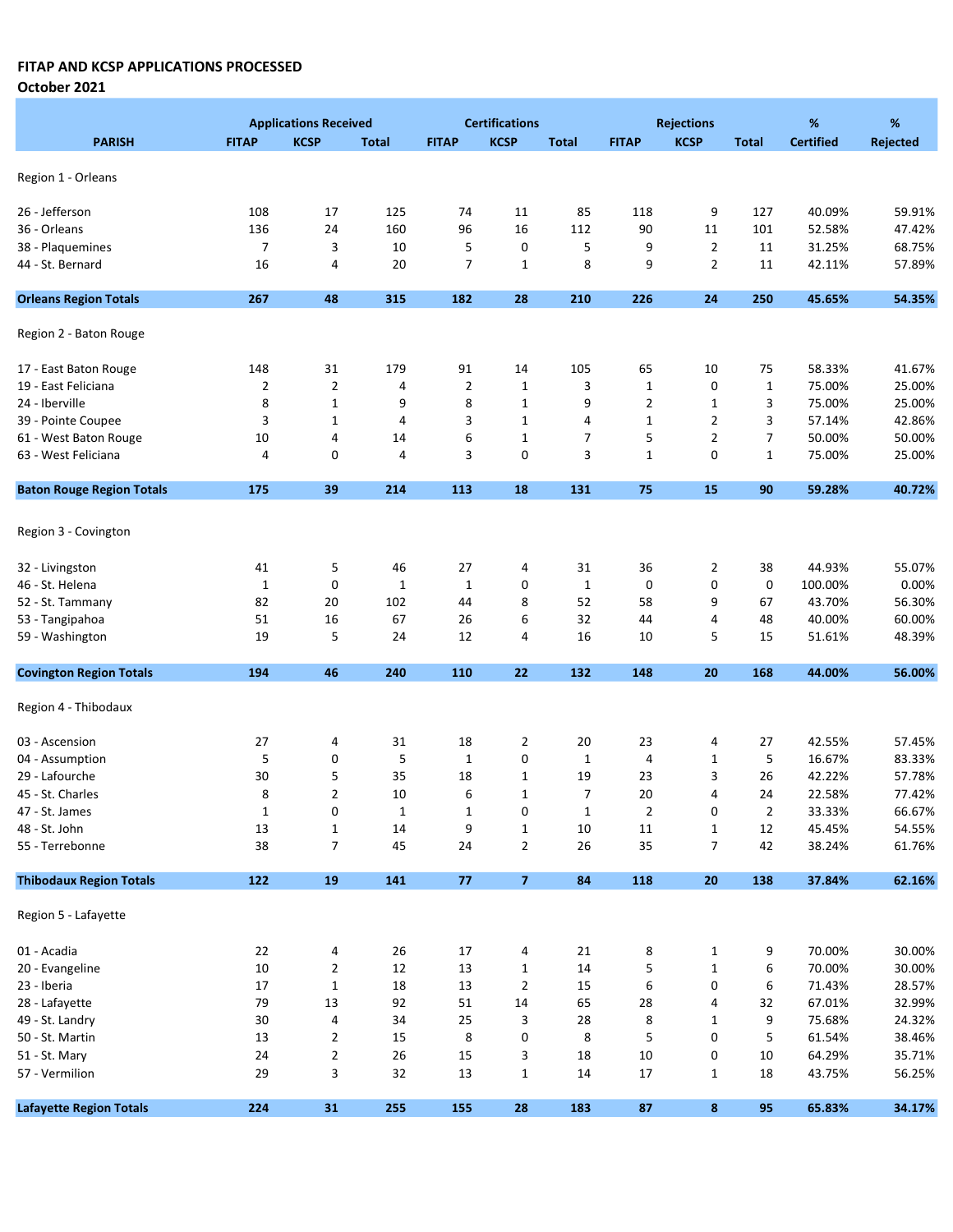|                                   |                | <b>Applications Received</b> |                  |                | <b>Certifications</b> |              |                         | <b>Rejections</b> |                | %                | %               |
|-----------------------------------|----------------|------------------------------|------------------|----------------|-----------------------|--------------|-------------------------|-------------------|----------------|------------------|-----------------|
| <b>PARISH</b>                     | <b>FITAP</b>   | <b>KCSP</b>                  | <b>Total</b>     | <b>FITAP</b>   | <b>KCSP</b>           | <b>Total</b> | <b>FITAP</b>            | <b>KCSP</b>       | <b>Total</b>   | <b>Certified</b> | <b>Rejected</b> |
|                                   |                |                              |                  |                |                       |              |                         |                   |                |                  |                 |
|                                   |                |                              |                  |                |                       |              |                         |                   |                |                  |                 |
| Region 6 - Lake Charles           |                |                              |                  |                |                       |              |                         |                   |                |                  |                 |
|                                   |                |                              |                  |                |                       |              |                         |                   |                |                  |                 |
| 02 - Allen                        | 11             | 0                            | 11               | 8              | 0                     | 8            | 3                       | $\mathbf{1}$      | 4              | 66.67%           | 33.33%          |
| 06 - Beauregard                   | 13             | 0                            | 13               | $\overline{7}$ | $\mathbf 1$           | 8            | 3                       | $\overline{2}$    | 5              | 61.54%           | 38.46%          |
| 10 - Calcasieu                    | 60             | 13                           | 73               | 43             | 8                     | 51           | 29                      | 3                 | 32             | 61.45%           | 38.55%          |
| 12 - Cameron                      | 0              | 0                            | 0                | 0              | 0                     | 0            | 0                       | 0                 | 0              | <b>NA</b>        | <b>NA</b>       |
| 27 - Jefferson Davis              | 10             | 3                            | 13               | 5              | $\overline{2}$        | 7            | 5                       | 0                 | 5              | 58.33%           | 41.67%          |
| <b>Lake Charles Region Totals</b> | 94             | 16                           | 110              | 63             | 11                    | 74           | 40                      | 6                 | 46             | 61.67%           | 38.33%          |
|                                   |                |                              |                  |                |                       |              |                         |                   |                |                  |                 |
| Region 7 - Alexandria             |                |                              |                  |                |                       |              |                         |                   |                |                  |                 |
|                                   |                |                              |                  |                |                       |              |                         |                   |                |                  |                 |
| 05 - Avoyelles                    | 13             | 2                            | 15               | 4              | 0                     | 4            | 6                       | 0                 | 6              | 40.00%           | 60.00%          |
| 13 - Catahoula                    | 9              | $\overline{2}$               | 11               | 4              | $1\,$                 | 5            | $\mathbf{2}$            | 0                 | 2              | 71.43%           | 28.57%          |
| 15 - Concordia                    | 11             | $\mathbf{1}$                 | 12               | 12             | $1\,$                 | 13           | 5                       | $\mathbf{1}$      | 6              | 68.42%           | 31.58%          |
| 22 - Grant                        | 5              | $\mathbf{1}$                 | 6                | 4              | $\overline{2}$        | 6            | $\overline{2}$          | $\mathbf{1}$      | 3              | 66.67%           | 33.33%          |
| 30 - Lasalle                      | 4              | 0                            | 4                | 1              | 0                     | 1            | 1                       | 0                 | 1              | 50.00%           | 50.00%          |
| 40 - Rapides                      | 39             | 6                            | 45               | 32             | 7                     | 39           | 15                      | 4                 | 19             | 67.24%           | 32.76%          |
| 58 - Vernon                       | 10             | $\mathbf{1}$                 | 11               | 5              | 0                     | 5            | 11                      | 0                 | 11             | 31.25%           | 68.75%          |
| 64 - Winn                         | 2              | 0                            | $\overline{2}$   | $\overline{2}$ | 0                     | $\mathbf{2}$ | $\mathbf{1}$            | 0                 | $\mathbf{1}$   | 66.67%           | 33.33%          |
|                                   |                |                              |                  |                |                       |              |                         |                   |                |                  |                 |
| <b>Alexandria Region Totals</b>   | 93             | 13                           | 106              | 64             | 11                    | 75           | 43                      | 6                 | 49             | 60.48%           | 39.52%          |
| Region 8 - Shreveport             |                |                              |                  |                |                       |              |                         |                   |                |                  |                 |
| 08 - Bossier                      | 44             | 11                           | 55               | 24             | 7                     | 31           | 19                      | 3                 | 22             | 58.49%           | 41.51%          |
| 09 - Caddo                        | 100            | 17                           | 117              | 63             | 15                    | 78           | 37                      | 8                 | 45             | 63.41%           | 36.59%          |
| 14 - Claiborne                    | 3              | $\overline{2}$               | 5                | $\mathbf 1$    | 0                     | $\mathbf{1}$ | $\mathbf{1}$            | 0                 | $\mathbf{1}$   | 50.00%           | 50.00%          |
| 16 - DeSoto                       | 9              | $\overline{2}$               | 11               | 9              | 0                     | 9            | 6                       | 1                 | 7              | 56.25%           | 43.75%          |
| 35 - Natchitoches                 | 11             | 6                            | 17               | 9              | $\overline{2}$        | 11           | 7                       | 0                 | 7              | 61.11%           | 38.89%          |
| 41 - Red River                    | $\overline{2}$ | $\mathbf{1}$                 | 3                | $\overline{2}$ | $\mathbf 0$           | $\mathbf{2}$ | 3                       | 0                 | 3              | 40.00%           | 60.00%          |
| 43 - Sabine                       | 3              | $\overline{2}$               | 5                | $\overline{2}$ | 0                     | 2            | $\overline{2}$          | 0                 | 2              | 50.00%           | 50.00%          |
| 60 - Webster                      | 10             | $\overline{2}$               | 12               | 9              | $\overline{2}$        | 11           | 3                       | 0                 | 3              | 78.57%           | 21.43%          |
|                                   |                |                              |                  |                |                       |              |                         |                   |                |                  |                 |
| <b>Shreveport Region Totals</b>   | 182            | 43                           | 225              | 119            | 26                    | 145          | 78                      | 12                | 90             | 61.70%           | 38.30%          |
| Region 9 - Monroe                 |                |                              |                  |                |                       |              |                         |                   |                |                  |                 |
| 07 - Bienville                    | $\overline{2}$ | 0                            | 2                | 3              | 3                     | 6            | $\overline{2}$          | 0                 | 2              | 75.00%           | 25.00%          |
| 11 - Caldwell                     | 5              | 0                            | 5                | $\mathbf{1}$   | 0                     | $\mathbf{1}$ | 3                       | 0                 | 3              | 25.00%           | 75.00%          |
| 18 - East Carroll                 | $\overline{2}$ | $\mathbf{1}$                 | 3                | 0              | 0                     | 0            | 0                       | 0                 | 0              | <b>NA</b>        | <b>NA</b>       |
| 21 - Franklin                     | 5              | $\mathbf 1$                  | 6                | 3              | $\overline{2}$        | 5            | 2                       | 0                 | $\overline{2}$ | 71.43%           | 28.57%          |
| 25 - Jackson                      | 6              | $\mathbf{1}$                 | 7                | 4              | 0                     | 4            | 4                       | 0                 | 4              | 50.00%           | 50.00%          |
| 31 - Lincoln                      | 12             | $\mathbf{1}$                 | 13               | 8              | $\mathbf{1}$          | 9            | 10                      | $\mathbf 1$       | 11             | 45.00%           | 55.00%          |
| 33 - Madison                      | 6              | 0                            |                  | $\mathbf{1}$   | 0                     |              | 0                       |                   | $\mathbf{1}$   | 50.00%           | 50.00%          |
|                                   |                |                              | 6                |                |                       | $\mathbf{1}$ |                         | $\mathbf{1}$      |                |                  |                 |
| 34 - Morehouse<br>37 - Ouachita   | 20             | $\mathbf{1}$                 | 21               | 14             | 0                     | 14           | 9                       | $\mathbf{1}$      | 10             | 58.33%           | 41.67%          |
|                                   | 99             | 14                           | 113              | 45             | 11                    | 56           | 36                      | 4                 | 40             | 58.33%           | 41.67%          |
| 42 - Richland                     | 12             | 4                            | 16               | 9              | 0                     | 9            | $\overline{\mathbf{c}}$ | 1                 | 3              | 75.00%           | 25.00%          |
| 54 - Tensas                       | $\mathbf 1$    | $\pmb{0}$                    | $\mathbf{1}$     | $\mathbf 1$    | 0                     | $\mathbf{1}$ | $\overline{2}$          | 0                 | 2              | 33.33%           | 66.67%          |
| 56 - Union                        | 8              | 3                            | 11               | 5              | $\overline{2}$        | 7            | 2                       | $\overline{2}$    | 4              | 63.64%           | 36.36%          |
| 62 - West Carroll                 | 4              | 2                            | 6                | 3              | $\mathbf 1$           | 4            | 0                       | 0                 | 0              | 100.00%          | 0.00%           |
| <b>Monroe Region Totals</b>       | 182            | 28                           | 210              | 97             | 20                    | 117          | 72                      | 10                | 82             | 58.79%           | 41.21%          |
| <b>Others Totals</b>              | 3              | $\mathbf{1}$                 | $\boldsymbol{4}$ | $\mathbf 0$    | $\mathbf 0$           | $\pmb{0}$    | 4                       | $\overline{2}$    | 6              | 0.00%            | 100.00%         |
| <b>STATE TOTALS</b>               | 1,536          | 284                          | 1,820            | 980            | 171                   | 1,151        | 891                     | 123               | 1,014          | 53.16%           | 46.84%          |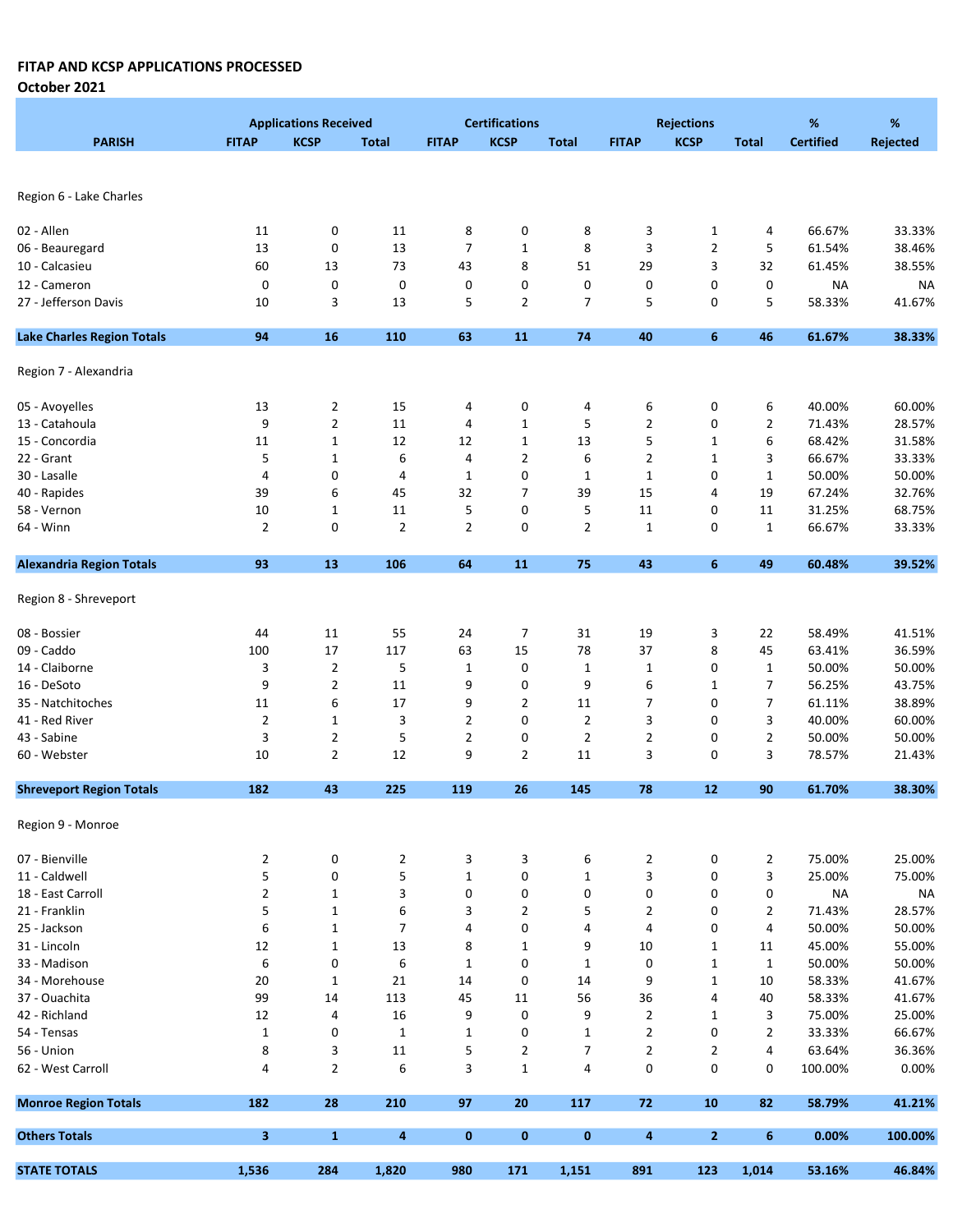## September 2021

|                                  | <b>Applications Received</b> |                  |                |                | <b>Certifications</b> |                | <b>Rejections</b> |             |                | %                | %               |  |
|----------------------------------|------------------------------|------------------|----------------|----------------|-----------------------|----------------|-------------------|-------------|----------------|------------------|-----------------|--|
| <b>PARISH</b>                    | <b>FITAP</b>                 | <b>KCSP</b>      | <b>Total</b>   | <b>FITAP</b>   | <b>KCSP</b>           | <b>Total</b>   | <b>FITAP</b>      | <b>KCSP</b> | <b>Total</b>   | <b>Certified</b> | <b>Rejected</b> |  |
|                                  |                              |                  |                |                |                       |                |                   |             |                |                  |                 |  |
| Region 1 - Orleans               |                              |                  |                |                |                       |                |                   |             |                |                  |                 |  |
| 26 - Jefferson                   | 263                          | 35               | 298            | 56             | $\overline{2}$        | 58             | 68                | 8           | 76             | 43.28%           | 56.72%          |  |
| 36 - Orleans                     | 246                          | 25               | 271            | 55             | 4                     | 59             | 57                | 8           | 65             | 47.58%           | 52.42%          |  |
| 38 - Plaquemines                 | 15                           | 0                | 15             | $\overline{2}$ | $\mathbf{1}$          | 3              | 5                 | 0           | 5              | 37.50%           | 62.50%          |  |
| 44 - St. Bernard                 | 31                           | 3                | 34             | 10             | 0                     | 10             | 10                | 2           | 12             | 45.45%           | 54.55%          |  |
| <b>Orleans Region Totals</b>     | 555                          | 63               | 618            | 123            | $\overline{7}$        | 130            | 140               | 18          | 158            | 45.14%           | 54.86%          |  |
|                                  |                              |                  |                |                |                       |                |                   |             |                |                  |                 |  |
| Region 2 - Baton Rouge           |                              |                  |                |                |                       |                |                   |             |                |                  |                 |  |
| 17 - East Baton Rouge            | 225                          | 30               | 255            | 61             | 9                     | 70             | 80                | 8           | 88             | 44.30%           | 55.70%          |  |
| 19 - East Feliciana              | 6                            | 0                | 6              | 1              | 0                     | $\mathbf{1}$   | 0                 | 0           | 0              | 100.00%          | 0.00%           |  |
| 24 - Iberville                   | 16                           | $\overline{2}$   | 18             | 3              | 0                     | 3              | 5                 | 1           | 6              | 33.33%           | 66.67%          |  |
| 39 - Pointe Coupee               | 7                            | $\overline{2}$   | 9              | 3              | 0                     | 3              | $\mathbf 1$       | 0           | 1              | 75.00%           | 25.00%          |  |
| 61 - West Baton Rouge            | 9                            | $\mathbf{1}$     | 10             | 4              | 0                     | 4              | 2                 | 0           | 2              | 66.67%           | 33.33%          |  |
| 63 - West Feliciana              | $\overline{2}$               | 0                | $\overline{2}$ | 0              | 0                     | 0              | $\mathbf{1}$      | 1           | $\overline{2}$ | 0.00%            | 100.00%         |  |
| <b>Baton Rouge Region Totals</b> | 265                          | 35               | 300            | 72             | 9                     | 81             | 89                | 10          | 99             | 45.00%           | 55.00%          |  |
|                                  |                              |                  |                |                |                       |                |                   |             |                |                  |                 |  |
| Region 3 - Covington             |                              |                  |                |                |                       |                |                   |             |                |                  |                 |  |
| 32 - Livingston                  | 68                           | 9                | 77             | 17             | 0                     | 17             | 21                | 3           | 24             | 41.46%           | 58.54%          |  |
| 46 - St. Helena                  | $\overline{2}$               | $\mathbf 1$      | 3              | 3              | 0                     | 3              | 0                 | 0           | 0              | 100.00%          | 0.00%           |  |
| 52 - St. Tammany                 | 135                          | 20               | 155            | 24             | 3                     | 27             | 36                | 7           | 43             | 38.57%           | 61.43%          |  |
| 53 - Tangipahoa                  | 81                           | 17               | 98             | 14             | $\overline{2}$        | 16             | 20                | 9           | 29             | 35.56%           | 64.44%          |  |
| 59 - Washington                  | 24                           | 9                | 33             | 5              | $\overline{2}$        | 7              | 14                | 0           | 14             | 33.33%           | 66.67%          |  |
| <b>Covington Region Totals</b>   | 310                          | 56               | 366            | 63             | $\overline{7}$        | 70             | 91                | 19          | 110            | 38.89%           | 61.11%          |  |
|                                  |                              |                  |                |                |                       |                |                   |             |                |                  |                 |  |
| Region 4 - Thibodaux             |                              |                  |                |                |                       |                |                   |             |                |                  |                 |  |
| 03 - Ascension                   | 54                           | 9                | 63             | 12             | 0                     | 12             | 18                | 2           | 20             | 37.50%           | 62.50%          |  |
| 04 - Assumption                  | 4                            | $\overline{2}$   | 6              | $\overline{2}$ | $\mathbf{1}$          | 3              | 3                 | 0           | 3              | 50.00%           | 50.00%          |  |
| 29 - Lafourche                   | 45                           | 4                | 49             | 9              | 0                     | 9              | 15                | 0           | 15             | 37.50%           | 62.50%          |  |
| 45 - St. Charles                 | 35                           | 3                | 38             | 4              | 0                     | 4              | 9                 | 0           | 9              | 30.77%           | 69.23%          |  |
| 47 - St. James                   | 6                            | 0                | 6              | 2              | 0                     | 2              | 3                 | 0           | 3              | 40.00%           | 60.00%          |  |
| 48 - St. John                    | 24                           | $\mathbf 1$      | 25             | $\overline{7}$ | 0                     | $\overline{7}$ | 6                 | 2           | 8              | 46.67%           | 53.33%          |  |
| 55 - Terrebonne                  | 71                           | 6                | 77             | 9              | 4                     | 13             | 16                | 0           | 16             | 44.83%           | 55.17%          |  |
| <b>Thibodaux Region Totals</b>   | 239                          | 25               | 264            | 45             | 5                     | ${\bf 50}$     | 70                | 4           | 74             | 40.32%           | 59.68%          |  |
| Region 5 - Lafayette             |                              |                  |                |                |                       |                |                   |             |                |                  |                 |  |
|                                  |                              |                  |                |                |                       |                |                   |             |                |                  |                 |  |
| 01 - Acadia                      | 26                           | 8                | 34             | 11             | 3                     | 14             | 9                 | 3           | 12             | 53.85%           | 46.15%          |  |
| 20 - Evangeline                  | 23                           | 5                | 28             | 6              | $\mathbf 1$           | 7              | 6                 | 3           | 9              | 43.75%           | 56.25%          |  |
| 23 - Iberia                      | 34                           | $\boldsymbol{6}$ | 40             | 10             | 0                     | $10\,$         | 8                 | $\mathbf 1$ | 9              | 52.63%           | 47.37%          |  |
| 28 - Lafayette                   | 78                           | 23               | 101            | 33             | $\overline{7}$        | 40             | 26                | 5           | 31             | 56.34%           | 43.66%          |  |
| 49 - St. Landry                  | 41                           | $\overline{7}$   | 48             | 14             | 0                     | 14             | 10                | 4           | 14             | 50.00%           | 50.00%          |  |
| 50 - St. Martin                  | 19                           | 3                | 22             | 3              | 0                     | 3              | 5                 | 0           | 5              | 37.50%           | 62.50%          |  |
| 51 - St. Mary                    | 33                           | 3                | 36             | 10             | 0                     | $10\,$         | 5                 | 1           | 6              | 62.50%           | 37.50%          |  |
| 57 - Vermilion                   | 25                           | $\mathbf 1$      | 26             | 4              | 0                     | 4              | $\overline{7}$    | 0           | 7              | 36.36%           | 63.64%          |  |
| <b>Lafayette Region Totals</b>   | 279                          | 56               | 335            | 91             | 11                    | 102            | 76                | 17          | 93             | 52.31%           | 47.69%          |  |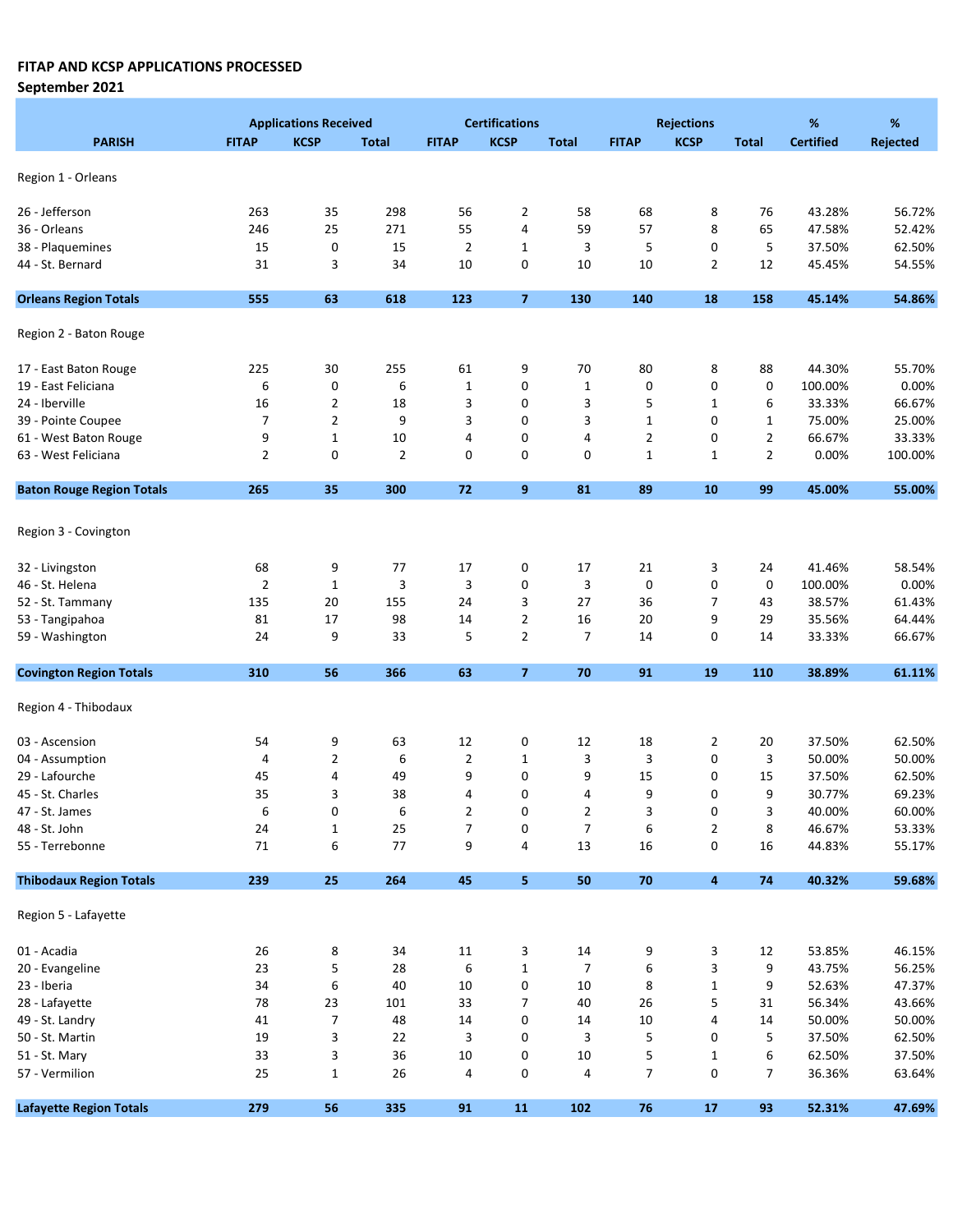September 2021

|                                   |                  | <b>Applications Received</b> |                |                | <b>Certifications</b>   |                |                | <b>Rejections</b> |                | %                | %         |
|-----------------------------------|------------------|------------------------------|----------------|----------------|-------------------------|----------------|----------------|-------------------|----------------|------------------|-----------|
| <b>PARISH</b>                     | <b>FITAP</b>     | <b>KCSP</b>                  | <b>Total</b>   | <b>FITAP</b>   | <b>KCSP</b>             | <b>Total</b>   | <b>FITAP</b>   | <b>KCSP</b>       | <b>Total</b>   | <b>Certified</b> | Rejected  |
|                                   |                  |                              |                |                |                         |                |                |                   |                |                  |           |
|                                   |                  |                              |                |                |                         |                |                |                   |                |                  |           |
| Region 6 - Lake Charles           |                  |                              |                |                |                         |                |                |                   |                |                  |           |
|                                   |                  |                              |                |                |                         |                |                |                   |                |                  |           |
| 02 - Allen                        | 9                | $\overline{2}$               | 11             | 4              | 0                       | 4              | 2              | $\mathbf{1}$      | 3              | 57.14%           | 42.86%    |
| 06 - Beauregard                   | 12               | $\mathbf{2}$                 | 14             | $\mathbf 1$    | 0                       | $\mathbf{1}$   | 5              | 0                 | 5              | 16.67%           | 83.33%    |
| 10 - Calcasieu                    | 90               | 10                           | 100            | 21             | $\overline{2}$          | 23             | 31             | 6                 | 37             | 38.33%           | 61.67%    |
| 12 - Cameron                      | $\mathbf 1$      | 0                            | $\mathbf 1$    | 0              | 0                       | 0              | 0              | 0                 | 0              | <b>NA</b>        | <b>NA</b> |
| 27 - Jefferson Davis              | 15               | 5                            | 20             | $\mathbf{1}$   | $\mathbf{1}$            | $\overline{2}$ | 3              | $\mathbf{1}$      | 4              | 33.33%           | 66.67%    |
| <b>Lake Charles Region Totals</b> | 127              | 19                           | 146            | 27             | $\overline{\mathbf{3}}$ | 30             | 41             | 8                 | 49             | 37.97%           | 62.03%    |
|                                   |                  |                              |                |                |                         |                |                |                   |                |                  |           |
| Region 7 - Alexandria             |                  |                              |                |                |                         |                |                |                   |                |                  |           |
|                                   |                  |                              |                |                |                         |                |                |                   |                |                  |           |
| 05 - Avoyelles                    | 22               | 2                            | 24             | 4              | 1                       | 5              | 6              | 2                 | 8              | 38.46%           | 61.54%    |
| 13 - Catahoula                    | 6                | $\mathbf 1$                  | $\overline{7}$ | $\overline{2}$ | 0                       | $\overline{2}$ | 0              | 0                 | 0              | 100.00%          | 0.00%     |
| 15 - Concordia                    | 17               | 4                            | 21             | 3              | $\mathbf{1}$            | 4              | 5              | 0                 | 5              | 44.44%           | 55.56%    |
| 22 - Grant                        | 8                | 3                            | 11             | 1              | 0                       | $\mathbf{1}$   | 6              | 0                 | 6              | 14.29%           | 85.71%    |
| 30 - Lasalle                      | 3                | $\mathbf{1}$                 | 4              | 0              | 1                       | 1              | 1              | 1                 | 2              | 33.33%           | 66.67%    |
| 40 - Rapides                      | 60               | 17                           | 77             | 17             | $\overline{4}$          | 21             | 14             | 5                 | 19             | 52.50%           | 47.50%    |
| 58 - Vernon                       | 19               | $\mathbf{1}$                 | 20             | $\overline{2}$ | $\mathbf{1}$            | 3              | 10             | $\mathbf{1}$      | 11             | 21.43%           | 78.57%    |
| 64 - Winn                         | 3                | 0                            | 3              | $\mathbf{1}$   | 0                       | $\mathbf{1}$   | $\mathbf{1}$   | 0                 | $\mathbf{1}$   | 50.00%           | 50.00%    |
|                                   |                  |                              |                |                |                         |                |                |                   |                |                  |           |
| <b>Alexandria Region Totals</b>   | 138              | 29                           | 167            | 30             | 8                       | 38             | 43             | 9                 | 52             | 42.22%           | 57.78%    |
| Region 8 - Shreveport             |                  |                              |                |                |                         |                |                |                   |                |                  |           |
| 08 - Bossier                      | 46               | 9                            | 55             | 8              | 0                       | 8              | 23             | 4                 | 27             | 22.86%           | 77.14%    |
| 09 - Caddo                        | 118              | 26                           | 144            | 29             | 9                       | 38             | 53             | 8                 | 61             | 38.38%           | 61.62%    |
| 14 - Claiborne                    | $\mathbf{1}$     | 0                            | $\mathbf 1$    | 0              | 0                       | 0              | $\mathbf{2}$   | 0                 | 2              | 0.00%            | 100.00%   |
| 16 - DeSoto                       | 16               | 1                            | 17             | 4              | 0                       | 4              | 3              | 0                 | 3              | 57.14%           | 42.86%    |
| 35 - Natchitoches                 | 23               | 2                            | 25             | 7              | $\overline{2}$          | 9              | 2              | $\overline{2}$    | 4              | 69.23%           | 30.77%    |
| 41 - Red River                    | $\overline{2}$   | 0                            | $\overline{2}$ | 1              | 0                       | $\mathbf{1}$   | 0              | 0                 | 0              | 100.00%          | 0.00%     |
| 43 - Sabine                       | 9                | 0                            | 9              | 3              | 0                       | 3              | 4              | 0                 | 4              | 42.86%           | 57.14%    |
| 60 - Webster                      | 17               | 1                            | 18             | 3              | 0                       | 3              | 4              | $\overline{2}$    | 6              | 33.33%           | 66.67%    |
|                                   |                  |                              |                |                |                         |                |                |                   |                |                  |           |
| <b>Shreveport Region Totals</b>   | 232              | 39                           | 271            | 55             | 11                      | 66             | 91             | 16                | 107            | 38.15%           | 61.85%    |
| Region 9 - Monroe                 |                  |                              |                |                |                         |                |                |                   |                |                  |           |
| 07 - Bienville                    | 6                | 4                            | 10             | 4              | 0                       | 4              | $\overline{2}$ | 0                 | $\overline{2}$ | 66.67%           | 33.33%    |
| 11 - Caldwell                     | 7                | 0                            | $\overline{7}$ | $\overline{2}$ | 0                       | $\overline{2}$ | 3              | 0                 | 3              | 40.00%           | 60.00%    |
| 18 - East Carroll                 | $\mathbf{1}$     | 0                            | $\mathbf 1$    | 0              | 0                       | 0              | 0              | 0                 | 0              | <b>NA</b>        | <b>NA</b> |
| 21 - Franklin                     | $\boldsymbol{6}$ | $\mathbf 1$                  | $\overline{7}$ | $\mathbf 1$    | 0                       | $\mathbf{1}$   | 4              | $\overline{2}$    | 6              | 14.29%           | 85.71%    |
| 25 - Jackson                      | 10               | 0                            | 10             | 3              | 0                       | 3              | $\overline{2}$ | 0                 | 2              | 60.00%           | 40.00%    |
| 31 - Lincoln                      | 24               | 3                            | 27             | 8              | 2                       | 10             | 5              | 0                 | 5              | 66.67%           | 33.33%    |
| 33 - Madison                      | $\overline{7}$   | $\mathbf{1}$                 |                | 4              | $\mathbf{1}$            | 5              | 2              | 0                 | $\overline{2}$ | 71.43%           | 28.57%    |
|                                   |                  |                              | 8              |                | $\mathbf 1$             |                |                |                   |                |                  |           |
| 34 - Morehouse                    | 20               | 3                            | 23             | 9              |                         | 10             | 6              | 0                 | 6              | 62.50%           | 37.50%    |
| 37 - Ouachita                     | 82               | 15                           | 97             | $18\,$         | 0                       | 18             | 30             | 8                 | 38             | 32.14%           | 67.86%    |
| 42 - Richland                     | 14               | $\mathbf{1}$                 | 15             | $\mathbf 1$    | $\mathbf{1}$            | $\overline{2}$ | 5              | $\overline{2}$    | 7              | 22.22%           | 77.78%    |
| 54 - Tensas                       | $\mathbf 1$      | $\pmb{0}$                    | $\mathbf{1}$   | $\mathbf 1$    | 0                       | $\mathbf{1}$   | $\overline{2}$ | 0                 | 2              | 33.33%           | 66.67%    |
| 56 - Union                        | 11               | $\mathbf{1}$                 | 12             | 4              | 0                       | 4              | $\overline{2}$ | $\overline{2}$    | 4              | 50.00%           | 50.00%    |
| 62 - West Carroll                 | $\mathbf{1}$     | 3                            | 4              | 0              | 0                       | 0              | $\overline{2}$ | 0                 | $\overline{2}$ | 0.00%            | 100.00%   |
| <b>Monroe Region Totals</b>       | 190              | 32                           | 222            | 55             | 5                       | 60             | 65             | 14                | 79             | 43.17%           | 56.83%    |
| <b>Others Totals</b>              | ${\bf 14}$       | $\overline{\mathbf{4}}$      | <b>18</b>      | $\mathbf{1}$   | $\mathbf 0$             | $\mathbf{1}$   | 4              | 0                 | 4              | 20.00%           | 80.00%    |
| <b>STATE TOTALS</b>               | 2,349            | 358                          | 2,707          | 562            | 66                      | 628            | 710            | 115               | 825            | 43.22%           | 56.78%    |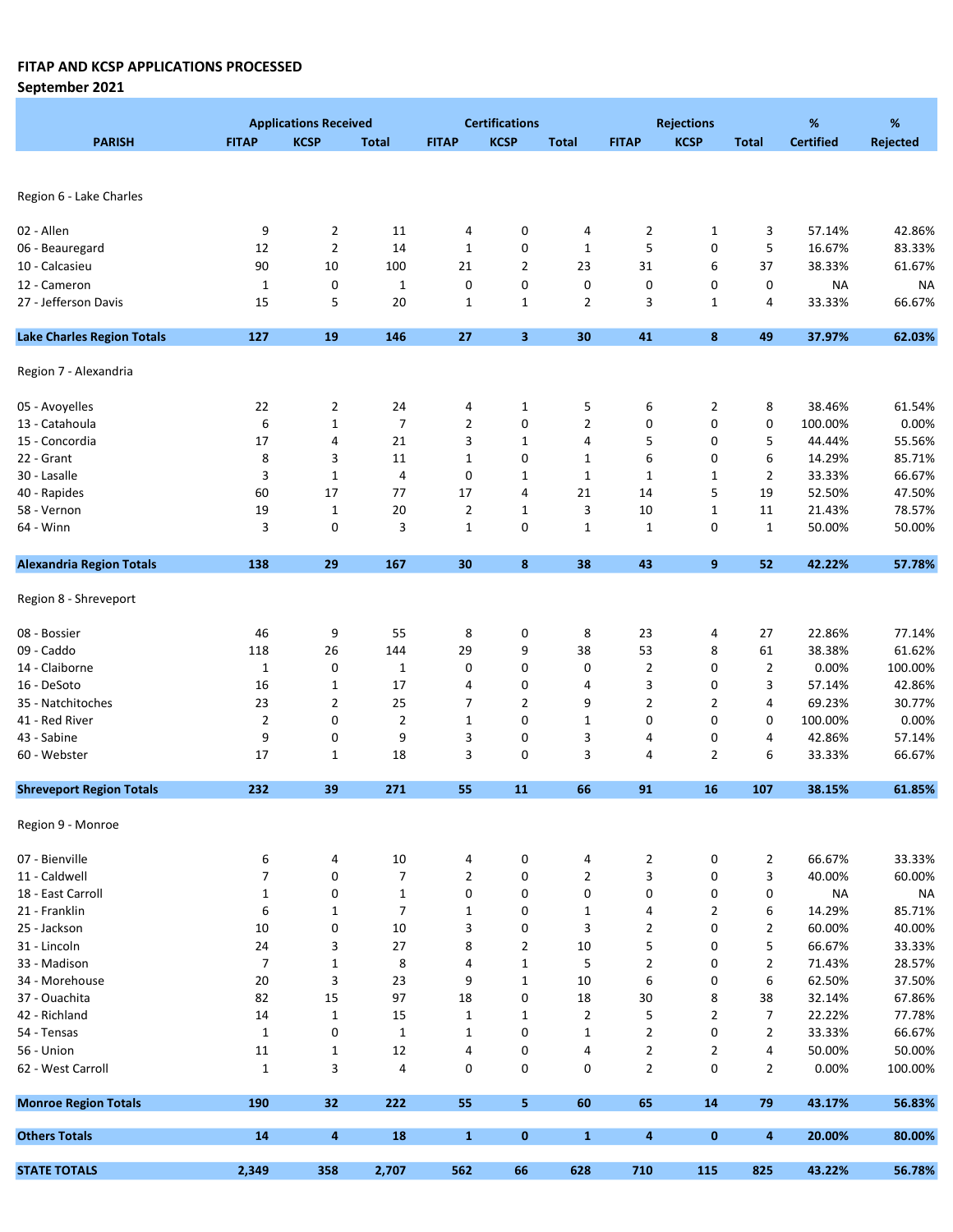August 2021

|                                  |                | <b>Applications Received</b> |              |                | <b>Certifications</b> |                |                | <b>Rejections</b> |                | %                | %        |
|----------------------------------|----------------|------------------------------|--------------|----------------|-----------------------|----------------|----------------|-------------------|----------------|------------------|----------|
| <b>PARISH</b>                    | <b>FITAP</b>   | <b>KCSP</b>                  | <b>Total</b> | <b>FITAP</b>   | <b>KCSP</b>           | <b>Total</b>   | <b>FITAP</b>   | <b>KCSP</b>       | <b>Total</b>   | <b>Certified</b> | Rejected |
| Region 1 - Orleans               |                |                              |              |                |                       |                |                |                   |                |                  |          |
|                                  |                |                              |              |                |                       |                |                |                   |                |                  |          |
| 26 - Jefferson                   | 170            | 16                           | 186          | 31             | 5                     | 36             | 68             | 3                 | 71             | 33.64%           | 66.36%   |
| 36 - Orleans                     | 174            | 44                           | 218          | 49             | 22                    | 71             | 74             | 19                | 93             | 43.29%           | 56.71%   |
| 38 - Plaquemines                 | 11             | $\mathbf{1}$                 | 12           | $\mathbf{1}$   | 0                     | $\mathbf 1$    | 3              | 0                 | 3              | 25.00%           | 75.00%   |
| 44 - St. Bernard                 | 16             | 5                            | 21           | 6              | 3                     | 9              | 8              | 2                 | 10             | 47.37%           | 52.63%   |
| <b>Orleans Region Totals</b>     | 371            | 66                           | 437          | 87             | 30                    | 117            | 153            | 24                | 177            | 39.80%           | 60.20%   |
| Region 2 - Baton Rouge           |                |                              |              |                |                       |                |                |                   |                |                  |          |
| 17 - East Baton Rouge            | 187            | 37                           | 224          | 54             | 9                     | 63             | 92             | 10                | 102            | 38.18%           | 61.82%   |
| 19 - East Feliciana              | 1              | $\pmb{0}$                    | $\mathbf 1$  | $\overline{2}$ | 0                     | 2              | 0              | 0                 | 0              | 100.00%          | 0.00%    |
| 24 - Iberville                   | 12             | $\mathbf{1}$                 | 13           | $\mathbf{1}$   | 0                     | $\mathbf{1}$   | 6              | 1                 | 7              | 12.50%           | 87.50%   |
| 39 - Pointe Coupee               | 11             | 3                            | 14           | 3              | $\mathbf{1}$          | 4              | 5              | 3                 | 8              | 33.33%           | 66.67%   |
| 61 - West Baton Rouge            | 9              | $\overline{2}$               | 11           | 1              | $\mathbf 1$           | 2              | 6              | 0                 | 6              | 25.00%           | 75.00%   |
| 63 - West Feliciana              | $\overline{2}$ | $\overline{2}$               | 4            | 0              | 0                     | 0              | 1              | 0                 | $\mathbf{1}$   | 0.00%            | 100.00%  |
| <b>Baton Rouge Region Totals</b> | 222            | 45                           | 267          | 61             | 11                    | 72             | 110            | 14                | 124            | 36.73%           | 63.27%   |
|                                  |                |                              |              |                |                       |                |                |                   |                |                  |          |
| Region 3 - Covington             |                |                              |              |                |                       |                |                |                   |                |                  |          |
| 32 - Livingston                  | 47             | 8                            | 55           | 12             | 6                     | 18             | 21             | 4                 | 25             | 41.86%           | 58.14%   |
| 46 - St. Helena                  | 6              | 0                            | 6            | 4              | $\mathbf{1}$          | 5              | $\mathbf{1}$   | 0                 | $\mathbf{1}$   | 83.33%           | 16.67%   |
| 52 - St. Tammany                 | 91             | 14                           | 105          | 41             | 6                     | 47             | 54             | 0                 | 54             | 46.53%           | 53.47%   |
| 53 - Tangipahoa                  | 55             | 15                           | 70           | 18             | 6                     | 24             | 31             | 7                 | 38             | 38.71%           | 61.29%   |
| 59 - Washington                  | 30             | 5                            | 35           | 8              | 3                     | 11             | 10             | 3                 | 13             | 45.83%           | 54.17%   |
| <b>Covington Region Totals</b>   | 229            | 42                           | 271          | 83             | 22                    | 105            | 117            | 14                | 131            | 44.49%           | 55.51%   |
|                                  |                |                              |              |                |                       |                |                |                   |                |                  |          |
| Region 4 - Thibodaux             |                |                              |              |                |                       |                |                |                   |                |                  |          |
| 03 - Ascension                   | 40             | 4                            | 44           | 8              | 0                     | 8              | 25             | 3                 | 28             | 22.22%           | 77.78%   |
| 04 - Assumption                  | 7              | $\mathbf{1}$                 | 8            | 1              | 0                     | $\mathbf{1}$   | $\overline{2}$ | $\mathbf 1$       | 3              | 25.00%           | 75.00%   |
| 29 - Lafourche                   | 32             | $\mathbf{1}$                 | 33           | 6              | 1                     | 7              | 10             | $\overline{2}$    | 12             | 36.84%           | 63.16%   |
| 45 - St. Charles                 | 18             | 3                            | 21           | 4              | $\mathbf{1}$          | 5              | 4              | $\mathbf 1$       | 5              | 50.00%           | 50.00%   |
| 47 - St. James                   | 7              | 0                            | 7            | 3              | 0                     | 3              | 2              | 0                 | 2              | 60.00%           | 40.00%   |
| 48 - St. John                    | $12\,$         | 3                            | 15           | $\mathbf{1}$   | 0                     | $\mathbf 1$    | $\overline{2}$ | 0                 | $\overline{2}$ | 33.33%           | 66.67%   |
| 55 - Terrebonne                  | 42             | 6                            | 48           | 15             | 3                     | 18             | 21             | 3                 | 24             | 42.86%           | 57.14%   |
| <b>Thibodaux Region Totals</b>   | 158            | 18                           | 176          | 38             | 5                     | 43             | 66             | ${\bf 10}$        | 76             | 36.13%           | 63.87%   |
| Region 5 - Lafayette             |                |                              |              |                |                       |                |                |                   |                |                  |          |
|                                  |                |                              |              |                |                       |                |                |                   |                |                  |          |
| 01 - Acadia                      | 21             | 9                            | 30           | 8              | 0                     | 8              | 10             | 1                 | 11             | 42.11%           | 57.89%   |
| 20 - Evangeline                  | 13             | $10\,$                       | 23           | 4              | 3                     | $\overline{7}$ | 9              | 6                 | 15             | 31.82%           | 68.18%   |
| 23 - Iberia                      | 23             | $\overline{2}$               | 25           | 10             | 0                     | 10             | 15             | $\mathbf 1$       | 16             | 38.46%           | 61.54%   |
| 28 - Lafayette                   | 83             | 17                           | 100          | 28             | 5                     | 33             | 49             | 9                 | 58             | 36.26%           | 63.74%   |
| 49 - St. Landry                  | 49             | 8                            | 57           | 10             | $\mathbf 1$           | 11             | 26             | 2                 | 28             | 28.21%           | 71.79%   |
| 50 - St. Martin                  | 14             | $\mathbf{1}$                 | 15           | 5              | 0                     | 5              | 2              | 2                 | 4              | 55.56%           | 44.44%   |
| 51 - St. Mary                    | 23             | 3                            | 26           | 11             | 3                     | 14             | 5              | $\overline{2}$    | 7              | 66.67%           | 33.33%   |
| 57 - Vermilion                   | 29             | 3                            | 32           | 8              | $\overline{2}$        | 10             | 13             | $\mathbf{1}$      | 14             | 41.67%           | 58.33%   |
| <b>Lafayette Region Totals</b>   | 255            | 53                           | 308          | 84             | 14                    | 98             | 129            | 24                | 153            | 39.04%           | 60.96%   |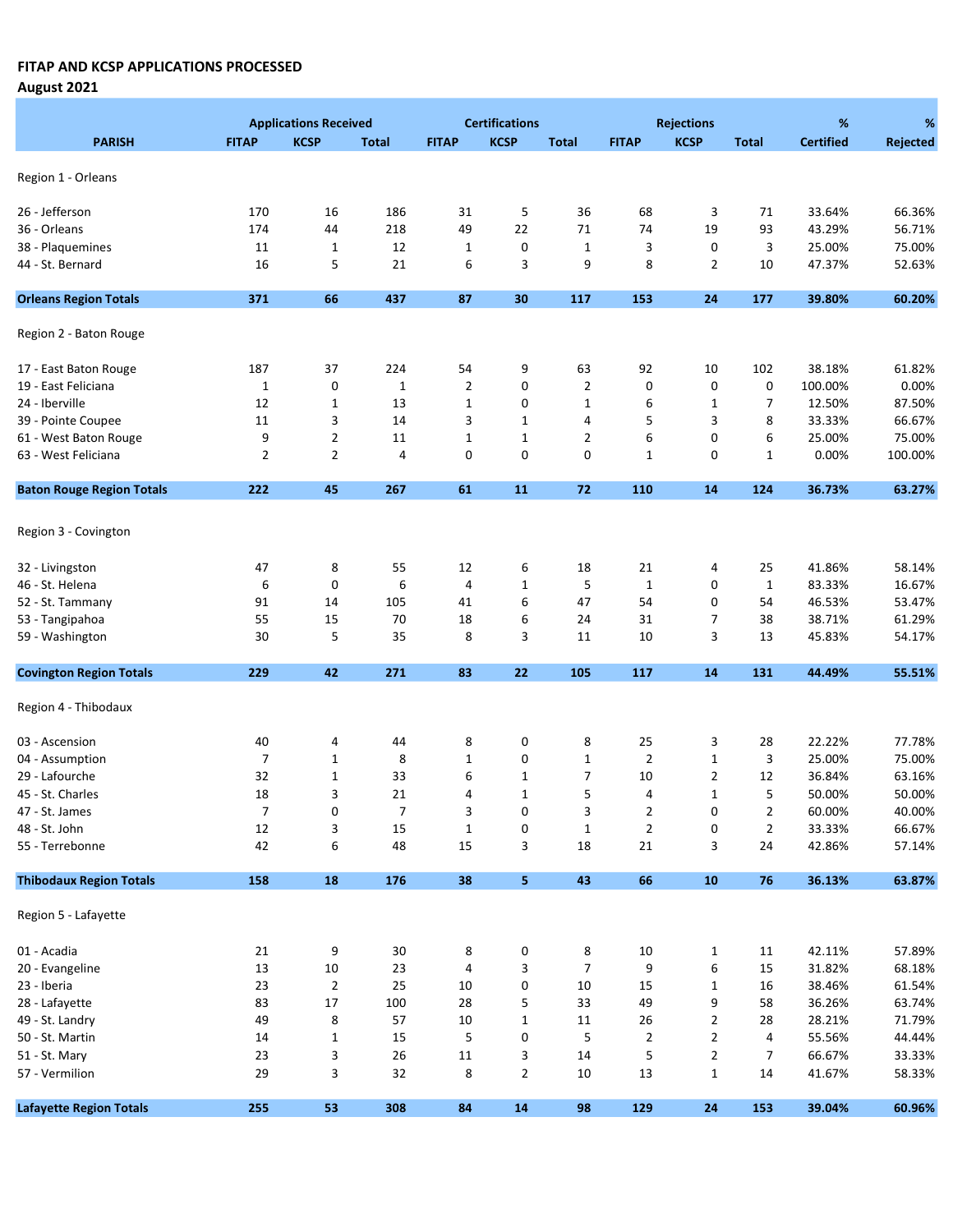August 2021

|                                   |                | <b>Applications Received</b> |                |                | <b>Certifications</b> |                |                | <b>Rejections</b> |                | %                | %         |
|-----------------------------------|----------------|------------------------------|----------------|----------------|-----------------------|----------------|----------------|-------------------|----------------|------------------|-----------|
| <b>PARISH</b>                     | <b>FITAP</b>   | <b>KCSP</b>                  | <b>Total</b>   | <b>FITAP</b>   | <b>KCSP</b>           | <b>Total</b>   | <b>FITAP</b>   | <b>KCSP</b>       | <b>Total</b>   | <b>Certified</b> | Rejected  |
|                                   |                |                              |                |                |                       |                |                |                   |                |                  |           |
|                                   |                |                              |                |                |                       |                |                |                   |                |                  |           |
| Region 6 - Lake Charles           |                |                              |                |                |                       |                |                |                   |                |                  |           |
|                                   |                |                              |                |                |                       |                |                |                   |                |                  |           |
| 02 - Allen                        | 7              | 0                            | 7              | $\overline{2}$ | 1                     | 3              | 6              | 0                 | 6              | 33.33%           | 66.67%    |
| 06 - Beauregard                   | 11             | 4                            | 15             | 3              | $\overline{2}$        | 5              | $\overline{7}$ | $\overline{2}$    | 9              | 35.71%           | 64.29%    |
| 10 - Calcasieu                    | 82             | 12                           | 94             | 26             | 5                     | 31             | 42             | 6                 | 48             | 39.24%           | 60.76%    |
| 12 - Cameron                      | 0              | $\pmb{0}$                    | 0              | 0              | 0                     | 0              | 0              | 0                 | 0              | <b>NA</b>        | <b>NA</b> |
| 27 - Jefferson Davis              | 9              | $\overline{2}$               | 11             | $\overline{2}$ | $\overline{2}$        | 4              | 3              | $\overline{2}$    | 5              | 44.44%           | 55.56%    |
| <b>Lake Charles Region Totals</b> | 109            | 18                           | 127            | 33             | 10                    | 43             | 58             | ${\bf 10}$        | 68             | 38.74%           | 61.26%    |
| Region 7 - Alexandria             |                |                              |                |                |                       |                |                |                   |                |                  |           |
|                                   |                |                              |                |                |                       |                |                |                   |                |                  |           |
| 05 - Avoyelles                    | 13             | 3                            | 16             | 7              | $\mathbf{1}$          | 8              | 6              | 0                 | 6              | 57.14%           | 42.86%    |
| 13 - Catahoula                    | 6              | 0                            | 6              | $\mathbf 1$    | 0                     | $\mathbf{1}$   | 4              | 0                 | 4              | 20.00%           | 80.00%    |
| 15 - Concordia                    | 9              | $\mathbf{1}$                 | 10             | $\overline{2}$ | 0                     | $\overline{2}$ | 3              | 0                 | 3              | 40.00%           | 60.00%    |
| 22 - Grant                        | 12             | 1                            | 13             | $\overline{2}$ | 2                     | 4              | 8              | 0                 | 8              | 33.33%           | 66.67%    |
| 30 - Lasalle                      | 3              | $\mathbf{1}$                 | 4              | 0              | 0                     | 0              | 5              | 3                 | 8              | 0.00%            | 100.00%   |
| 40 - Rapides                      | 58             | 15                           | 73             | 18             | 1                     | 19             | 31             | 11                | 42             | 31.15%           | 68.85%    |
| 58 - Vernon                       | 15             | $\overline{2}$               | 17             | 7              | $\mathbf 1$           | 8              | 13             | $\mathbf{1}$      | 14             | 36.36%           | 63.64%    |
| 64 - Winn                         | 3              | 0                            | 3              | $1\,$          | 0                     | $\mathbf{1}$   | $\mathbf{1}$   | 0                 | 1              | 50.00%           | 50.00%    |
|                                   |                |                              |                |                |                       |                |                |                   |                |                  |           |
| <b>Alexandria Region Totals</b>   | 119            | 23                           | 142            | 38             | 5                     | 43             | 71             | 15                | 86             | 33.33%           | 66.67%    |
| Region 8 - Shreveport             |                |                              |                |                |                       |                |                |                   |                |                  |           |
| 08 - Bossier                      | 50             | 8                            | 58             | 24             | 5                     | 29             | 25             | 7                 | 32             | 47.54%           | 52.46%    |
| 09 - Caddo                        | 129            | 31                           | 160            | 38             | $\overline{7}$        | 45             | 66             | 14                | 80             | 36.00%           | 64.00%    |
| 14 - Claiborne                    | 3              | 0                            | 3              | $\mathbf{1}$   | 0                     | 1              | 0              | 0                 | 0              | 100.00%          | 0.00%     |
| 16 - DeSoto                       | 10             | $\mathbf{1}$                 | 11             | 4              | 0                     | 4              | 2              | $\mathbf 1$       | 3              | 57.14%           | 42.86%    |
| 35 - Natchitoches                 | 13             |                              | 17             | 4              | $\mathbf 1$           | 5              | $\overline{2}$ | 0                 | $\overline{2}$ | 71.43%           | 28.57%    |
|                                   |                | 4                            |                |                |                       |                |                |                   |                |                  |           |
| 41 - Red River                    | $\overline{2}$ | 0                            | $\overline{2}$ | 0              | 0                     | 0              | 0              | 0                 | 0              | <b>NA</b>        | <b>NA</b> |
| 43 - Sabine                       | 11             | $\mathbf{1}$                 | 12             | 1              | $\mathbf{1}$          | $\overline{2}$ | 4              | 1                 | 5              | 28.57%           | 71.43%    |
| 60 - Webster                      | 13             | 3                            | 16             | 5              | $\mathbf{1}$          | 6              | 6              | 0                 | 6              | 50.00%           | 50.00%    |
| <b>Shreveport Region Totals</b>   | 231            | 48                           | 279            | 77             | 15                    | 92             | 105            | 23                | 128            | 41.82%           | 58.18%    |
| Region 9 - Monroe                 |                |                              |                |                |                       |                |                |                   |                |                  |           |
| 07 - Bienville                    | 11             | $\overline{2}$               | 13             | 2              | $\mathbf{1}$          | 3              | 4              | $\pmb{0}$         | 4              | 42.86%           | 57.14%    |
| 11 - Caldwell                     | $\overline{7}$ | $\mathbf{1}$                 | 8              | $\overline{2}$ | 0                     | $\overline{2}$ | 2              | 2                 | 4              | 33.33%           | 66.67%    |
| 18 - East Carroll                 | 0              | 0                            | 0              | 0              | 0                     | 0              | 3              | $\pmb{0}$         | 3              | 0.00%            | 100.00%   |
| 21 - Franklin                     | 6              | $\mathbf{1}$                 | 7              | $\overline{2}$ | 0                     | $\overline{2}$ | 3              | $\overline{2}$    | 5              | 28.57%           | 71.43%    |
| 25 - Jackson                      | 6              | 0                            | 6              | 3              | 0                     | 3              | 7              | $\overline{2}$    | 9              | 25.00%           | 75.00%    |
| 31 - Lincoln                      | 21             | 3                            | 24             | 9              | $\mathbf{1}$          | 10             | 15             | 3                 |                | 35.71%           | 64.29%    |
|                                   |                |                              |                |                |                       |                |                |                   | 18             |                  |           |
| 33 - Madison                      | 4              | $\overline{2}$               | 6              | $\overline{2}$ | $\overline{2}$        | 4              | 3              | $\mathbf{1}$      | 4              | 50.00%           | 50.00%    |
| 34 - Morehouse                    | 25             | 3                            | 28             | $\overline{7}$ | $\mathbf{1}$          | 8              | 7              | 1                 | 8              | 50.00%           | 50.00%    |
| 37 - Ouachita                     | 86             | 13                           | 99             | 30             | $\overline{7}$        | 37             | 38             | 8                 | 46             | 44.58%           | 55.42%    |
| 42 - Richland                     | 6              | 3                            | 9              | 4              | 0                     | 4              | 4              | 0                 | 4              | 50.00%           | 50.00%    |
| 54 - Tensas                       | 4              | 0                            | 4              | $\overline{2}$ | 0                     | $\overline{2}$ | $\mathbf{1}$   | 0                 | 1              | 66.67%           | 33.33%    |
| 56 - Union                        | 4              | 3                            | 7              | $\mathbf 1$    | $\mathbf{1}$          | $\overline{2}$ | 4              | 0                 | 4              | 33.33%           | 66.67%    |
| 62 - West Carroll                 | 4              | 0                            | 4              | $\mathbf{1}$   | 0                     | $\mathbf{1}$   | $\overline{2}$ | 1                 | 3              | 25.00%           | 75.00%    |
| <b>Monroe Region Totals</b>       | 184            | 31                           | 215            | 65             | 13                    | 78             | 93             | 20                | 113            | 40.84%           | 59.16%    |
| <b>Others Totals</b>              | 3              | $\mathbf 0$                  | 3              | $\bf{0}$       | $\pmb{0}$             | $\mathbf 0$    | $\mathbf{2}$   | $\mathbf{1}$      | 3              | 0.00%            | 100.00%   |
| <b>STATE TOTALS</b>               | 1,881          | 344                          | 2,225          | 566            | 125                   | 691            | 904            | 155               | 1,059          | 39.49%           | 60.51%    |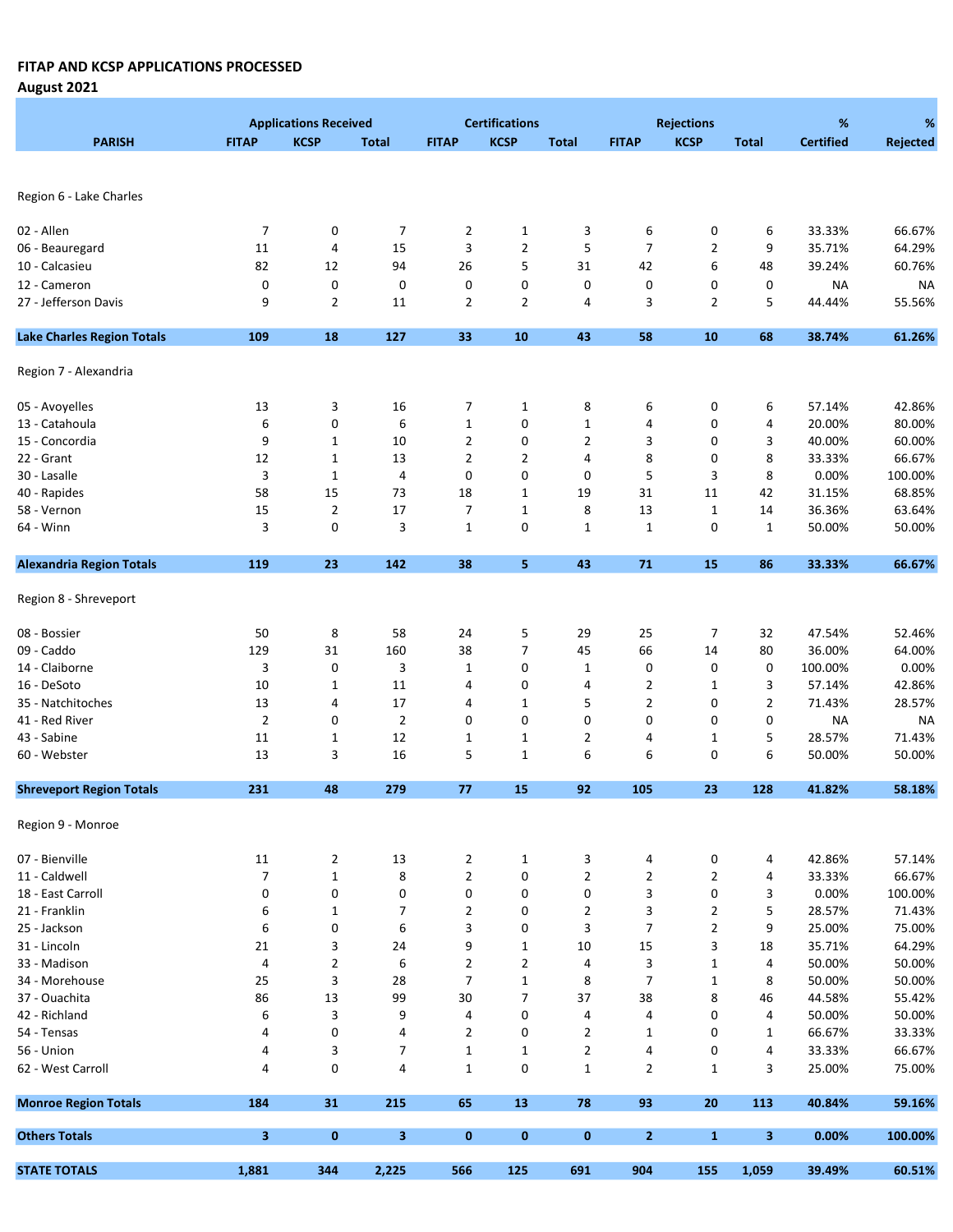July 2021

|                                  |                | <b>Applications Received</b> |                |                | <b>Certifications</b> |                | <b>Rejections</b> |                |                | $\%$             | $\%$            |  |
|----------------------------------|----------------|------------------------------|----------------|----------------|-----------------------|----------------|-------------------|----------------|----------------|------------------|-----------------|--|
| <b>PARISH</b>                    | <b>FITAP</b>   | <b>KCSP</b>                  | <b>Total</b>   | <b>FITAP</b>   | <b>KCSP</b>           | <b>Total</b>   | <b>FITAP</b>      | <b>KCSP</b>    | <b>Total</b>   | <b>Certified</b> | <b>Rejected</b> |  |
|                                  |                |                              |                |                |                       |                |                   |                |                |                  |                 |  |
| Region 1 - Orleans               |                |                              |                |                |                       |                |                   |                |                |                  |                 |  |
| 26 - Jefferson                   | 95             | 13                           | 108            | 27             | 3                     | 30             | 38                | 10             | 48             | 38.46%           | 61.54%          |  |
| 36 - Orleans                     | 125            | 30                           | 155            | 44             | 6                     | 50             | 33                | 8              | 41             | 54.95%           | 45.05%          |  |
| 38 - Plaquemines                 | 3              | $\overline{2}$               | 5              | $\mathbf{1}$   | $\mathbf{1}$          | $\overline{2}$ | 3                 | 0              | 3              | 40.00%           | 60.00%          |  |
| 44 - St. Bernard                 | 15             | 3                            | 18             | 4              | 0                     | 4              | 3                 | $\overline{2}$ | 5              | 44.44%           | 55.56%          |  |
| <b>Orleans Region Totals</b>     | 238            | 48                           | 286            | 76             | ${\bf 10}$            | 86             | 77                | 20             | 97             | 46.99%           | 53.01%          |  |
|                                  |                |                              |                |                |                       |                |                   |                |                |                  |                 |  |
| Region 2 - Baton Rouge           |                |                              |                |                |                       |                |                   |                |                |                  |                 |  |
| 17 - East Baton Rouge            | 159            | 24                           | 183            | 46             | 11                    | 57             | 42                | 7              | 49             | 53.77%           | 46.23%          |  |
| 19 - East Feliciana              | 3              | 0                            | 3              | $\mathbf{1}$   | 0                     | $\mathbf{1}$   | 0                 | 0              | 0              | 100.00%          | 0.00%           |  |
| 24 - Iberville                   | 3              | $\mathbf{1}$                 | 4              | 2              | $\mathbf{1}$          | 3              | 3                 | 0              | 3              | 50.00%           | 50.00%          |  |
| 39 - Pointe Coupee               | 8              | 4                            | 12             | 4              | 0                     | 4              | 3                 | $\overline{2}$ | 5              | 44.44%           | 55.56%          |  |
| 61 - West Baton Rouge            | 9              | 0                            | 9              | $\overline{2}$ | $\mathbf{1}$          | 3              | $\overline{2}$    | 0              | $\overline{2}$ | 60.00%           | 40.00%          |  |
| 63 - West Feliciana              | 1              | $\mathbf{1}$                 | $\overline{2}$ | $\mathbf{1}$   | 0                     | $\mathbf{1}$   | 0                 | $\mathbf{1}$   | $\mathbf{1}$   | 50.00%           | 50.00%          |  |
| <b>Baton Rouge Region Totals</b> | 183            | 30                           | 213            | 56             | 13                    | 69             | 50                | 10             | 60             | 53.49%           | 46.51%          |  |
|                                  |                |                              |                |                |                       |                |                   |                |                |                  |                 |  |
| Region 3 - Covington             |                |                              |                |                |                       |                |                   |                |                |                  |                 |  |
| 32 - Livingston                  | 43             | 7                            | 50             | 21             | 3                     | 24             | 7                 | $\mathbf{1}$   | 8              | 75.00%           | 25.00%          |  |
| 46 - St. Helena                  | $\overline{2}$ | $\overline{2}$               | 4              | $\mathbf 1$    | 0                     | $\mathbf{1}$   | $\mathbf{1}$      | $\pmb{0}$      | $\mathbf{1}$   | 50.00%           | 50.00%          |  |
| 52 - St. Tammany                 | 87             | 8                            | 95             | 25             | 5                     | 30             | 32                | 3              | 35             | 46.15%           | 53.85%          |  |
| 53 - Tangipahoa                  | 42             | 14                           | 56             | 15             | 2                     | 17             | 11                | 3              | 14             | 54.84%           | 45.16%          |  |
| 59 - Washington                  | 13             | 5                            | 18             | 3              | 0                     | 3              | 3                 | $\overline{2}$ | 5              | 37.50%           | 62.50%          |  |
| <b>Covington Region Totals</b>   | 187            | 36                           | 223            | 65             | 10                    | 75             | 54                | 9              | 63             | 54.35%           | 45.65%          |  |
|                                  |                |                              |                |                |                       |                |                   |                |                |                  |                 |  |
| Region 4 - Thibodaux             |                |                              |                |                |                       |                |                   |                |                |                  |                 |  |
| 03 - Ascension                   | 36             | 4                            | 40             | 6              | 0                     | 6              | 16                | $\mathbf{1}$   | 17             | 26.09%           | 73.91%          |  |
| 04 - Assumption                  | 4              | $\overline{2}$               | 6              | 0              | $\mathbf{1}$          | $\mathbf{1}$   | $\overline{2}$    | $\pmb{0}$      | $\overline{2}$ | 33.33%           | 66.67%          |  |
| 29 - Lafourche                   | 19             | 5                            | 24             | 3              | $\overline{2}$        | 5              | 9                 | $\overline{2}$ | 11             | 31.25%           | 68.75%          |  |
| 45 - St. Charles                 | 9              | $\mathbf{1}$                 | 10             | $\mathbf{1}$   | 0                     | $\mathbf{1}$   | 6                 | 0              | 6              | 14.29%           | 85.71%          |  |
| 47 - St. James                   | 2              | 0                            | 2              | 1              | 0                     | 1              | 0                 | 0              | 0              | 100.00%          | 0.00%           |  |
| 48 - St. John                    | 4              | 0                            | 4              | 4              | $\overline{2}$        | 6              | 3                 | 0              | 3              | 66.67%           | 33.33%          |  |
| 55 - Terrebonne                  | 32             | 6                            | 38             | $\overline{7}$ | $\mathbf{1}$          | 8              | $10\,$            | $\mathbf 1$    | 11             | 42.11%           | 57.89%          |  |
| <b>Thibodaux Region Totals</b>   | 106            | 18                           | 124            | $\bf 22$       | $\boldsymbol{6}$      | 28             | 46                | 4              | 50             | 35.90%           | 64.10%          |  |
| Region 5 - Lafayette             |                |                              |                |                |                       |                |                   |                |                |                  |                 |  |
|                                  |                |                              |                |                |                       |                |                   |                |                |                  |                 |  |
| 01 - Acadia                      | 22             | 3                            | 25             | 10             | 3                     | 13             | 8                 | 0              | 8              | 61.90%           | 38.10%          |  |
| 20 - Evangeline                  | 10             | 4                            | 14             | 4              | $\mathbf 1$           | 5              | 4                 | $\pmb{0}$      | 4              | 55.56%           | 44.44%          |  |
| 23 - Iberia                      | 27             | 4                            | 31             | 11             | 3                     | 14             | 3                 | $\mathbf 1$    | 4              | 77.78%           | 22.22%          |  |
| 28 - Lafayette                   | 77             | 14                           | 91             | 27             | 5                     | 32             | 19                | $\mathbf 1$    | 20             | 61.54%           | 38.46%          |  |
| 49 - St. Landry                  | 28             | $\overline{7}$               | 35             | 12             | 3                     | 15             | 9                 | 4              | 13             | 53.57%           | 46.43%          |  |
| 50 - St. Martin                  | 5              | 4                            | 9              | 4              | 0                     | 4              | 9                 | 3              | 12             | 25.00%           | 75.00%          |  |
| 51 - St. Mary                    | 15             | 4                            | 19             | 6              | 1                     | 7              | $\overline{7}$    | $\mathbf 1$    | 8              | 46.67%           | 53.33%          |  |
| 57 - Vermilion                   | 22             | 3                            | 25             | 8              | $\mathbf{1}$          | 9              | 4                 | $\pmb{0}$      | 4              | 69.23%           | 30.77%          |  |
| <b>Lafayette Region Totals</b>   | 206            | 43                           | 249            | 82             | 17                    | 99             | 63                | 10             | $73\,$         | 57.56%           | 42.44%          |  |